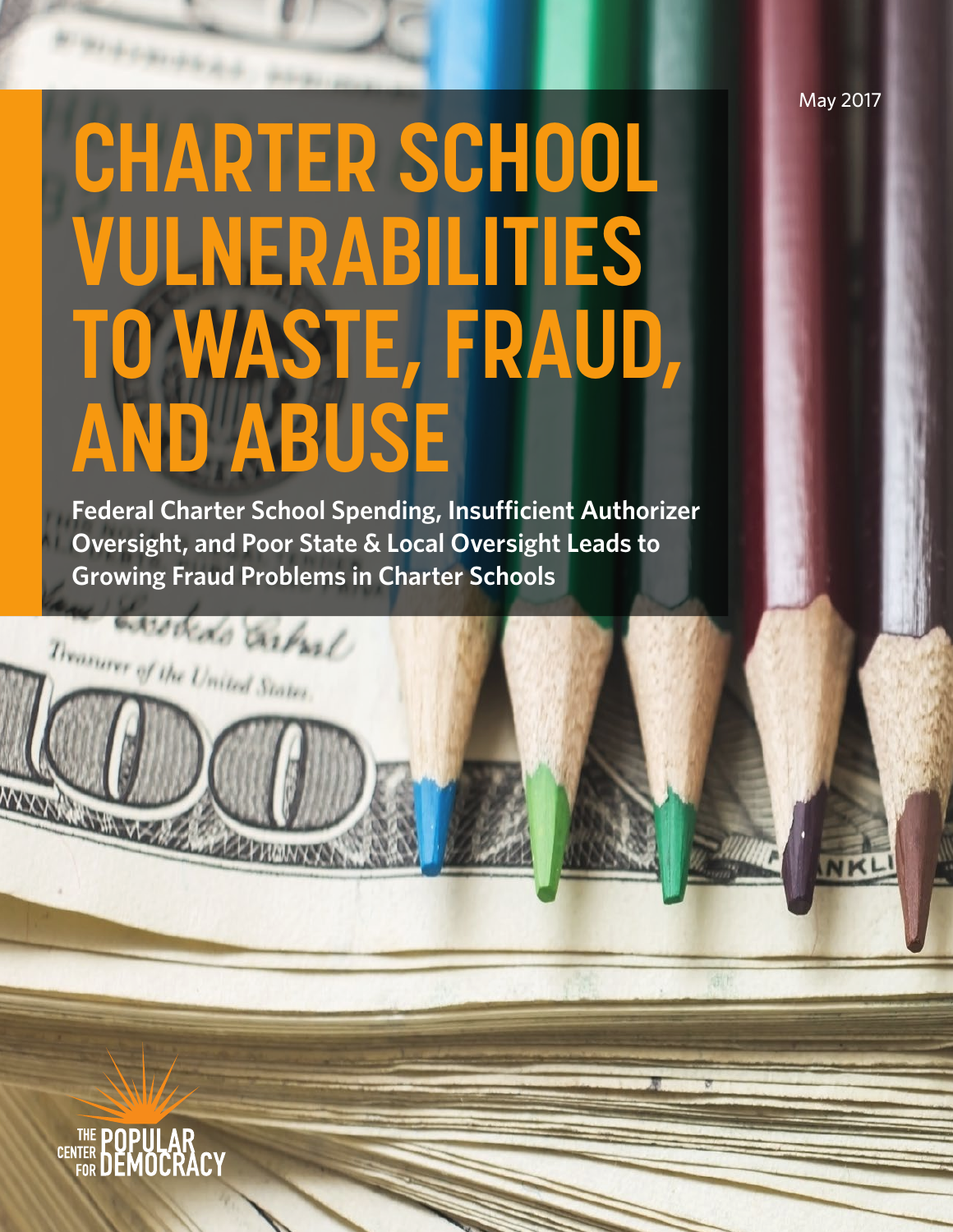#### **ABOUT THE AUTHOR**



**The Center for Popular Democracy** is a nonprofit organization that promotes equity, opportunity, and a dynamic democracy in partnership with innovative basebuilding organizations, organizing networks and alliances, and progressive unions across the country.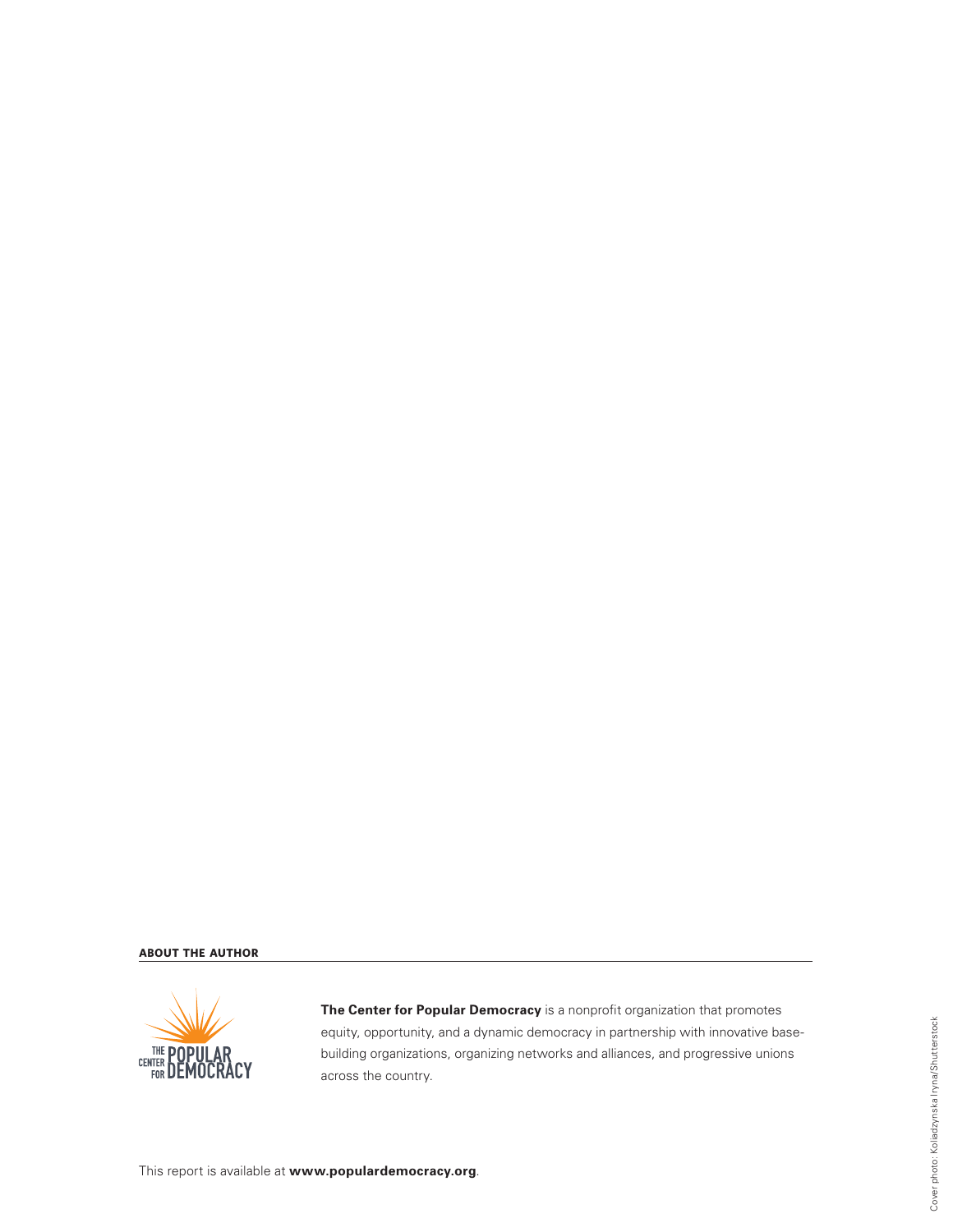# **Charter School Vulnerabilities to Waste, Fraud, and Abuse**

Federal Charter School Spending, Insufficient Authorizer Oversight, and Poor State & Local Oversight Leads to Growing Fraud Problems in Charter Schools

Center for Popular Democracy

May 2017

# **Executive Summary**

In 2014, the Center for Popular Democracy (CPD) issued a report demonstrating that charter schools in 15 states—about one third of the states with charter schools—had reported over \$100 million in fraud, waste, abuse, and mismanagement since 1994. In 2015 and 2016, we released additional reports documenting millions of dollars in new alleged and confirmed cases of fraud, waste, abuse, and mismanagement in charter schools.<sup>1</sup> This report offers further evidence that the money we *know* has been misused is just the tip of the iceberg. With the new alleged and confirmed cases reported here, **the financial impact of fraud, waste, abuse, and mismanagement in charter schools has reached over \$223 million since our first report**.

Public funding for charter schools (including local, state, and federal expenditures) has reached over \$40 billion annually.2 Yet despite this tremendous ongoing investment of public dollars in charter schools, all levels of government have failed to implement systems to proactively monitor charter schools for fraud, waste, abuse, and mismanagement. While charter schools are subject to significant reporting requirements by various public agencies (including federal monitors, chartering entities, county superintendents, and state controllers and auditors), very few of these agencies regularly monitor for fraud.

The rapid expansion of the charter sector in recent years is a particularly important factor in the fraud epidemic. Local and state entities charged with oversight of charter schools are quickly becoming overwhelmed, yet the federal government continues to pour taxpayer dollars into this expansion project. Over the past 20 years, the federal Department of Education has channeled over \$3 billion into states to increase the quantity of charter schools without requiring strong oversight systems.<sup>3</sup> As a result, millions in federal dollars have been lost to fraud, waste, and mismanagement. The Every Student Succeeds Act (ESSA), passed in December 2015, required the federal Department of Education to increase the pace of spending significantly over the next 10 years,<sup>4</sup> essentially doubling the total federal investment in charter schools in half the time. In 2017, President Trump and his Secretary of Education, Betsy DeVos, have proposed to increase federal funding for charter schools from \$333 million in 2017 to \$501 million in 2018.<sup>5</sup> This increase comes after a 2016 report from the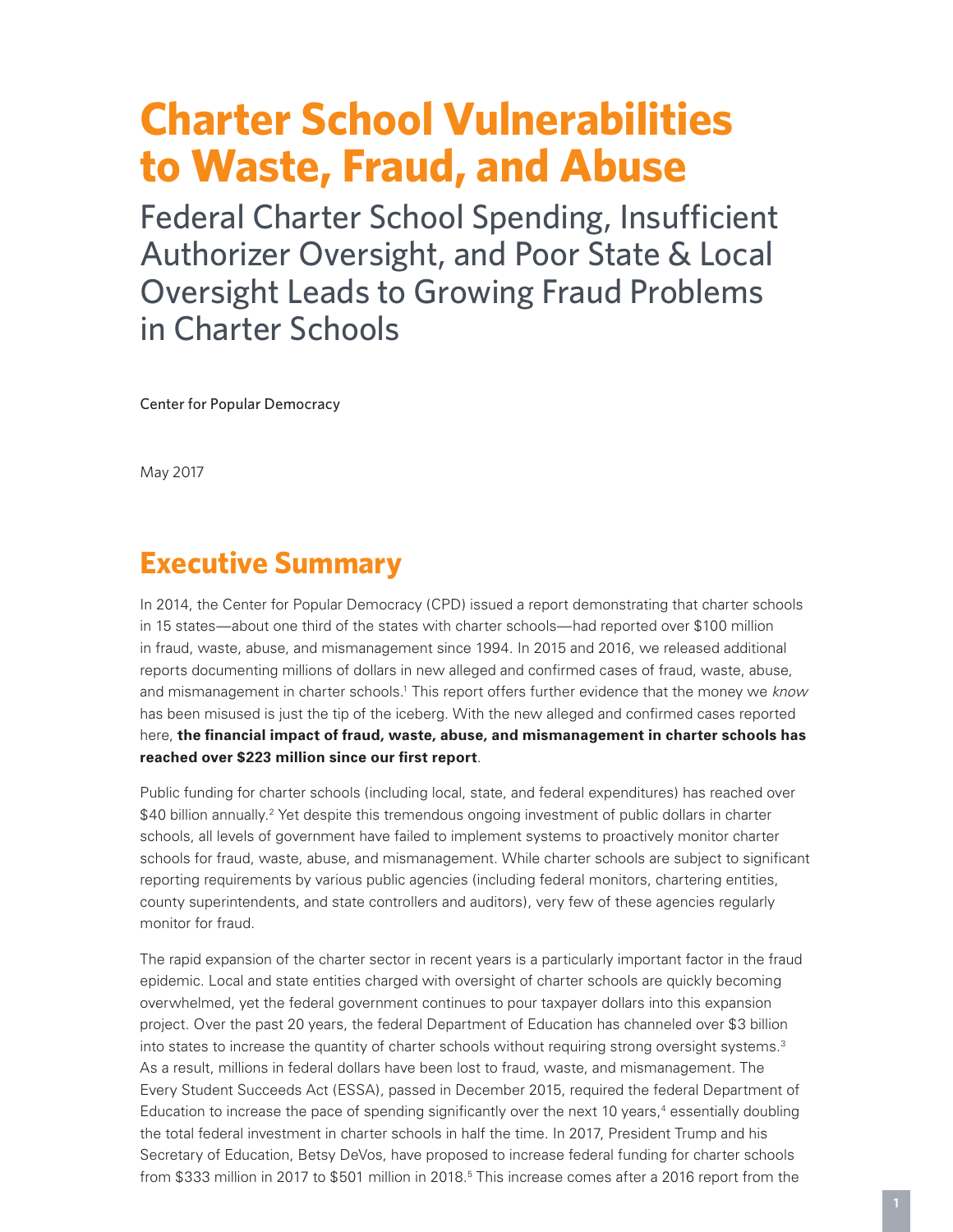US Department of Education's Office of Inspector General which found "significant risk" in the US Department of Education's Office of Innovation and Improvement (OII) charter school grant program.<sup>6</sup>

DeVos should be particularly familiar with the dangers of fraud and abuse in charter schools. As a staunch advocate for charter schools in Michigan, DeVos has spent millions in campaign donations supporting state candidates who favored "school choice" and opposing increased oversight and regulation. The result of Michigan's experiment in charters has been a system of failing schools run by for-profit companies, and millions of dollars lost in fraud and waste.<sup>7</sup>

With the perpetuation of inadequate oversight mechanisms and the new influx of federal funding, the amount of federal, state, and local dollars at risk of being lost to fraud, waste, and abuse in the charter sector is only going to grow.

The number of instances of serious fraud uncovered by whistleblowers, reporters, and investigations suggests that the fraud problem extends well beyond the confirmed cases we know about. Based on the widely accepted estimate of the percentage of revenue the typical charter organization loses to fraud, the deficiencies in charter oversight throughout the country suggest that **federal, state, and local governments stand to lose more than \$2.1 billion in 2017, up from \$1.8 billion in 2016**. 8 The vast majority of fraud perpetrated by charter officials will go undetected because federal and state governments, as well as local charter authorizers, lack the oversight systems necessary to detect the fraud.

Setting up systems of oversight that can detect and deter charter school fraud is critical. The money saved by these oversight systems will almost certainly offset the cost of implementation. We recommend the following reforms:

- Mandate audits specifically designed to detect and prevent fraud, and increase the transparency and accountability of charter school operators and managers
- Design clear planning-based public investment programs to ensure that any expansion of charter school investment also ensures equity, transparency, and accountability
- Increase transparency and accountability to ensure that charter schools provide the information necessary for state agencies to detect and prevent fraud

State and federal lawmakers should act now in establishing systems to prevent fraud, waste, abuse, and mismanagement. ESSA unfortunately does very little reduce these vulnerabilities in the Charter Schools Program. Without state and local lawmakers passing policies to increase oversight, taxpayers stand to lose millions of additional dollars to charter school fraud, waste, abuse, and mismanagement.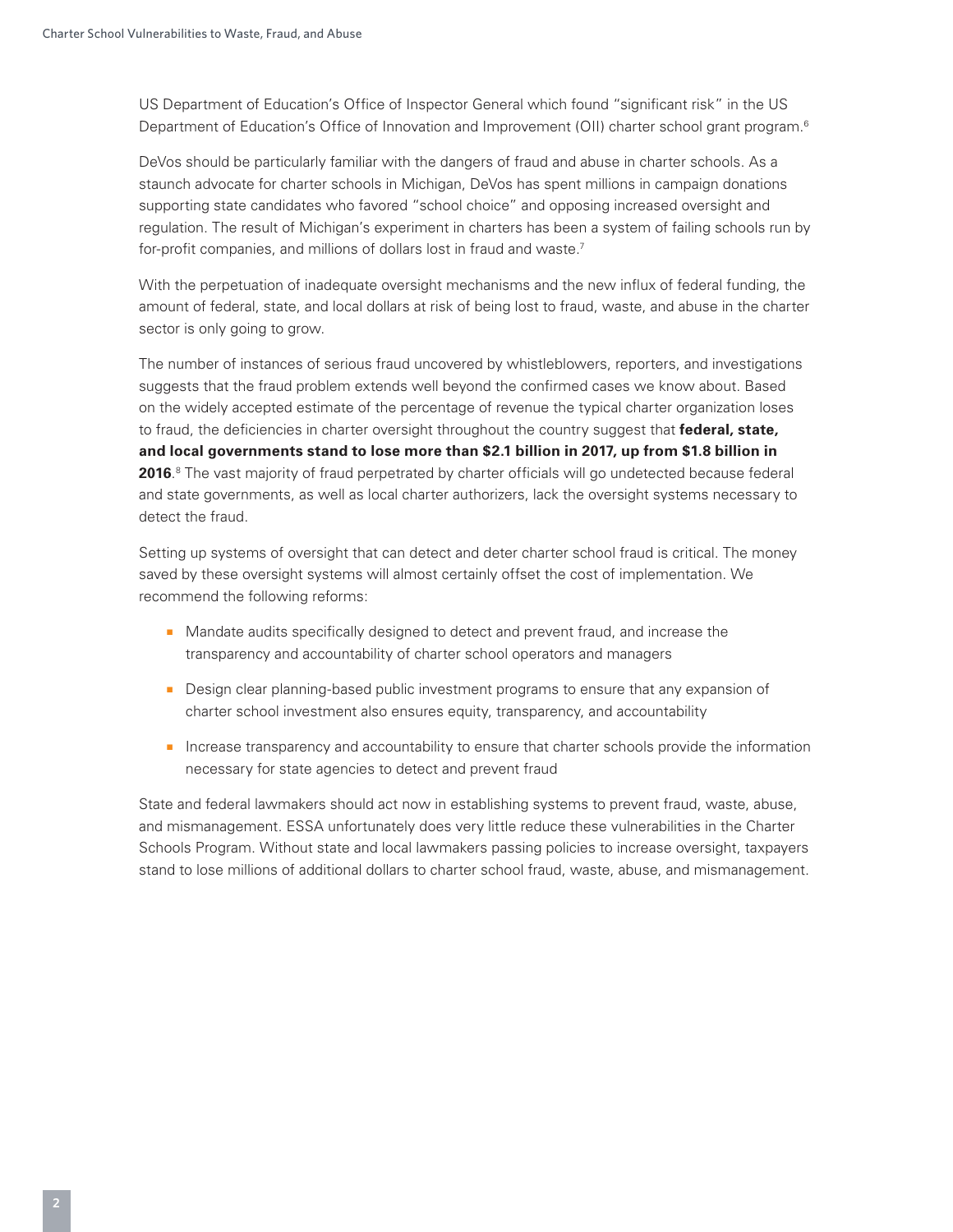# **Introduction**

Over \$40 billion in local, state, and federal taxpayer dollars are spent on charter schools each year. The federal government alone has contributed over \$3.3 billion through several grant programs specifically designed to increase the number of charter schools throughout the United States.<sup>9</sup> With the passage of the ESSA, the federal government signaled its plans to spend another \$3.3 billion on charter school expansion by 2026,<sup>10</sup> which would double the federal investment in charter schools over the last two decades.<sup>11</sup> This projected increase in the number of charter schools therefore leverages a corresponding increase in local and state taxpayer dollars. Despite the sizeable public investment in charter schools, the federal, state, and local government bodies that oversee charter schools have failed to implement adequate protections to ensure that taxpayer money is used appropriately to advance the education of the nation's young people.

Existing state oversight systems are reactive by design. While states do require that charter schools submit budgets, financial reports, and independent financial audits, most do not proactively monitor for fraud, waste, mismanagement, or other financial abuses. States maintain these passive standards despite the federal government's identification of serious deficiencies in charter school oversight across the country. In 2010, the US Department of Education's Office of Inspector General (OIG) issued a memorandum to the Department of Education's Office of Innovation and Improvement (OII). The purpose of the memorandum, as stated by the OIG, was to "alert you [the OII] of our concern about vulnerabilities in the oversight of charter schools."<sup>12</sup> The report went on to state that the OIG was seeing "a steady increase in the number of charter school complaints" and that state-level agencies were failing "to provide adequate oversight needed to ensure that Federal funds [were] properly used and accounted for." In September of 2012, the OIG audited OII's Charter Schools Program and found that OII did not adequately monitor the federal funds that the program received.<sup>13</sup> Specifically, the audit report states:

"We determined that OII did not effectively oversee and monitor the SEA [State Educational Agencies] and non-SEA grants and did not have an adequate process to ensure SEAs effectively oversaw and monitored their subgrantees. Specifically, OII did not have an adequate corrective action plan process in place to ensure grantees corrected deficiencies noted in annual monitoring reports, did not have a risk-based approach for selecting non-SEA grantees for monitoring, and did not adequately review SEA and non-SEA grantees' fiscal activities.

In addition, we found that OII did not provide the SEAs with adequate guidance on the monitoring activities they were to conduct in order to comply with applicable Federal laws and regulations. We identified internal control deficiencies in the monitoring and oversight of charter schools that received the SEA grant at all three of the SEAs we reviewed. Specifically, we found that none of the three SEAs:

- adequately monitored charter schools receiving the SEA grants;
- had adequate methodologies to select charter schools for onsite monitoring; or
- monitored authorizing agencies."<sup>14</sup>

In 2016, the OIG again audited OII's Charter Schools Program and found:

that charter school relationships with CMOs posed a significant risk to Department program objectives. Specifically, we found that 22 of the 33 charter schools in our review had 36 examples of internal control weaknesses related to the charter schools' relationships with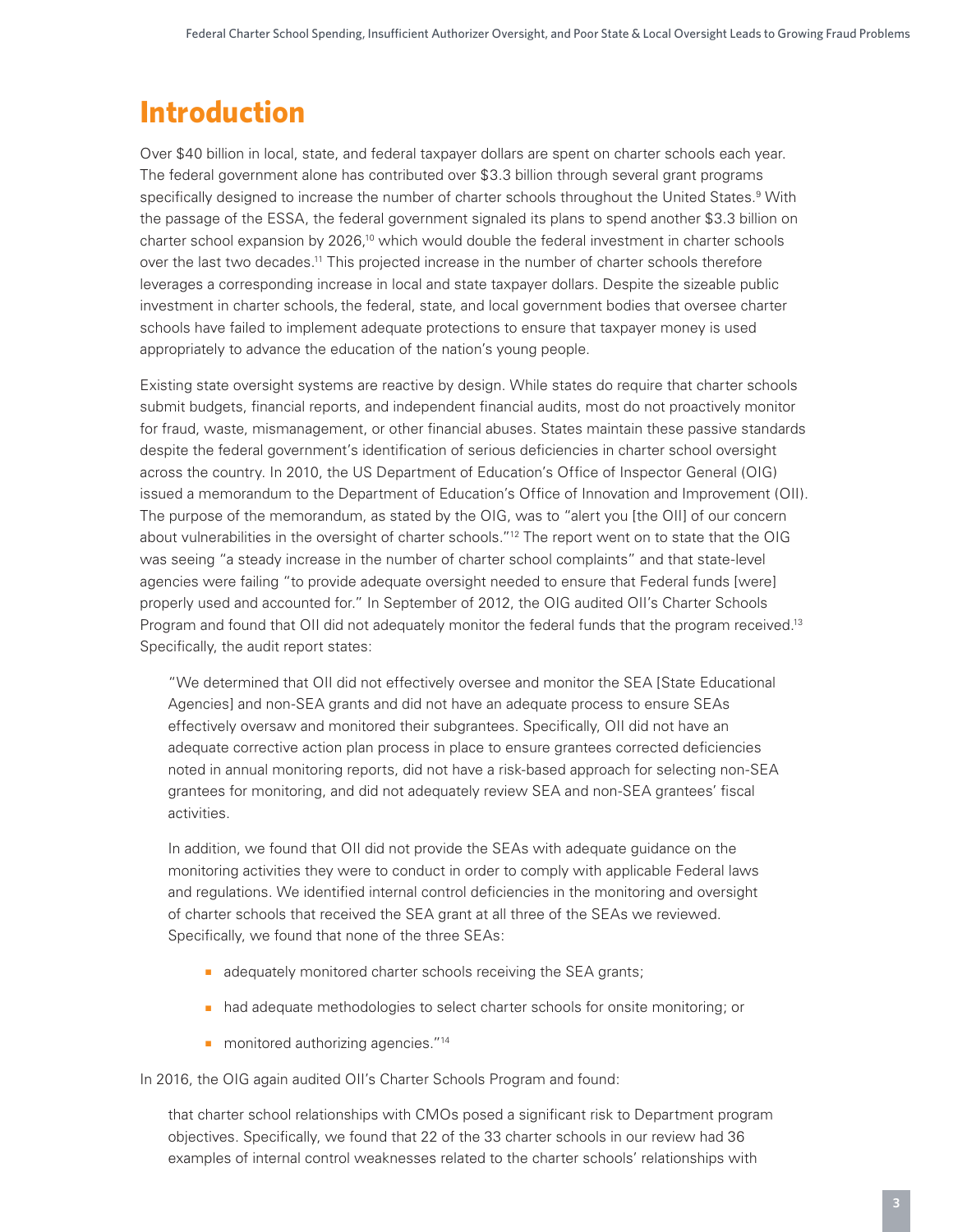their CMOs (concerning conflicts of interest, related-party transactions, and insufficient segregation of duties).<sup>15</sup>

The OIG concluded that these examples of internal control weaknesses represent the following significant risks to Department of Education:

- **1.** Financial risk, which is the risk of waste, fraud, and abuse;
- **2.** lack of accountability over Federal funds, which is the risk that, as a result of charter school boards ceding fiscal authority to CMOs, charter school stakeholders (the authorizer, State educational agency (SEA), and Department) may not have accountability over Federal funds sufficient to ensure compliance with Federal requirements; and
- **3.** performance risk, which is the risk that the charter school stakeholders may not have sufficient assurance that charter schools are implementing Federal programs in accordance with Federal requirements.

Given the amount of ongoing fraud uncovered by whistleblowers and the media, as well as the consistent pace of state and federal prosecution of fraud cases, there is ample evidence that many of the original concerns raised in 2012 by the OIG have not been remedied.<sup>16</sup> Through the Charter Schools Program, the federal Department of Education, has the power not only to strengthen their own tracking and monitoring of how federal funds are deployed, but to condition their grants to states based on criteria that would better protect against misconduct.

# **The Tip of the Iceberg**

In 2014, CPD issued a report demonstrating that charter schools in 15 states—about one-third of the states with charter schools—had experienced over \$100 million in reported fraud, waste, abuse, and mismanagement since 1994. In 2015 and 2016, we released additional reports documenting millions of dollars in new alleged and confirmed cases of fraud, waste, abuse, and mismanagement in charter schools.17 This report offers further evidence that the money we *know* has been misused is just the tip of the iceberg. With the new alleged and confirmed cases reported here, **the financial impact of fraud, waste, abuse, and mismanagement in charter schools has reached over \$223 million since our first report**.

# **California**

**American Indian Model Schools:** According to a grand jury indictment, a charter school director who received over \$1 million in federal funds to run three charter schools in Oakland used the money to make improper lease payments on properties he owned. Ben Chavis, former director of the American Indian Model Schools, was charged with six counts of mail fraud and money laundering. In total, Chavis and his wife made \$3.8 million in illegal payments under real estate deals between the schools and the couple under Chavis' directorship.<sup>18</sup>

**Celerity Education Charter Schools:** Vielka McFarlane, founder and director of Celerity Education Group, **funded a lavish lifestyle that included expensive meals, high-end salon visits, and luxury hotel stays using her nonprofit charter school network's credit card**, according to a report by the *Los Angeles Times*. In addition to misusing the organization's credit card, McFarlane, who earned a salary significantly higher than Los Angeles School District superintendent Michelle King, also appears to have directed hundreds of thousands of dollars in public funds to companies registered in her name for services rendered to the network. The Los Angeles charter schools division first uncovered evidence of wrongdoing when an audit revealed improper charges in Celerity's credit card statements, however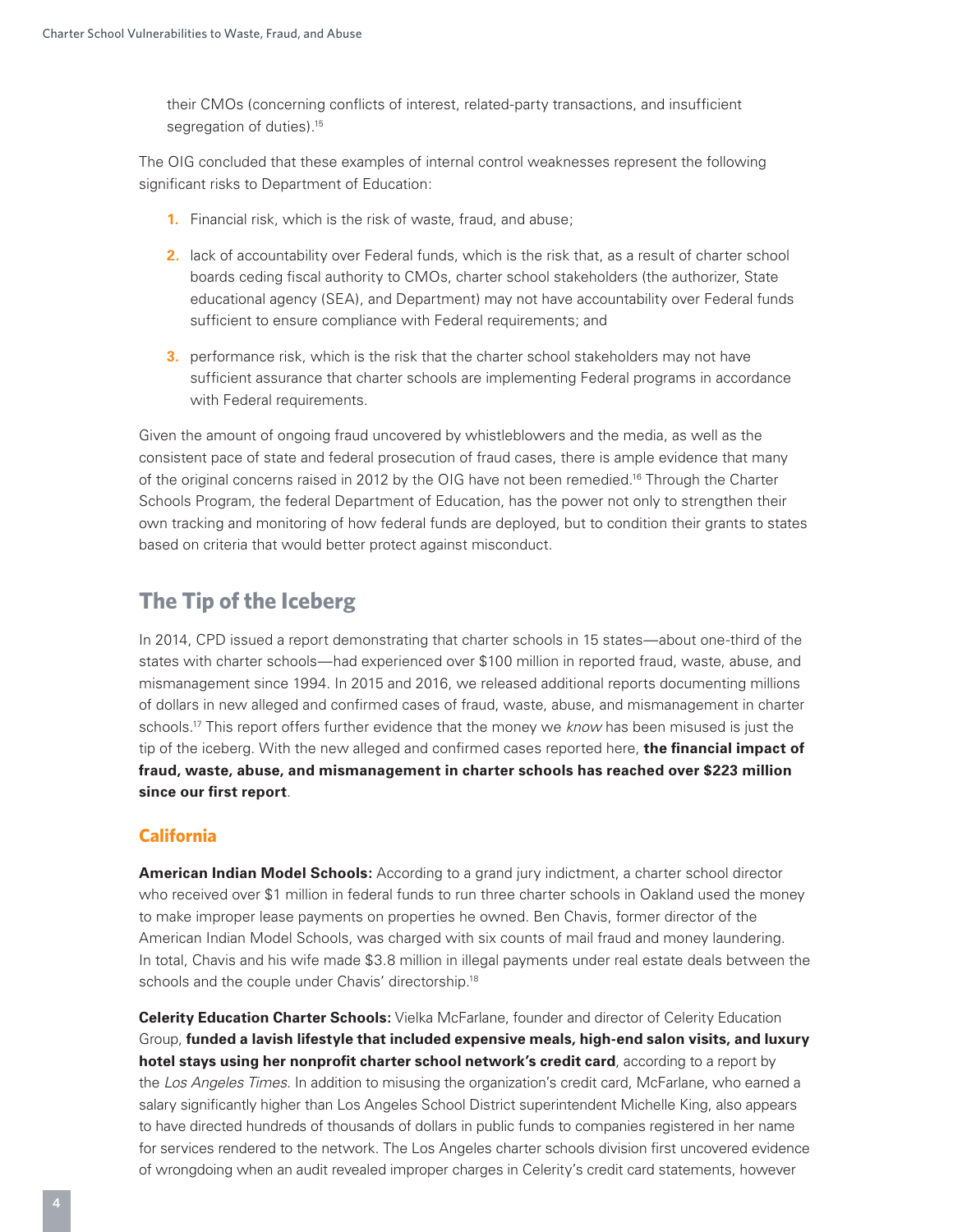the network did not lose its charter for another two years. During that time, despite being under investigation by both the district Inspector General and the Federal Bureau of Investigation, the network expanded beyond its base in southern California, extending to Louisiana. No one at Celerity, including McFarlane, has been charged with a crime stemming from the schools' operations.<sup>19</sup>

**Oxford Preparatory Academy:** An audit conducted by California school district consultant Fiscal Crisis and Management Team found that **Oxford Preparatory** Academy founder, Sue Roche, had set up a number of companies staffed by family and friends in order to divert school funds. Oxford paid one of the companies, Oxford Preparatory Edlighten, **\$4.2 million** in management fees over three years. The audit was called for after Oxford appealed the Chino Valley Unified School Board's decision not to renew its charter after it expires June 30, 2017.<sup>20</sup>

**El Camino Real Charter High School:** A *Los Angeles Daily News* investigation found that charter school principal David Fehte, along with several other school administrators, had charged **over \$1 million** to school credit cards between 2013 and 2015.<sup>21</sup> After reimbursing the school for only \$6,000 in improper expenditures, Fehte resigned without admitting wrongdoing. Fehte received \$215,000 in severance under the terms of his employment contract.<sup>22</sup>

**Hope Academy Charter School:** An audit found that founder and superintendent Jared Mecham, his wife and his for-profit company received more than **\$1.3 million** in funds from Hope Academy Charter School between July 2014 and February 2016. Mecham's company, SavantCo Education, Inc., charged the school \$58,000 per month for back-office services, nearly six times the amount the school had been charged by its previous vendor. When Mecham resigned from the school as superintendent, his company added an additional "administrative fee" of \$20,000 per month to its charges. $23$ 

# **Florida**

**Newpoint Education Partners:** A charter management company and three of its vendors were charged with theft, money laundering, and fraud for allegedly funneling hundreds of thousands of dollars in charter school funds to the vendors through fraudulent billing. **Newpoint Education**  Partners allegedly had ties to the vendors, who concealed the alleged laundering through the use of multiple bank accounts. The allegedly misappropriated funds came from federal grants intended for school supplies, equipment, and services.<sup>24</sup>

# **New Mexico**

**La Promesa:** Charter school director Annalee Maesta was removed from her position after she was caught doctoring a receipt to be reimbursed for cleaning services at her home. The reimbursement was approved by Maesta's daughter, who was the school's assistant business manager.<sup>25</sup>

# **Ninety Percent of an Iceberg is Underwater: Fraud Detection and Prevention**

Like icebergs, the majority of fraud remains unseen. In its 2016 *Report to Nations on Occupational Fraud and Abuse,* the Association for Certified Fraud Examiners estimates that five percent of total revenues will be lost to fraud.<sup>26</sup> In order to detect and prevent that fraud, auditors need to be armed with the tools to root it out.

Currently, the vast majority of charter schools only undergo audits that they commission and pay for themselves. The charters' independent auditors share many of the methodologies used by specialized auditors to uncover fraud, but the key difference is the purpose of their work. "Traditional audits," writes an expert on fraud audits, "can uncover fraud, but they don't seek it out. Instead, they look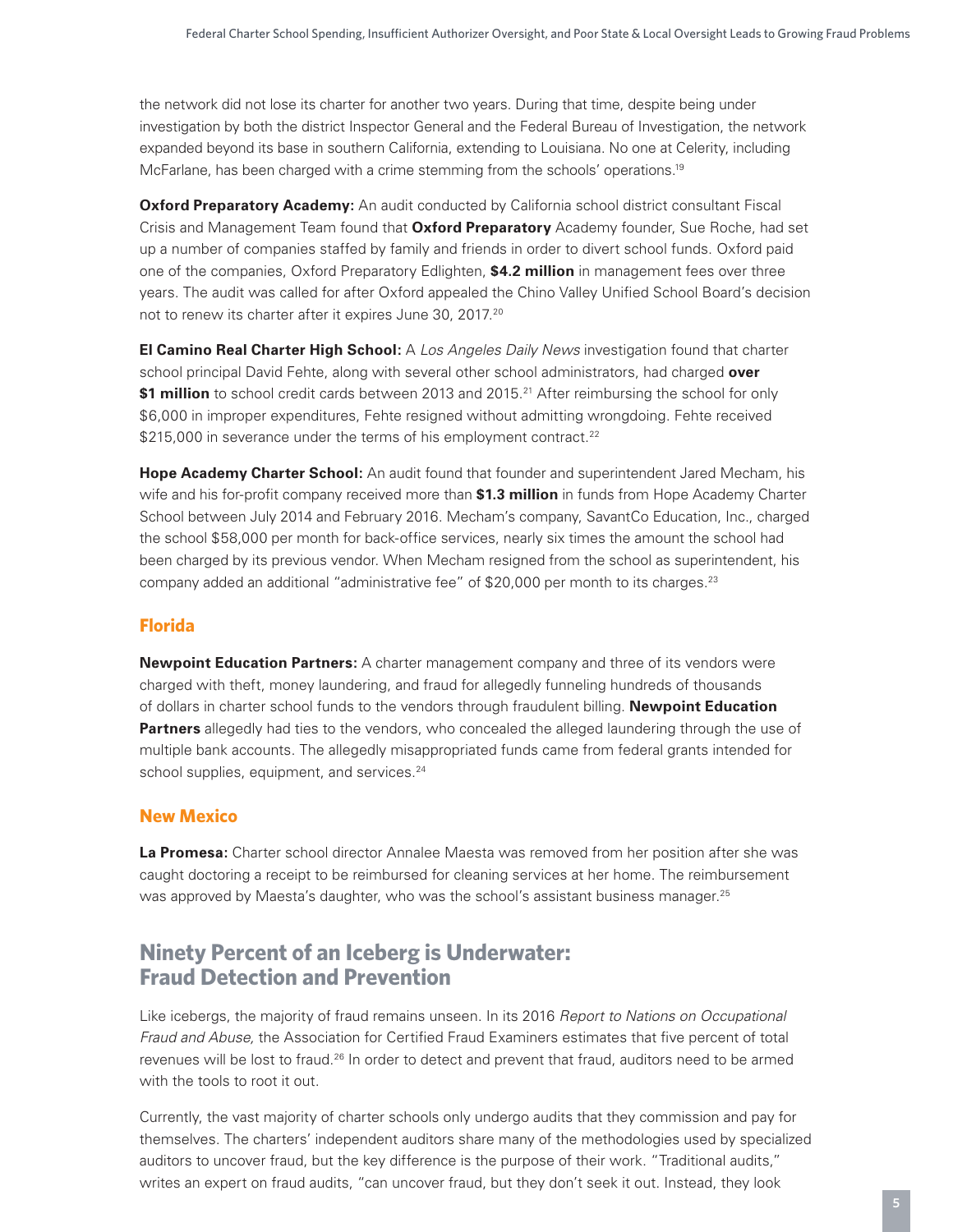at records to check if prices charged on contracts are reasonable or if contractors have compliant accounting systems in place."<sup>27</sup> By contrast, fraud audits are specifically designed to look for and uncover instances of fraud, mismanagement, or abuse—and to assess whether schools have strong internal systems in place that can effectively detect and deter misconduct.

Buttressing the current system of private audits by charter-hired firms with regularly scheduled traditional audits performed by authorizers or state agencies is an important step in detecting and deterring fraud. However, incorporating a system of regular internal control audits would better protect the sizeable public investments in charter schools.

Considering the public's investment in charters as a component of our public school system, policymakers should ensure that public funding be channeled only to schools in states that have a robust system of fraud detection and prevention, including internal controls. States should require the active participation of charter schools in identifying possible vulnerabilities.

Hallmarks of an effective, comprehensive fraud prevention system include:

- Taking proactive steps to educate all staff and board members about fraud;
- Ensuring that one executive-level manager coordinates and oversees the fraud risk assessment and reports to the board of directors, oversight bodies, and school community;
- Implementing reporting procedures that include conflict disclosure, whistleblower protections, and a clear investigation process;
- Undergoing and posting a fraud risk assessment conducted by a consultant expert in applicable standards, key risk indicators, anti-fraud methodology, control activities, and detection procedures; and
- Developing and implementing quality assurance, continuous monitoring, and, where necessary, correction action plans, with clear benchmarks and reporting.28

These internal measures would help foster a culture of vigilance aligned with the public's interest in ensuring that all resources intended for children's education are appropriately deployed. It would also help identify areas in which each charter school is vulnerable to fraud and target areas for the oversight agencies to pay particular attention. As mentioned above, part of establishing an effective internal control system is conducting a fraud risk assessment.

An effective fraud risk assessment:

- Identifies inherent fraud risk through the explicit consideration of all types of fraud schemes and scenarios; incentives, pressures, and opportunities to commit fraud; and information technology fraud risks specific to the organization;
- Assesses the likelihood and significance of inherent fraud risk based on historical information, known fraud schemes, and interviews with staff;
- Creates effective and appropriate responses to possible, existing, or residual fraud risks; and
- Performs a cost-benefit analysis of fraud risks to help the organization decide which controls or specific fraud detection procedures to implement.<sup>29</sup>

It is important that all charter schools adopt strong internal control mechanisms that assess the risk of fraud within their schools. However, oversight agencies can and should broaden the parameters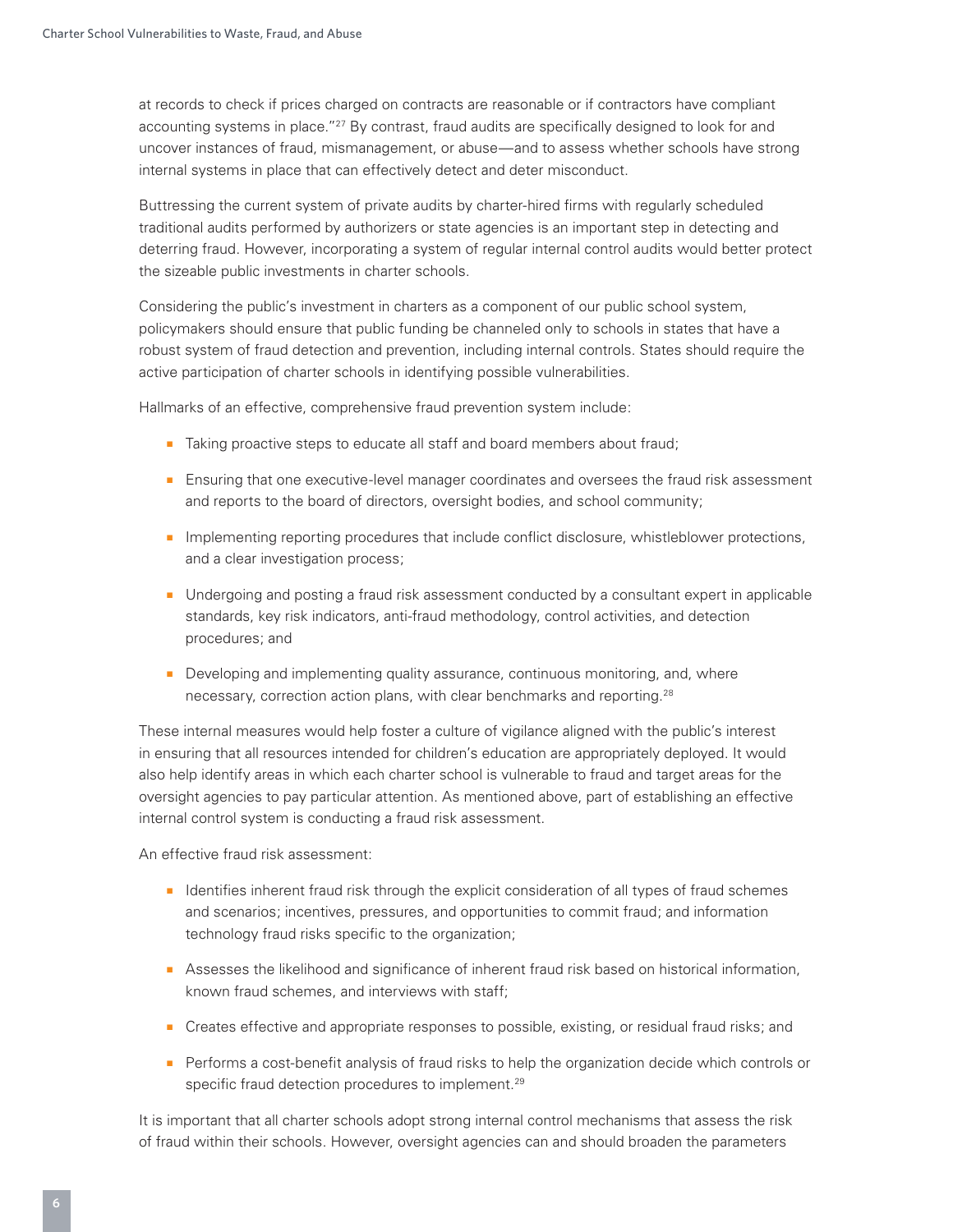of their oversight by conducting risk-based targeted fraud audits that are designed specifically to detect misappropriation, financial reporting fraud, and corruption. These fraud audits should begin with a review of the internal control system itself. While fraud can occur in companies with strong or weak internal control mechanisms, studies show that the companies with the best track record of preventing and detecting fraud are those with the strongest internal control fraud risk management programs. For schools with stronger internal control systems, oversight agencies would use a fraud risk assessment to identify areas of particular vulnerability and target these areas for auditing. Where internal control systems are weaker, the authorizer would conduct broader fraud audits. In order to facilitate fraud audits across oversight agencies, the agencies should coordinate to identify possible fraud schemes and to understand how they occur and the symptoms they exhibit.

# **Recommendations**

Taxpayers invest billions of education dollars in charter schools, yet states do not offer adequate protections to ensure that these dollars are benefitting students. We therefore recommend that federal funding for charter school education should flow only to states that have the following student, parent, community, and taxpayer protection provisions in place for their charter schools.

# **Increase Transparency & Accountability**

- The federal Department of Education, through the Charter Schools Program, should strengthen its tracking and monitoring of how federal funds are employed through the program.
- State law and regulations should create comprehensive financial conflict-of-interest policies and guidelines, including reporting requirements, fraud audits, and clear designated state agencies to monitor and enforce compliance. Those agencies should have the full authority to obtain copies of any school, governing board, or management organization documents.
- Charter schools should be subject to the same accountability provisions applied to the state's traditional public school sector. This includes state open meeting and open records laws, but does not preclude additional types of accountability, such as meeting the terms of a performance agreement.
- Oversight agencies should create a system to categorize and rank charter audits by level of fraud risk they pose to facilitate public engagement.
- Oversight agencies should post the findings of their annual internal assessments of fraud risk on their websites.
- Oversight agencies should determine what steps charter school nonprofit governing boards and executives have taken to guard against fraud over the past 10 years and issue a report to the public detailing their findings and recommendations.
- Charter school authorizers should take fraud risk assessments into account when evaluating whether to renew a school's charter.
- Until states implement the oversight mechanisms described above, authorizers should only approve new charters that commit to the fraud controls recommended above. Further, the federal government should not fund schools that do not commit to these fraud controls.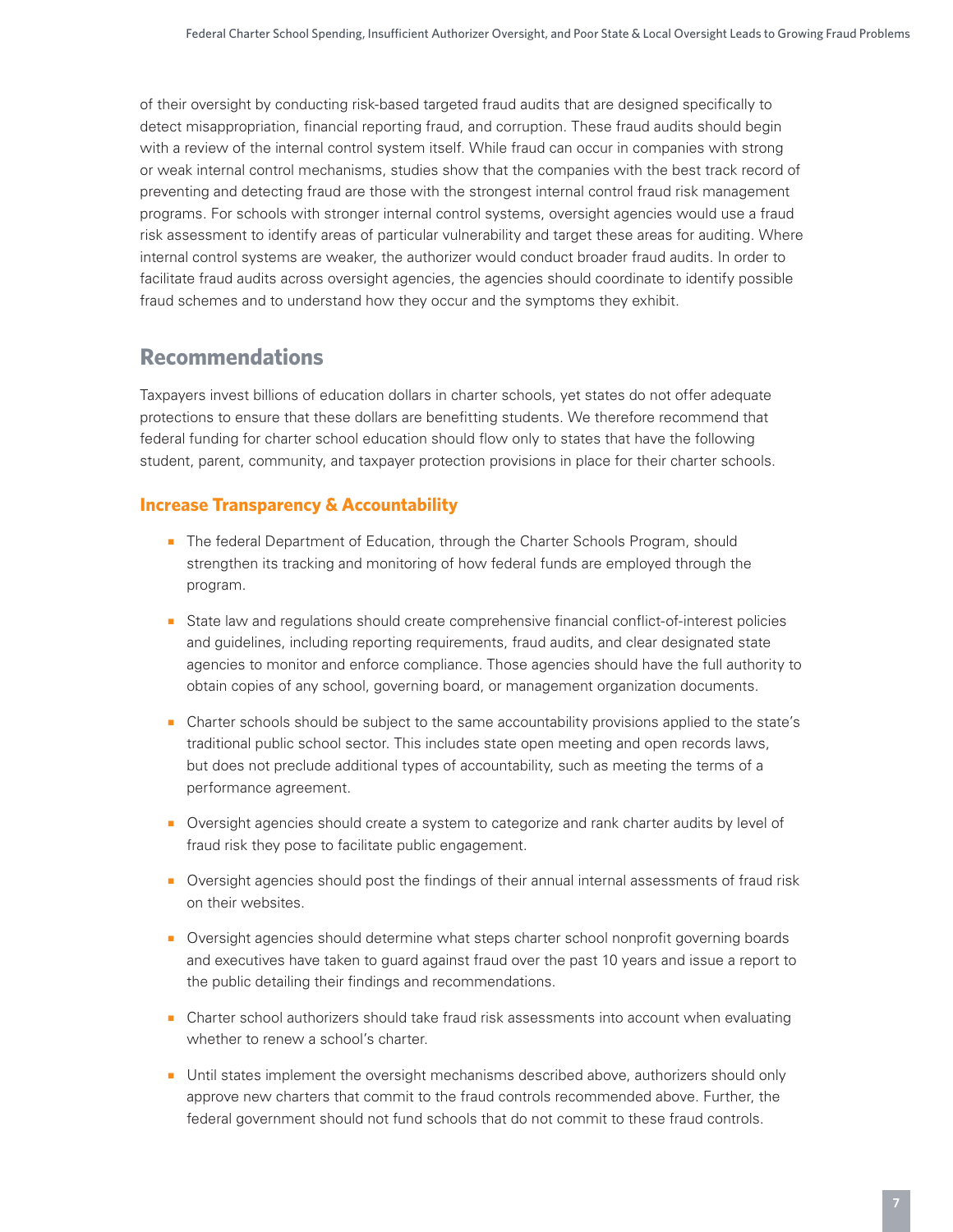- Charter governing Boards should have full access on request to all financial documents, records and information from any Education Management Organization with which it has contracted to manage the school.
- No further funding should be allocated to states from the Department of Education's Charter Schools Program until states meet the recommendations within this report.

# **Mandate Audits Designed to Detect and Prevent Fraud**

- Charter schools should be required to institute an internal fraud risk management program, including an annual fraud risk assessment.
- Charter schools should be required to commission an annual audit of internal controls over financial reporting which is integrated with the audit of financial statements that charter schools currently commission. These integrated audits should require auditors to provide an opinion on the quality of internal controls and financial statements.
- Oversight agencies, such as state comptrollers' offices, should conduct audits on charter schools once every three years.
- Auditing teams should include members certified in Financial Forensics trained to detect fraud.
- Independent financial audit requirements should include public disclosure as well as a designated state agency to monitor and enforce compliance.

Given the rapid and continuing expansion of the charter school industry, as well as the tremendous investment of public dollars in the Charter Schools Program, federal and state governments must act now to reform their oversight systems. Without reform, taxpayers stand to lose billions of dollars as a result of charter school fraud, waste, and mismanagement.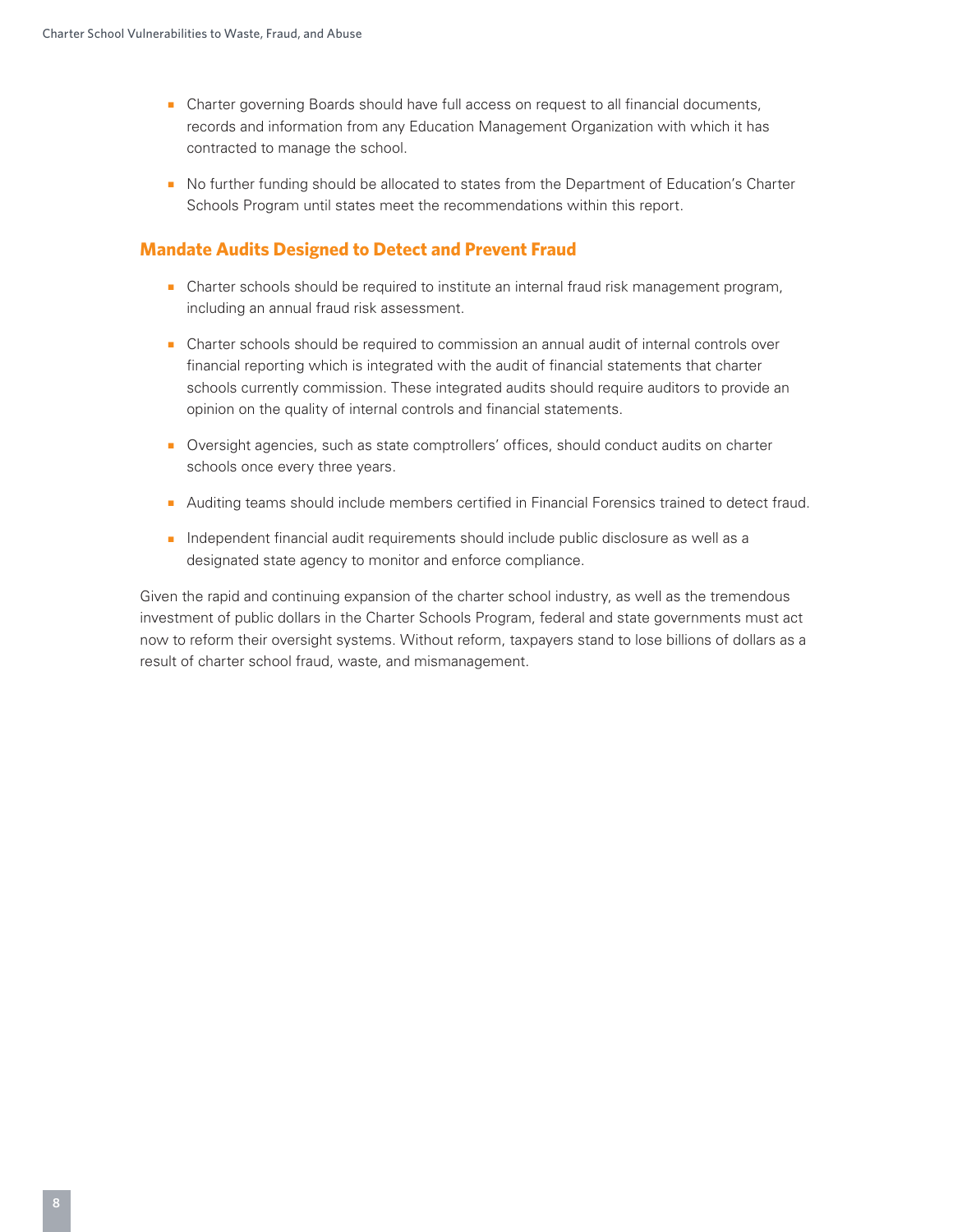# **Appendix A: Categories of Fraud & Mismanagement**

The instances of fraud and mismanagement fall into six basic categories:

- Charter operators using public funds illegally for personal gain;
- School revenue used to illegally support other charter operator businesses;
- Mismanagement that puts children in actual or potential danger;
- Charters illegally requesting public dollars for services not provided;
- Charter operators illegally inflating enrollment to boost revenues; and,
- Charter operators mismanaging public funds and schools.

# **Charter Operators Using Public Funds Illegally For Personal Gain**

The most pervasive type of charter fraud and mismanagement that we found in our survey is the illegal practice of charter operators using public funds for personal gain. Examples include:

- Masai Skiefs, former CEO of the Harambee Institute of Science Technology Charter School in Pennsylvania, who pled guilty to stealing \$88,000 for various purposes, including a down payment on a house;<sup>24</sup>
- William and Shirley Pierce, former operators of Right Step Academy Charter School in Minnesota, who were sentenced to 37 and 30 months in federal prison, respectively, for using public dollars for a Caribbean cruise vacation, \$17,561.87 to pay off personal credit card debt, and \$11,125.00 to purchase season tickets to the Minnesota Timberwolves,<sup>25</sup> among other things;

**from Michigan's children will not be tolerated," said Schuette. "We must root out corruption at all levels of government to ensure the public is served. Nobody will get a free pass when they break the law."**

**"The theft of resources** 

– Michigan Attorney General Bill Schuette, after charging the former treasurer of the George Washington Carver Academy Charter School with felony embezzlement.

include representation from the school's educators and parents, and relatives of school administrators or anyone associated with a charter management company should be barred from serving on a school's governing board. Schools should also be required to have internal financial controls that are considered best practices in non-profit management, to insure internal oversight of expenditures. Local or state charter school authorizers should be funded and required to ensure that these controls are in place.

Appendix B of this report includes excerpts from source documents which detail the various ways charter operators have used charter funds for personal gain.

### **School Revenue Used To Illegally Support Other Charter Operator Businesses**

We found a number of cases where charter operators were caught using public funds to illegally support their own personal businesses. For example, in 2012, the former CEO and founder of the New Media Technology Charter School in Philadelphia was sentenced to prison for stealing \$522,000 in taxpayer money to prop up a restaurant, a health food store, and a private school.<sup>28</sup> In

> Florida, the former director of Life Skills Center Charter School, John Wyche, was sentenced in 2011 to serve more than six years in prison for misusing more than \$750,000 in state education monies to sustain a failing apartment complex that he owned.29

> With increased transparency and tighter regulations governing self-dealing, much of this type of operator fraud can be prevented. Appendix C of this report includes excerpts from source documents which detail the various ways charter operators have used charter school revenue to illegally support their other personal businesses.

■ Joel Pourier, former CEO of Oh Day

Aki Heart Charter School in Minnesota, who embezzled \$1.38 million from 2003 to 2008. He used the money on houses, cars, and trips to strip clubs. Meanwhile, according to an article in the Minneapolis Star Tribune, the school "lacked funds for field trips, supplies, computers and textbooks."26 A judge sentenced Mr. Pourier to 10 years in prison.<sup>27</sup> Given the number of years, and the severity of the fraud, over a million dollars might have been saved had there been adequate charter oversight.

To prevent this type of fraud from occurring, there are a number of steps lawmakers can take. For example, charter school governing boards should be required to

#### **Mismanagement That Puts Children In Actual or Potential Danger**

Less prevalent, but perhaps more concerning than the other mismanagement we found, were a number of cases where children were put in potential or actual danger due to charter operator mismanagement. Many of the cases involved charter schools neglecting to ensure a safe environment for their students. For example, Ohio's State Superintendent of Public Instruction, Dr. Richard A. Ross, was forced to shut down two charter schools, The Talented Tenth Leadership Academy for Boys Charter School and The Talented Tenth Leadership Academy for Girls Charter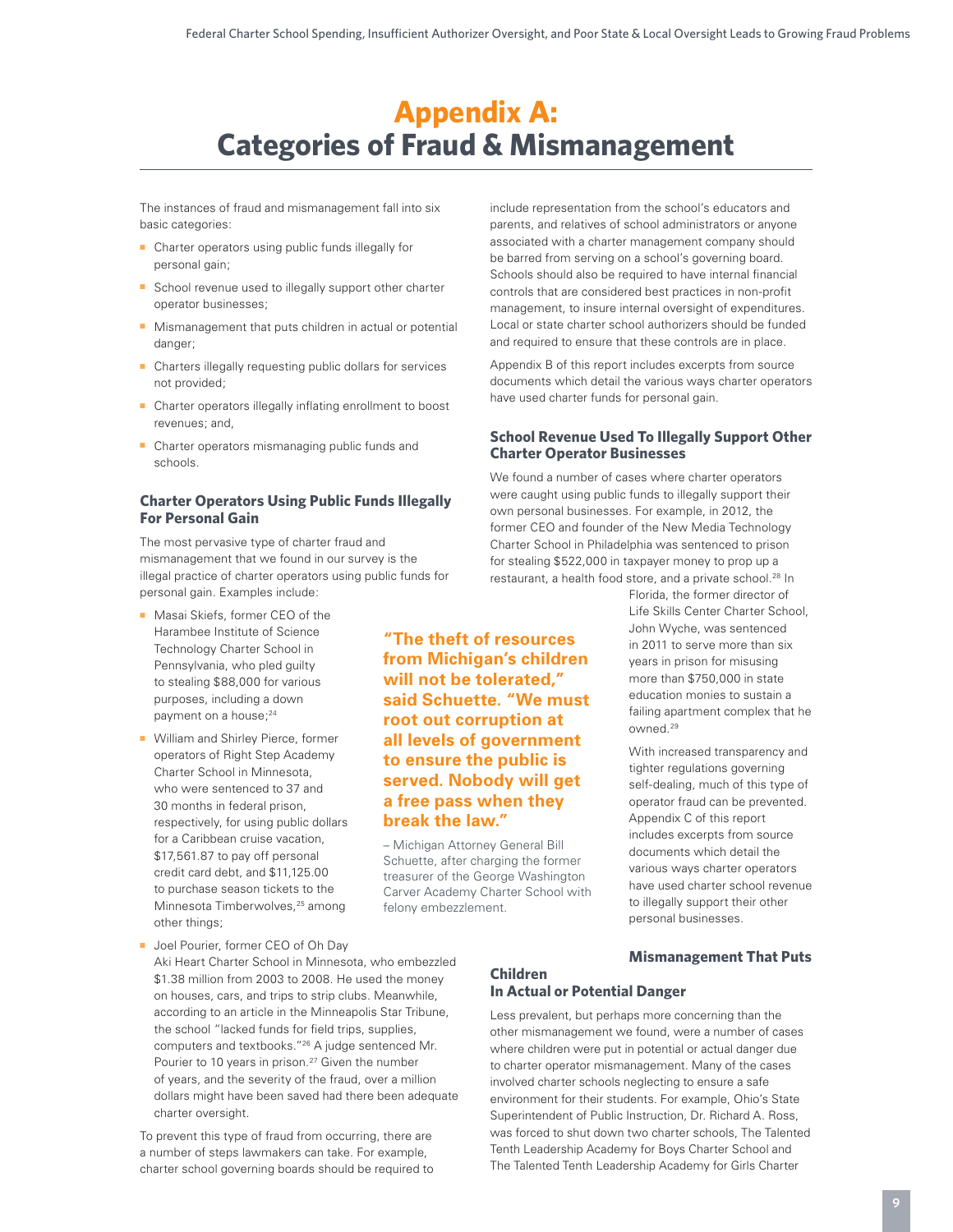School, because, according to Ross, "They did not ensure the safety of the students, they did not adequately feed the students, they did not accurately track the students and they were not educating the students well. It is unacceptable and intolerable that a sponsor and school would do such a poor job. It is an educational travesty."30

Another situation occurred at the Paterson Charter School in New Jersey. An investigation conducted by the Department of Education found that more than 75 percent of the school's employees had not undergone the required criminal background checks.<sup>31</sup> Similarly, the Department of Education found that the Mercer Arts Charter High School, also in New Jersey, was not providing a safe and orderly education environment for its students.<sup>32</sup> Across the country in California, the San Diego Unified School District found a similar problem. The District cited the A. Phillip Randolph Leadership Academy Charter School for "not adequately supervising students."33

Charter oversight rules that inoculate against these types of mismanagement cases are sorely needed. As is discussed in the 'recommendations' section of this report, we believe there is a need to task and fund a dedicated state-level charter school and charter authorizer oversight office that employs investigators in a ratio of 1 investigator to 10 charter schools. Especially in situations where student safety is concerned, setting up a system of preventive monitoring is key. When investigators are appropriately staffed, they can catch problems before they turn into casualties. Appendix D of this report includes excerpts from source documents which detail the various ways charter operators have put children in real or potential danger.

#### **Charters Illegally Requesting Public Dollars For Services Not Provided**

Where there is little oversight, and lots of public dollars available, there are incentives for ethically challenged charter operators to charge for services that were never provided.

A particularly egregious example comes from the operator of the Cato School of Reason Charter School (Cato) in California. According to an investigation conducted by the California State Auditor, Cato registered and collected millions of taxpayer dollars for students who were actually attending private schools.<sup>34</sup> Another example comes from New Jersey. State officials shut down the Regional Experiential Academic Charter High School after the state found, according to report in the New York Times, "a wide range of

were not eaten."36

**"This is a heck of a mess… Closed or not, the leadership of this school must be held responsible, and the money must be returned to the people of Ohio."**

– Ohio Auditor of State Dave Yost, speaking about nearly \$3 million in unsubstantiated expenses amassed by the Weems Charter School.

Appendix E of this report includes excerpts from source documents which detail the various ways charter operators illegally requested public dollars for services that they did not provide.

#### **Charter Operators Illegally Inflating Enrollment To Boost Revenues**

Tens of millions of dollars have been lost due to charter operators illegally inflating their enrollment figures. For example, an independent auditor's report of Success Academy Charter School in Minnesota found that \$608,000 was owed to taxpayers because they overstated their enrollment.37 Another example comes from Florida, where an investigation by school district officials found that Life Skills Center charter school charged the state \$101,000 for students it didn't have.<sup>38</sup> In California, an audit of the Oak Hills Charter School by the Fiscal Crisis and Management Assistance Team, a state agency, could not find evidence that a number of students existed.39 In Pennsylvania, as reported in the Philadelphia Inquirer, "Curtis Andrews, chief executive of the nowdefunct Center for Economics and Law Charter School in Southwest Philadelphia, was sentenced in 2006 to 33 months in federal prison for defrauding the school district of \$206,554 by devising a scheme to inflate student enrollment. He agreed to make full restitution as part of his guilty plea."40

Charter schools should be required to submit monthly enrollment numbers, both to prevent this type of inflation, but also to ensure that adequate funding is being provided or moved if students exit the school. The governing board should approve these enrollment reports and any irregularities should be immediately reported to authorizers. Governing boards should be held accountable for the accuracy of reports. Without regular audits, it is very likely operators will continue to illegally inflate their enrollment. Appendix F of this report includes excerpts from source documents that detail various cases of charter operator's illegally inflating their enrollment.

> **Charter Operators Mismanaging Public Funds and Schools**

Operating a charter school requires sophisticated knowledge of both education pedagogy and nonprofit management. Unfortunately, states have yet to pass laws that would guarantee that charter officers and administrators have the skills necessary to successfully run such institutions. As a result, operators who fail to run their schools

successfully have wasted or even lost millions of taxpayer dollars. Various forms of mismanagement have led to charters failing, the most common being operators who fail to set sound business practices or hire trained financial controllers. Examples include:

■ ABC Charter Middle School in California. An audit by the Los Angeles Unified School District found that "the lack of oversight by both the school's management and board members led to significant control weaknesses in cash management, payroll, and financial accounting

As is the case with the other types of fraud, this type of fraud could be prevented with increased transparency, monitoring of services and regular public reporting.

problems, including failure to provide special education students with the services required by state and federal law."35 In Minnesota, as was reported in the *Star Tribune,* the superintendent of the Community School of Excellence Charter School "improperly directed staff members to enter or have students enter lunch codes for meals that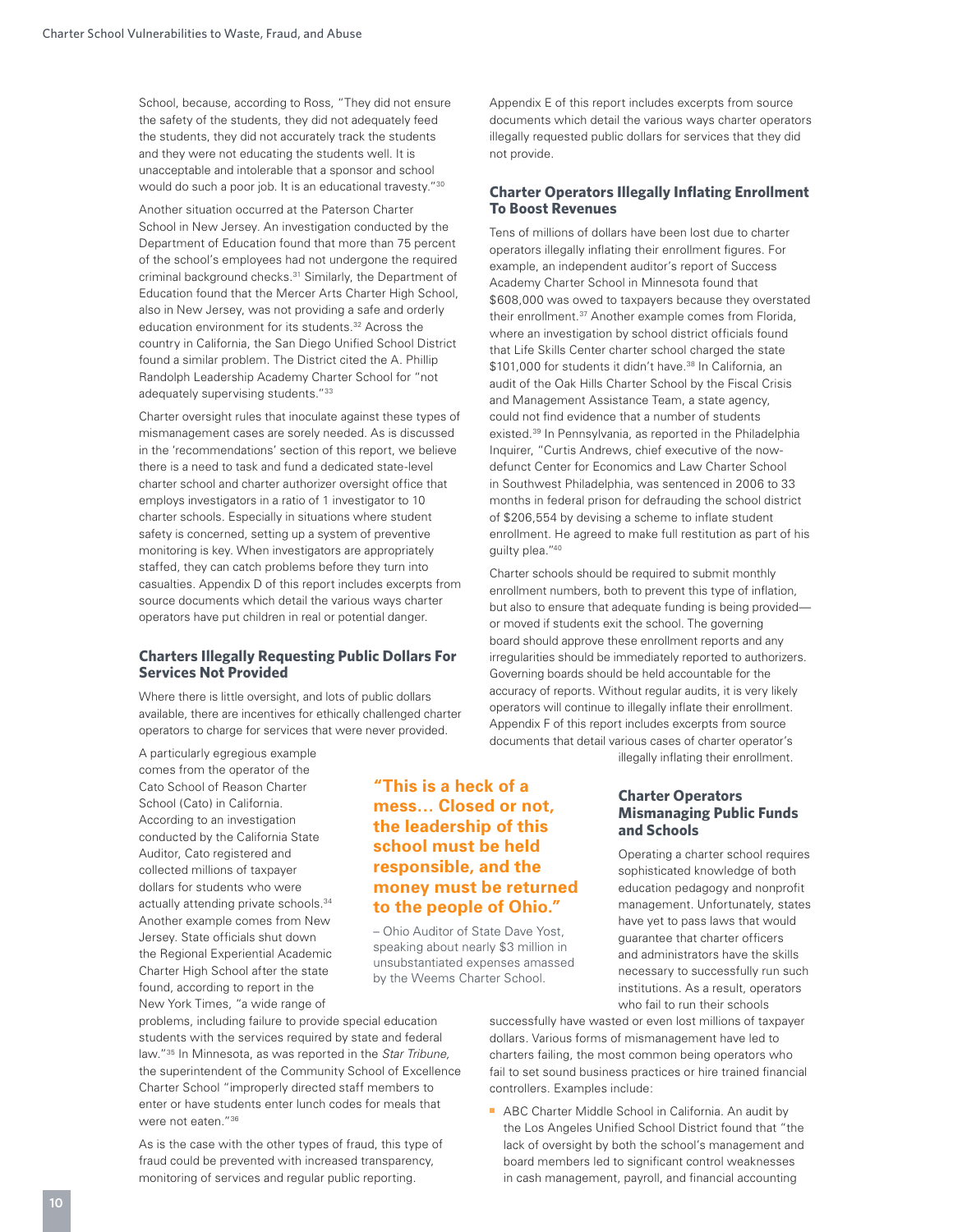and reporting."41

■ Sunshine Academy Charter School in Florida. As reported in the Miami Herald, Broward County prosecutors found that, "the record keeping at the school and oversight of the school by the board of directors was virtually nonexistent…[and that] the school appears to have been poorly run."42

In order to avoid more losses to taxpayers, lawmakers must pass laws that establish some professional qualifications or standards for charter operators and officers.

Appendix G of this report includes excerpts from source documents that detail various cases where charter operators ran their schools poorly, which resulted in taxpayer money being lost.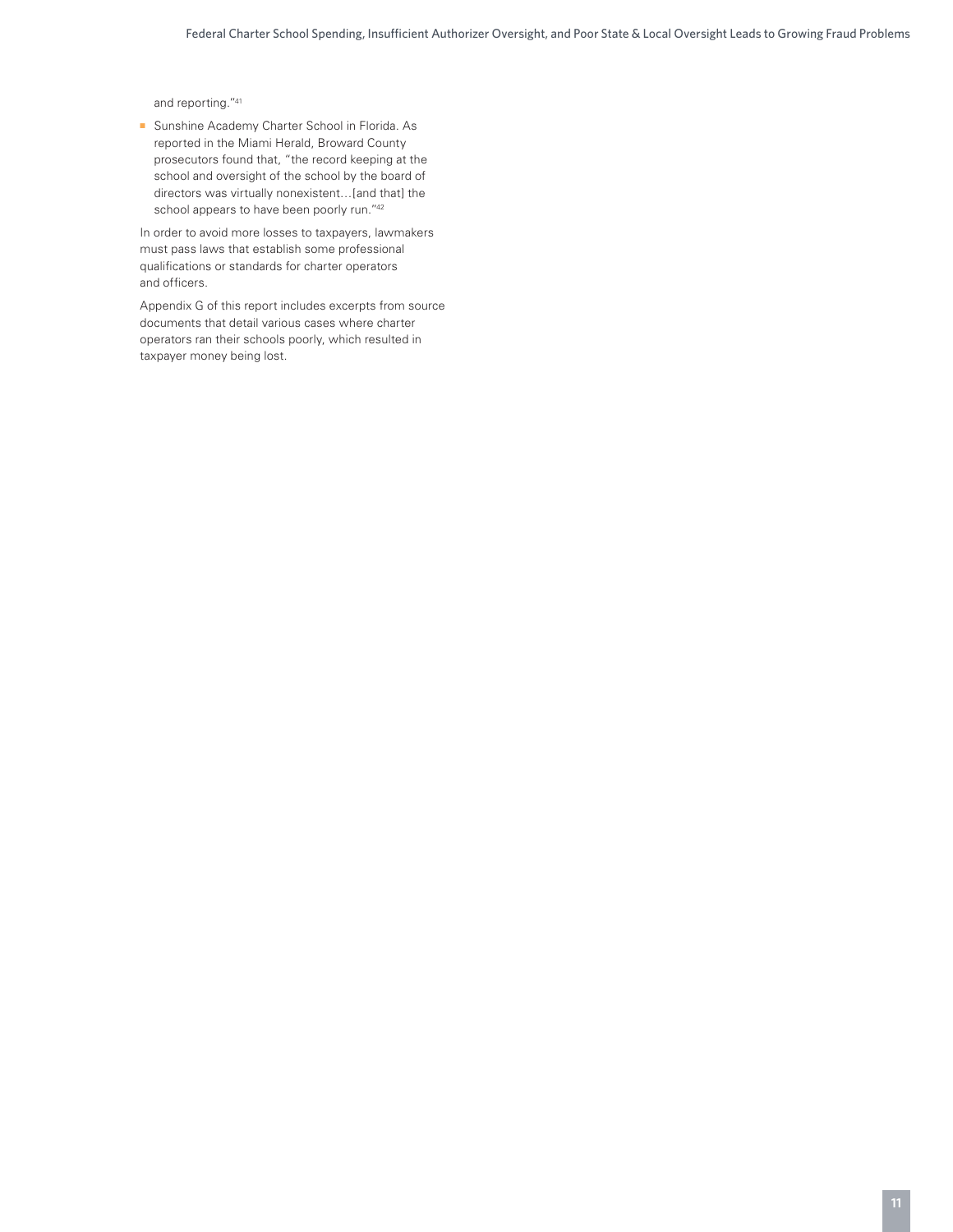# **Appendix B: Charter Operators Using Charter Funds for Personal Gain**

# **Georgia**

### **Latin Academy Charter School**

Atlanta's Latin Academy Charter School, Latin Grammar Charter School, and Latin College Prep Charter School discovered that the founder of the schools, Christopher Clemons, had allegedly misappropriated approximately \$600,000 from school accounts through ATM withdrawals. The FBI arrested Clemons. "The Atlanta Journal-Constitution reports Clemons allegedly used that money on travel, meals and clubs. A records check by the Atlanta Journal-Constitution revealed cash withdrawn from an ATM at the same address as a strip club…Clemons also allegedly borrowed hundreds of thousands of dollars in the schools' names but without their authorization. The financial hit put the viability of Latin Academy at risk despite fundraising efforts by parents and an anonymous pledge of \$1 million. The boards cut salaries and expenses in an attempt to remain in operation."

*Source: http://www.wsbradio.com/news/news/local/ fugitive-georgia-charter-school-founder-arrested-d/nq4sq/* 

# **South Carolina**

#### **Mary L. Dinkins Higher Learning Academy Charter School**

The founder of Mary L. Dinkins Higher Learning Academy Charter School, "Benita Dinkins-Robinson, was sentenced in federal court in Columbia, South Carolina, for embezzling government funds. United States Chief District Judge Terry Wooten sentenced Dinkins-Robinson to 42 months imprisonment and ordered her to pay over \$1.5 million in restitution. From 2007 to 2013, Dinkins-Robinson embezzled more than a million dollars in federal funds that were intended to be used for the Mary L. Dinkins Higher Learning Academy. The case was investigated by the Federal Bureau of Investigation and the United States Department of Education Office of Inspector General. Assistant United States Attorneys Winston Holliday and Ben Garner of the Columbia office handled the case."

*Source: http://www2.ed.gov/about/offices/list/oig/ invtreports/sc082015.html* 

# **Pennsylvania**

#### **PA Cyber Charter School**

Nicholas Trombetta, founder of the Pennsylvania Cyber Charter School is accused of diverting funds from it for his private purchases. He allegedly bought houses, a Florida Condominium and a \$300,000 plane, hid income from the IRS, formed businesses that billed even though they had done no work, and took \$550,000 in kickbacks for a laptop computer contract.

Federal investigators pursued him for over a year. An unsealed affidavit says that he siphoned off \$8 million in taxpayer funds for himself. Trombetta was indicted by a state grand jury on August 21, 2013 and faces up to 100 years in prison.

*Sources: http://www.post-gazette.com/news/ education/2013/08/23/Feds-PA-Cyber-Charter-School-founder-Trombetta-schemed-to-steal-1-million/ stories/201308230210* 

*http://www.ellwoodcityledger.com/news/police\_fire\_ courts/bags-of-cash-court-records-detail-allegationsagainst-trombetta/article\_4b6ff790-0d6f-52f3-9ffe-58f371aabc3d.html*

#### **Harambee Institute of Science Technology Charter School**

Masai Skief plead guilty to two counts of wire fraud by which he embezzled \$88,000 from the Harambee Institute of Science Technology Charter School. The former chief executive of the school used the money for personal expenses, including a down-payment on a house. After pleading guilty, the U.S. Attorney's Office found that he continued to use the school's debit card, stealing an additional \$12,500. A U.S. District Judge sentenced him to 3 years in Federal prison on February 11, 2014.

*Sources: http://articles.philly.com/2014-01-12/ news/46092814\_1\_plea-agreement-masai-skiefharambee-institute* 

*http://articles.philly.com/2014-02-12/news/47238840\_1\_ harambee-institute-masai-skief-john-skief*

# **Raising Horizons Quest Charter School**

Two former administrators of Raising Horizons Quest Charter School pled guilty in U.S. District Court on October 22, 2008. They were charged with conspiracy and altering documents in 2006 to use \$14,000 of taxpayer money for personal use, including travel, alcohol and gasoline charges.

*Source: http://articles.philly.com/2008-10-23/ news/24992166\_1\_grand-jury-documents-expenses* 

#### **Khepera Charter School**

When Philadelphia City Controller Alan Butkovitz conducted a 2010 audit of the city's schools, he encountered some surprising numbers. In one example, he noted Rhonda Sharif, who served as a financial officer of three charter schools at the same time, including Khepera Charter School, had billed the schools for a combined total of 463 work days in 2008 alone. That earned her a salary and consulting fees of \$183,000 plus over \$570,000 in travel and other expenses over a five-year period. Her husband's construction company happened to secure lucrative work at the schools Sharif runs.

*Source: http://www.vvdailypress.com/articles/trial-42605 charter-hearing.html*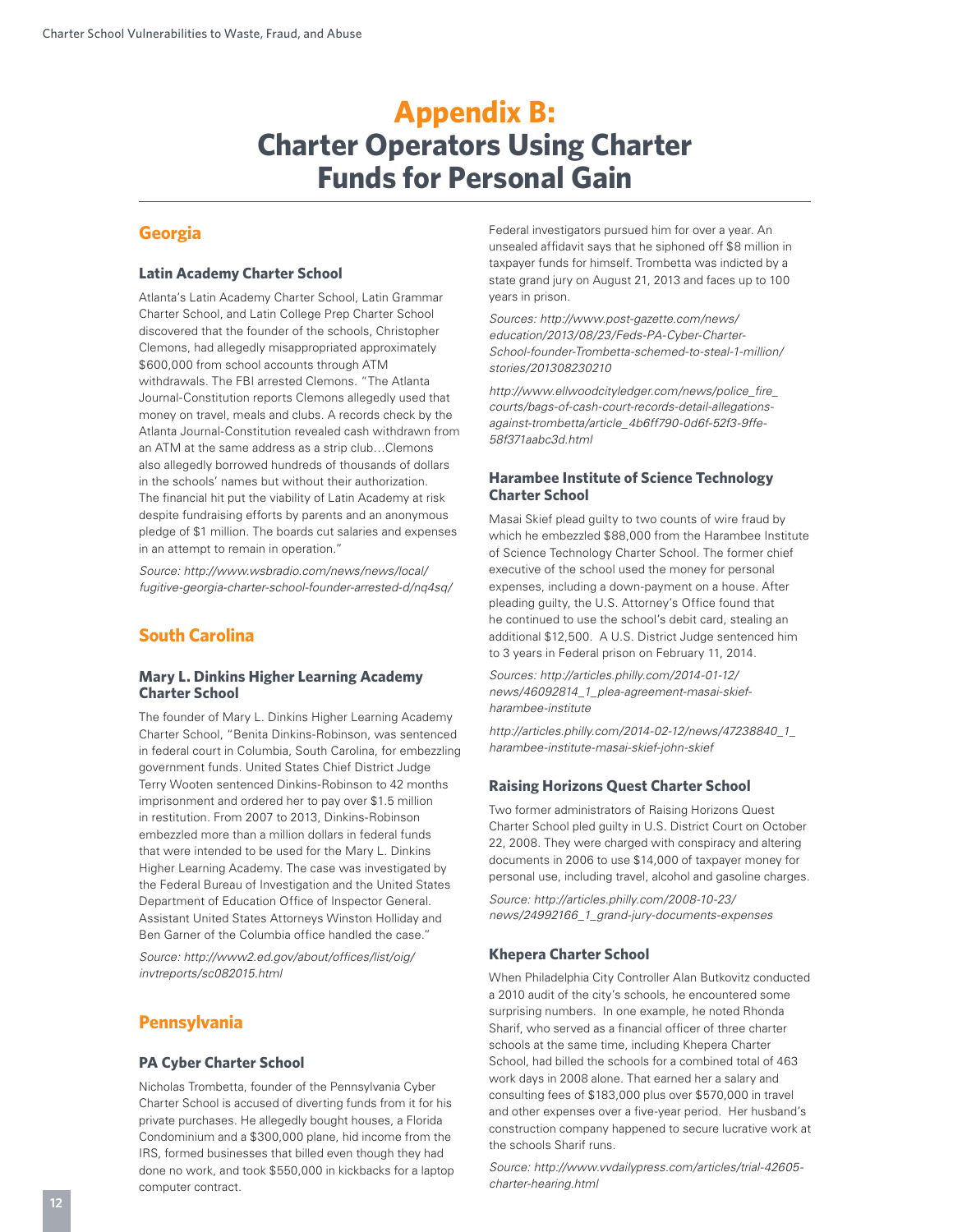#### **Philadelphia Academy Charter School**

In 2009, Kevin O'Shea and Rosemary DiLacqua were charged with defrauding the Philadelphia Academy Charter School ("PACS"). DiLacqua, as PACS' board president, authorized the quick rise of O'Shea, who had no educational qualifications, from facilities manager for the school, to its CEO, earning \$200,000 when he resigned in May 2008.

The malfeasance included using approximately \$710,000 to buy a building with the aim of reselling it to another charter school for a \$1 million profit; demanding kickbacks from PACS vendors; using approximately \$145,000 to outfit offices for themselves with posh amenities including flat-screen televisions, executive bathrooms and granite countertops; submitting for reimbursement at least \$40,000 in fraudulent invoices for personal meals, entertainment, home improvements, and gas and telephone bills; billing approximately \$50,000 worth of home repairs to PACS; collecting approximately \$34,000 in rent from entities using PACS facilities, attempting to destroy computer evidence to obstruct the investigation against them, and filing a false tax return.

After concerned parents contacted the Philadelphia Inquirer, the case was investigated by the United States Department of Education - Office of Inspector General, the Federal Bureau of Investigation, and the Internal Revenue Service–Criminal Investigation Division.

Both O'Shea and DeLacqua have started prison sentences.

*Sources: http://www2.ed.gov/about/offices/list/oig/ invtreports/pa072009.html* 

*http://articles.philly.com/2010-02-03/news/25219787\_1\_ bureau-of-prisons-spokeswoman-medium-security-prisonmail-fraud* 

#### **Agora Cyber Charter School**

Dorothy June Brown, founder of Laboratory, Ad Prima, Planet Abacus, and Agora Cyber charter schools, will be retried beginning in September, 2014 for defrauding the schools of \$6.5 million and conspiring to conceal the fraud. A jury acquitted Brown of three charges in January and deadlocked on the other 54 charges. Two other administrators were acquitted of conspiracy and obstructing justice; another two pleaded guilty and testified against Brown in her first trial. Brown severed ties with Agora Cyber Charter in 2009 as part of the settlement of several civil suits.

*Sources: http://articles.philly.com/2014-04-15/ news/49159242\_1\_dorothy-june-brown-agora-cybercharter-ad-prima*

*http://www.philly.com/philly/education/20140415\_Retrial\_ set\_in\_charter\_school\_fraud\_case.html*

*http://www.fbi.gov/philadelphia/press-releases/2012/ charter-school-founder-dorothy-june-brown-charged-in-6 million-fraud-scheme* 

# **Minnesota**

#### **Right Step Academy Charter School**

The husband and wife owners of the former Right Step Academy charter school in St. Paul, Minnesota were sentenced to federal prison on March 24, 2006 after being convicted of fraud. After an investigation by officials from the IRS and U.S. Department of Education, William and Shirley Pierce were found guilty of defrauding their former school of thousands of dollars. It is estimated that coupled charged over \$357,625 to the school and used the money for such personal expenses as a Caribbean cruise vacation and season tickets to the Minnesota Timberwolves.

*Source: http://www2.ed.gov/about/offices/list/oig/ invtreports/mn052006.html*

#### **Oh Day Aki/Heart of the Earth Charter School**

The former executive director of the Oh Day Aki/Heart of the Earth Charter School in Minnesota pleaded guilty to stealing over \$1 million from the school by forging signatures on dozens of checks. Joel Pourier embezzled the money from 2003 to 2008 and used the funds to pay for such extravagances as trips to strip clubs. At the same time, the charter school, founded to educate low-income American Indian youth, lacked appropriate funding for educational necessities such as textbooks and other supplies.

*Source: http://www.startribune.com/local/ minneapolis/97951354.html* 

# **New Jersey**

#### **Capital Preparatory Charter School**

The Capital Preparatory Charter School in Trenton, New Jersey forfeited its charter on May 2, 2011 in the wake of state Department of Education accusations of financial mismanagement. In addition to a staggering \$300,000 deficit, the DOE noted that the school paid \$10,000 for a staff trip to Atlantic City and \$5,600 on a staff party. Employees were allowed to overspend allotted travel funding, consultants were overpaid, and spending was inadequately documented.

*Sources: http://www.nj.com/mercer/index.ssf/2011/05/ capital\_preparatory\_under\_inve.html*

*http://www.nj.com/mercer/index.ssf/2011/09/oncepromising\_charter\_schools.html*

# **Ohio**

#### **Greater Achievement Community Charter School**

An Ohio state audit found that administrators at the Greater Achievement Community Charter School egregiously mismanaged public funds, sometimes using money for personal expenses. Between 2003 and 2010, the auditors found that Greater Achievement developer Elijah Scott diverted over \$46,000 of public funds into his personal account. The school's financial records could not adequately account for excessive cash withdrawals from ATMs and other sources and the school overall was found to have misspent at least \$570,000.

*Source: http://www.cleveland.com/metro/index. ssf/2012/03/audit\_finds\_more\_than\_570000\_i.html*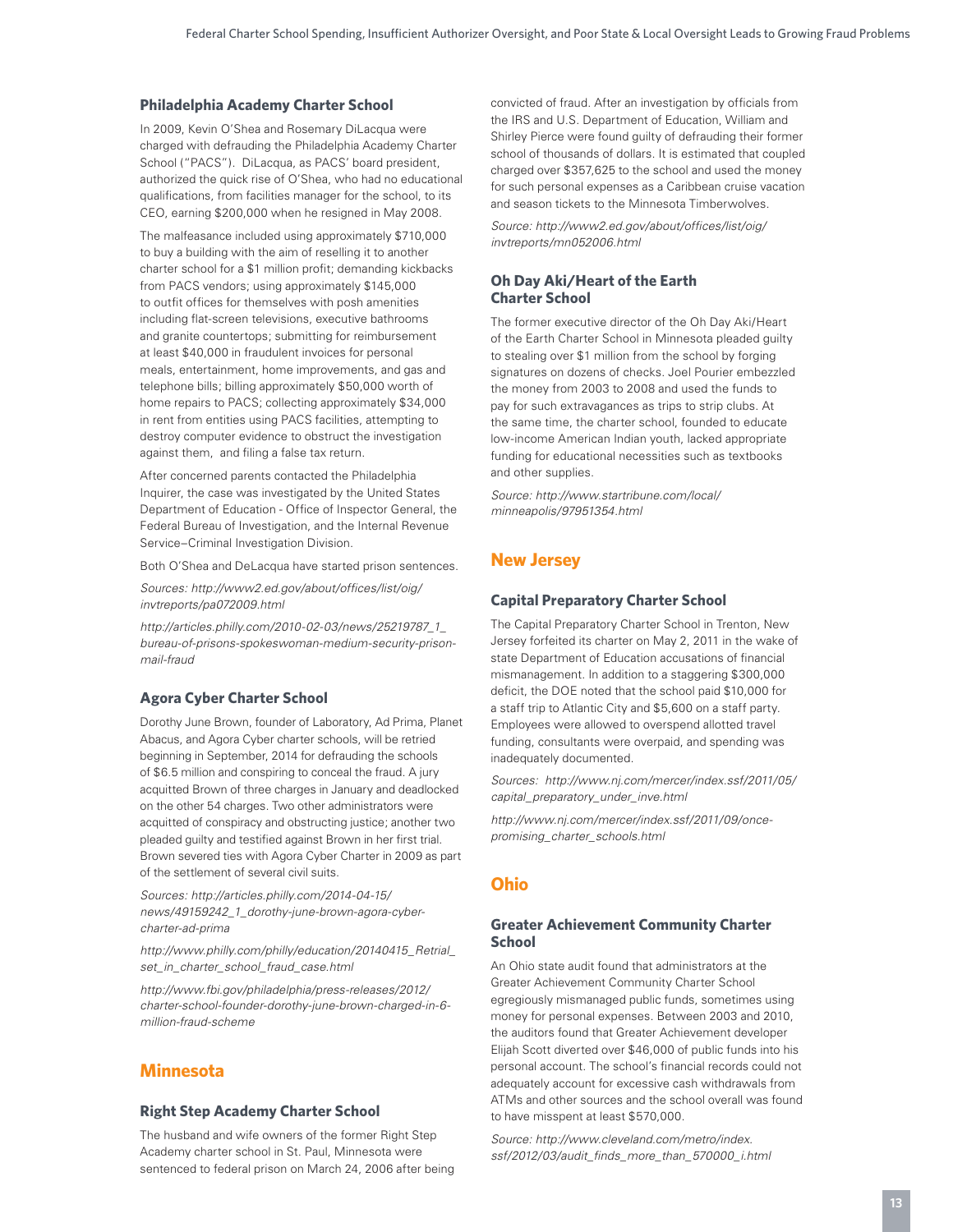#### **Cincinnati College Preparatory Academy Charter School**

After receiving an anonymous tip, the Ohio Auditor of State's office investigated the Cincinnati College Preparatory Academy Charter School and found that administrators stole at least \$148,000 of taxpayer money. Superintendent Dr. Lisa Hamm and school treasurer Stephanie Millard were indicted in March of 2013 on multiple criminal charges. The two are alleged to have used school funds to pay for things such as sightseeing tours through Europe, a \$20,000 tour of California, and a Chicago trip to a Tina Turner concert, all under the guise of visiting schools to identify best practices or for professional development.

*Source: http://www.wcpo.com/news/local-news/charterschool-officials-to-appear-in-court-for-allegedly-spending-148k-in-school-funds*

#### **Theodore Roosevelt Public Community Charter School**

Former superintendent Roger Conners of Theodore Roosevelt Public Community Charter School was fired in May of 2012 after questionable spending of school money surfaced. An audit from the school treasurer revealed that Conners submitted receipts for \$32,672 that involved inflated costs and illegal purchases. Among other ambiguous purchases, Conners submitted receipts for \$228 worth of cigarettes and beer.

*Sources: http://article.wn.com/view/2012/06/18/ Thousands\_in\_receipts\_questioned\_in\_school\_firing/ http://www.cincinnati.com/article/20120617/NEWS/ 306170084/Thousands-receipts-questioned-school-firing* 

#### **Greater Heights Academy Charter School**

The chairman and a secretary of Greater Heights Academy in Cleveland Heights, as well as a security guard and a consultant to the school, pleaded guilty in January 2014 to defrauding the school of more than \$400,000. Joel Friedman, the chairman, provided Jeffrey Pope, the consultant, with a template to generate fraudulent invoices to the school on the consulting business's letterhead. Marianne Stefanik, the school secretary, processed the payments knowing the invoices were false. The Federal Bureau of Investigation and the Internal Revenue Service investigated.

*Source: http://www.news-herald.com/generalnews/20140107/mayfield-heights-man-admits-defraudingcharter-school*

#### **Imani Institute Leadership Charter School**

On April 4, 2011, Donna Johnson of the Imani Institute Leadership Charter School in Ohio was sentenced on 15 felony counts including theft of school funds. The state auditor began an investigation in 2003 that revealed that over \$800,000 in state funding for the school was misspent or unaccounted for since 2001. State prosecutors investigating the missing funds determined that, among

other things, Johnson paid for her home to be remodeled and purchased items at Ann Taylor with school money.

*Source: http://blog.cleveland.com/metro/2010/09/former\_ head\_of\_imani\_school\_pl.html*

*http://blog.cleveland.com/metro/2011/04/sentencing\_of\_ imani\_institute.html* 

#### **W.E.B. DuBois Academy Charter School**

In November 2008 the founder of Cincinnati charter school W.E.B. DuBois Academy pleaded guilty to recordtampering and theft of over \$700,000 in public money. Wilson Willard III is serving a four-year prison sentence and an associate is on three years of probation for the theft. Investigation by the Ohio state auditor's office determined that during the school years of 2003-04 and 2004-05, Willard falsely inflated enrollment figures that generated overpayments to the school, and then used the public funds for personal gains including renovation of his own home and payment of university fees and tuition.

*Source: http://asumag.com/dailynews/dubois-academycharter-cincinnati-audit-2090403* 

# **Hawaii**

#### **Hawaii Technology Academy Charter School**

Jeff Piontek, former head of Hawaii Technology Academy, one of Hawaii's largest charter schools, was arrested and charged in October 2013 with stealing over \$100,000 from the school. An investigation initiated by Hawaii News Now showed that Piontek bought gift cards and incurred phone charges for his personal benefit. Sources said that Piontek used school funds to purchase thousands of dollars in gift cards at non-education related outlets, including Chilis restaurants, Marriott hotels, Ala Moana Center and Spafinder, the web site that allows people to book body treatments like massages, facials or pedicures at 7,000 spas around the world.

*Source: http://www.hawaiinewsnow.com/story/23751584/ exclusive-fired-charter-school-chief-indicted-for-100k-theft* 

# **California**

#### **California Charter Academy**

Former Hesperia, California, mayor and councilman Tad Theron Honeycutt and California Charter Academy founder Charles Steven Cox were indicted in 2007 for misappropriating \$5.5 million in public funds from the network of charter schools. Political wrangling has kept the case from going to trial for 6 years.

The pair shares a combined 117 felony charges for misappropriation of public funds, grand theft, tax evasion and filing a false tax return, court records show. A state audit indicates that Honeycutt's spending of funds included \$18,000 for two jet skis and \$1,942 at the Guitar Center. The 2005 audit, commissioned by the California Department of Education, also claimed Cox took millions from the public schools to benefit his friends and family,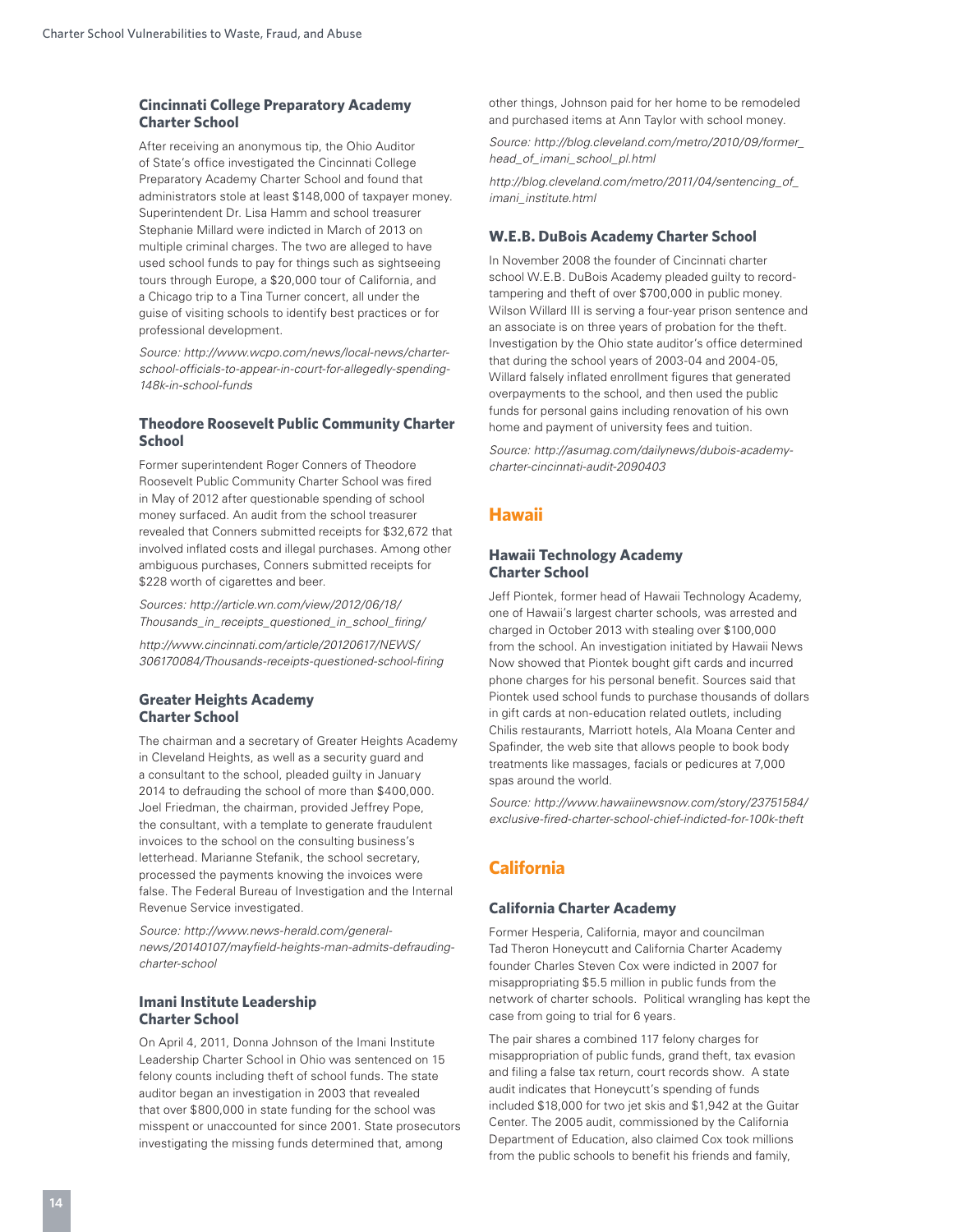eventually leading to the collapse of the academy. The two also controlled two management firms that provided services to the network of schools.

*Sources: http://www.vvdailypress.com/articles/counts-2668-cox-charter.html* 

*http://www.vvdailypress.com/articles/trial-42605-charterhearing.html* 

#### **Ivy Academia Charter School**

Yevgeny "Eugene" Selivanov and his wife, Tatyana Berkovich, founders of Ivy Academia Charter School with three campuses in the San Fernando Valley, were sentenced on October 4, 2013 for misappropriating more than \$200,000 in public funds. Selivanov received a sentence of four years, eight months, and Berkovich received a forty-five day sentence and 320 hours of community service followed by five years' probation. They argued that most of the funds were spent on teacher appreciation activities to build morale. The California Charter Schools Association filed a brief in the case arguing that no crime had occurred, and warned that the case could undermine charter school flexibility and expose other operators to prosecution.

*Source: http://articles.latimes.com/print/2013/oct/04/local/ la-me-1005-charter-sentence-20131005*

#### **LA Academy**

Steven A. Bolden pleaded guilty on January 2, 2014 to stealing more than \$7.2 million worth of computers from a government program. Between 2007 and 2012, Bolden invented more than a dozen education non-profits, including fake charter schools, to benefit from a General Services Administration program that gives surplus computer equipment to public schools and non-profits. In July 2012, a GSA undercover investigator was contacted by Palmdale Educational Development Schools, one of Bolden's organizations, and sent Bolden 9 laptop computers, which Bolden sold via Craigslist.

*Source: http://www.seattlepi.com/local/article/Charterschool-con-man-admits-to-7-2-million-5112206.php* 

# **Illinois**

#### **Triumphant Charter School**

The former head of Chicago's now-closed Triumphant charter school, Helen Hawkins, was found guilty in 2001 after an investigation by the Chicago Public School's Inspector General. The investigation questioned

more than \$250,000 in purchases with the school's credit card including over \$30,000 in personal items from Lord & Taylor and Saks Fifth Avenue, and at brand-name shops such as Louis Vuitton, Coach and Tommy Hilfiger. Hawkins spent thousands of dollars on hair care and cosmetic products, jewelry and diet pills.

*Source: http://www.huffingtonpost.com/2010/02/17/helenhawkins-former-scho\_n\_466223.html* 

# **New York**

#### **East New York Preparatory Academy**

In New York City, the schools chancellor, Joel I. Klein in 2010 ordered the closing of East New York Preparatory Charter School in Brooklyn at the end of this academic year following revelations that the school's founder and principal had named herself superintendent and granted herself a \$60,000 raise.

*Source: http://www.nytimes.com/2010/05/26/ education/26charters.html?\_r=0&adxnnl=1&pagewanted= all&adxnnlx=1397606483-HRfkrEDtpvRD/2RLuUadhA* 

# **Louisiana**

#### **Langston Hughes Academy Charter School**

A regular financial audit in 2009 of the Langston Hughes Academy in New Orleans uncovered theft of \$660,000 by Kelly Thompson, the school's business manager. Thompson admitted that from shortly after she assumed the position until she was fired 15 months later, she diverted funds to herself in order to support her gambling in local casinos.

Saying that Thompson's actions had tarnished education reform efforts in the city after Katrina, the judge ordered Thompson to pay restitution of \$670,000 and to serve five years in a federal prison, a sentence that is double the time recommended by federal sentencing guidelines. Others in the education community shared his sentiments -- the president of the Langston Hughes board supported the heavy sentence, saying that it would send a message to others, and though he was not implicated in wrongdoing, the CEO of the school at the time of the theft resigned.

*Sources: http://www.nola.com/crime/index.ssf/2010/02/ langston\_hughes\_academys\_forme.html* 

*http://www.nola.com/education/index.ssf/2010/05/ former\_langston\_hughes\_academy.html* 

# **Washington DC**

#### **School for Arts in Learning (SAIL) Charter School**

In the fall of 2008, the U.S. attorney's office issued a subpoena for school financial records related to L. Lawrence Riccio's "alleged criminal activities" at the School for Arts in Learning (SAIL). Known internationally for his work in the education of youth with disabilities, Riccio founded the Washington, DC charter school in 1998, but by 2007, a memo by a financial consultant to SAIL's former chief financial officer describes complete disarray of financial matters.

Though grant money had been flowing in, staff members were not allowed to purchase supplies, rent went unpaid, and funds from one Riccio-led organization paid expenses for another. Financial statements showed that SAIL and sister organizations paid a \$4,854 credit card bill to cover Mr. Riccio's travel-related expenses in Scotland, as well as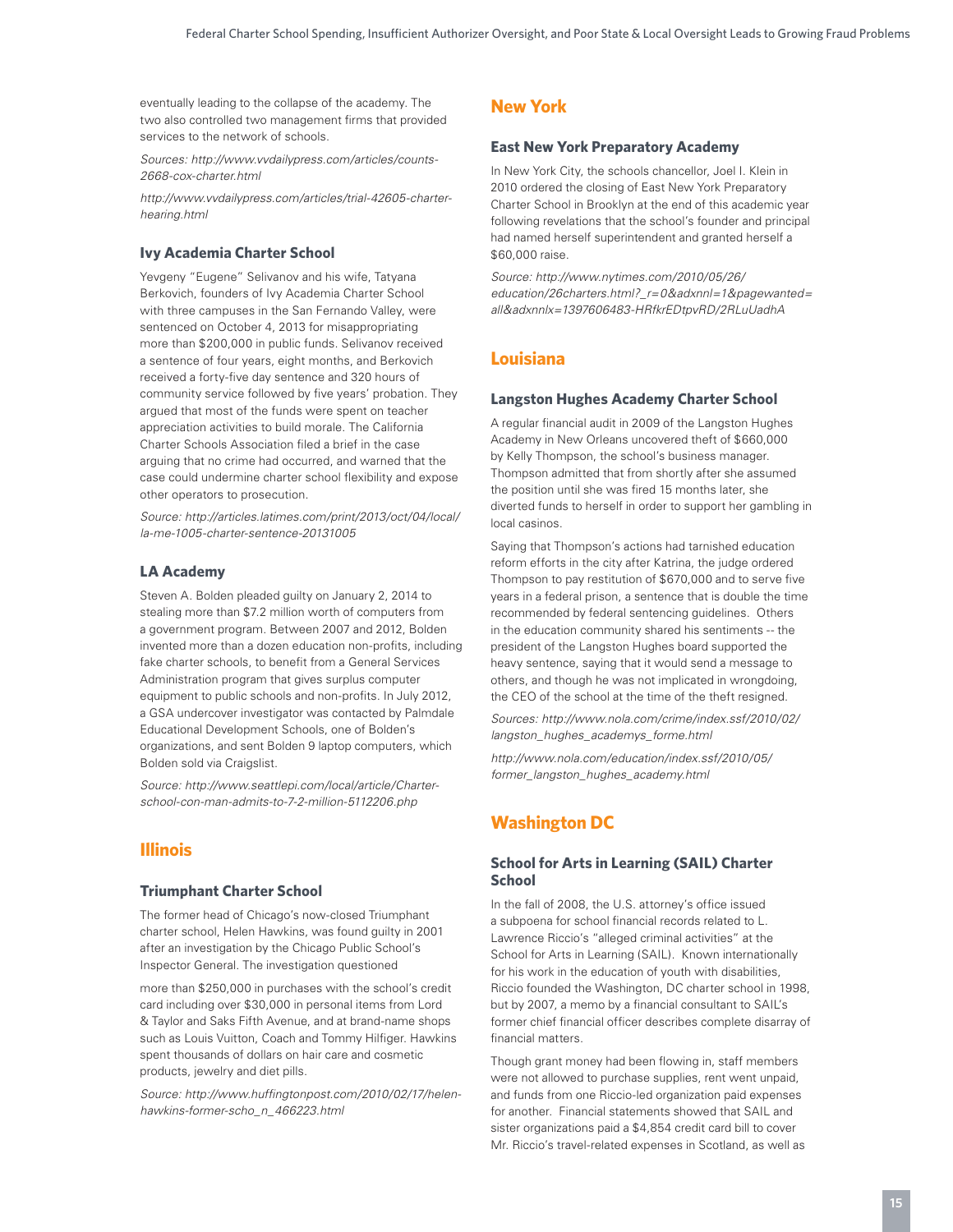membership dues and dinner tabs at the University Club, a premier private club. SAIL covered expenses for travel to Boston, Denver, Houston and New Orleans; grocery stores, drugstores, wine and liquor stores and flower shops, cafes and restaurants, a salon and spa, Victoria's Secret and at a glass, paint and wallpaper shop in France, where Mr. Riccio and his wife maintain a private residence.

*Source: http://www.washingtontimes.com/ news/2010/may/05/charter-school-pioneer-gets-fbiscrutiny/#ixzz2zj0z6GdJ* 

#### **Nia Community Public Charter School**

Monique S. Murdock, the co-founder and former executive director of Nia Public Charter School in DC, pled guilty on Nov. 13, 2013 to embezzling \$29,000 in school funds by writing checks on the school's account to a foster child in her care and transferring the funds to an account in her name. Murdock also admitted to using a government-issued purchase card to buy more than \$11,000 in gift cards in her role as director of an army day care center after being dismissed from the charter school. Nia's charter was revoked by the D.C. Public Charter School Board for poor academic performance and failure to develop a curriculum. Murdock was sentenced to nine months in prison on April 24, 2014.

*Sources: http://www.washingtonpost.com/local/education/ nia-community-public-charter-schools-ex-director-pleadsguilty-to-embezzlement/2013/11/13/4979da0a-4cae-11e3- 9890-a1e0997fb0c0\_story.html* 

*http://www.washingtonpost.com/local/education/formerdc-charter-school-leader-sentenced-to-prison-for-stealingschool-funds/2014/04/24/4ee82940-cbe5-11e3-a75e-463587891b57\_story.html* 

#### **Dorothy I. Height Community Academy Public Charter School**

In February 2015, the DC Public Charter School Board unanimously voted to revoke the charter of the Dorothy I. Height Community Academy Public Charter School.<sup>43</sup> The DC Attorney General is suing the founder, Kent Amos, for diverting public education funding to a private company for his personal profit. That private management company paid Amos more than \$2.5 million over the last 2 years. Over the past 10 years, the school has paid the private entity more than \$14 million and, while costs to the private company declined over that time, management fees rose.

The charter board's oversight report showed "no pattern of fiscal mismanagement." Members of the DC Public Charter School Board have described their limited ability to oversee for-profit management companies, which face no requirement to disclose salaries or other pertinent information.

*Sources: Michael Alison Chandler, "Charter Board Could Close School Amid Allegations that Leader Diverted Money," Washington Post, February 11, 2015, http:// www.washingtonpost.com/local/education/boardweighs-closing-charter-school-amid-allegations-ofdiverted-cash/2015/02/11/19f2ee02-b094-11e4-827f-93f454140e2b\_story.html.*

# **Wisconsin**

#### **New Hope Institute of Science and Technology**

In 2008, Rosella Tucker, founder and director of the nowclosed New Hope Institute of Science and Technology charter school in Milwaukee, was convicted in federal court of embezzling \$300,000 in public money and sentenced to two years in prison. Tucker acknowledged taking U.S. Department of Education money intended for the school, which she started through a charter agreement with Milwaukee Public Schools. She spent about \$200,000 on personal expenses, including cars, funeral arrangements and home improvement, according to court documents. Tucker has argued that the remainder of the money she received was legitimate reimbursement for school-related expenses. Tucker embezzled the \$300,000 from 2003 to 2005. The Milwaukee School Board voted to close New Hope Institute of Science and Technology in February 2006, amid problems that included unpaid bills and lack of appropriate teacher licensure.

*Sources: http://www.jsonline.com/news/ education/29420144.html#ixzz2z4VdIL7d.html* 

*http://www.jsonline.com/news/milwaukee/112892364. html#ixzz2ziaCvli9* 

*http://www.jsonline.com/news/education/29420144. html#ixzz2ziZJL95F* 

*http://www.jsonline.com/news/milwaukee/112892364.html*

*http://www2.ed.gov/about/offices/list/oig/invtreports/ wi012008.html* 

# **Michigan**

#### **George Washington Carver Academy Charter School**

Shantell Bell, former treasurer of the George Washington Carver Academy in Highland Park, was sentenced to five years' probation for embezzling \$25,000 from the school to purchase a Detroit home. The school notified the Michigan State Police of the theft after learning of it from Bell's exboyfriend, and the Attorney General's Public Integrity Unit pursued the case against Bell. They found that in March 2009, Bell had requested a check to purchase text books, which she had converted to a cashier's check and then used it for a down payment on the home.

*Sources: http://www.examiner.com/article/formerhighland-park-charter-school-treasurer-charged-withembezzlement* 

*https://www.michigan.gov/ag/0,4534,7-164-34739\_34811- 262330--,00.html*

#### **Grand Traverse Academy**

In April 2014, Steven Ingersoll, founder of Grand Traverse Academy, was convicted on federal fraud and tax evasion. He did not report \$2 million of taxable income in 2009 and 2010. The school's audit revealed a \$2.3-million prepayment to Ingersoll's school management company. The school's later decision to write down \$1.6 million of the loan put the school in a deficit position for the first time.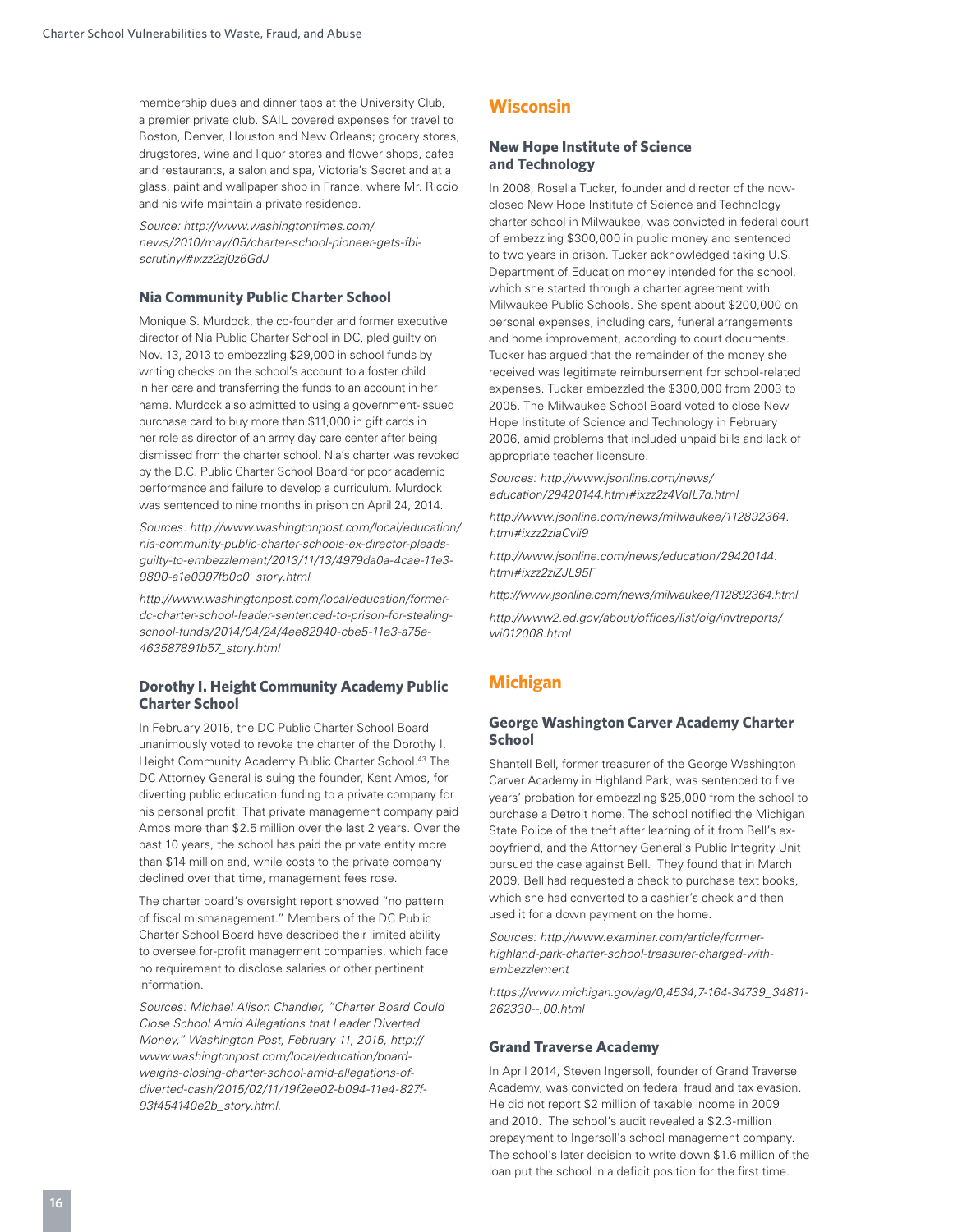Ingersoll then used half of a \$.8 million loan for school construction to pay down some of his debt to the school. After the founder's ouster, his daughter-in-law continued to handle the finances of the school.

*Sources: Michelle Merlin, "GT Academy Founder's Trial Continues," Traverse City Record-Eagle, February 23, 2015, http://www.record-eagle.com/news/local\_news/gtacademy-founder-s-trial-continues/article\_7bd0c8f4-1dda-5aa2-a6e6-3ead1485ae3a.html. Cole Waterman, "Federal jury convicts Bay City Academy founder Steven Ingersoll of 3 of 6 tax fraud charges," M Live, March 10, 2015, http:// www.mlive.com/news/bay-city/index.ssf/2015/03/federal\_ jury\_convicts\_bay\_city.html.* 

*Michelle Merlin, "Charter School's Finances Handled by Indicted Founder's Daughter-in-Law," Traverse City Record-Eagle, July 3, 2014, http://www.record-eagle.com/news/ local\_news/charter-school-s-finances-handled-by-indictedfounder-s-daughter/article\_6a48b4b0-8467-52d0-bda3 ec389a858b9b.html.*

# **Arizona**

# **Dobson Academy Charter School**

Laurie Bassett was sentenced to supervised probation on January 22, 2010 after pleading guilty to embezzling more than \$20,000 from Dobson Academy Charter School, where she worked in the finance department. Bassett faked invoices for janitorial supplies and wrote checks to her husband and herself for the amounts of the invoices. Bassett's husband, who was also charged with cashing over \$11,000 in fraudulent checks, claimed that the school owed him for an irrigation job on which he lost money. The fraud came to light when the school's governing board conducted an audit and noticed a 300% increase in spending on janitorial supplies.

*Sources: http://www.azcentral.com/news/ articles/2010/01/14/20100114abrk-dobsonacademy.html* 

*http://www.knowleslaw.org/Arizona\_Defense\_Blog/2010/ February/Woman\_Pleads\_Guilty\_to\_Embezzling\_Money\_ From\_Sch.aspx*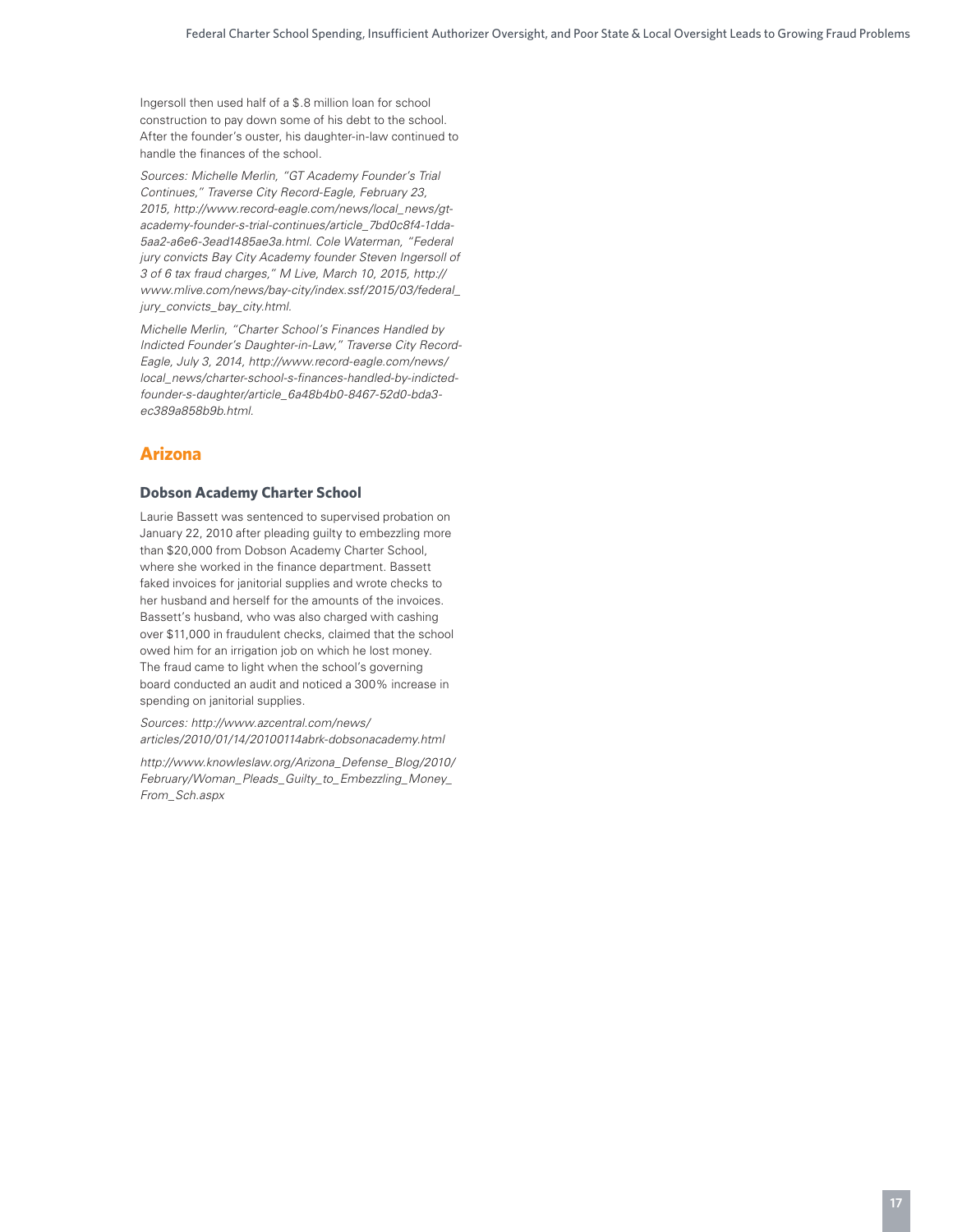# **Appendix C: School Revenue Used to Illegally Support Charter Operator Businesses**

# **New Jersey**

#### **Adelaide L. Sanford Charter School**

In June, 2013, the state of New Jersey revoked the charter of Adelaide Sanford Charter School, citing the school's poor academic performance and its repeated failure to comply with regulations. The state Education Department cited school founder and community activist Frederica Bey and others for refusing to turn over records and rectify conflicts of interest, including inflated rent payments from the school to Women in Support of the Million Man March (WISOMM), an organization founded by Bey and on whose board Bey and her daughter serve. A complaint filed by the US Attorney's office alleges that Bey used \$345,000 in federal money intended for programs for at-risk youth to pay WISOMM's bills. Several members of the Adelaide Sanford board had asked the state Education Department to intervene.

*Sources: http://blog.nj.com/njv\_barry\_carter/2013/06/ newark\_charter\_school\_closes\_a.html*

*http://www.nj.com/essex/index.ssf/2013/06/christie\_ administration\_closing\_newark\_*

*charter\_school\_founded\_by\_city\_activist\_fredrica\_bey.html http://www.nj.com/news/index.ssf/2013/05/newark\_ charter\_school\_sanford.html*

# **Pennsylvania**

#### **New Media Technology Charter School**

On July 15, 2012, New Media Technology Charter School's founder and board president, Hugh C. Clark, and its executive director, Ina Walker, were sentenced to 24 months and 6 months in prison, respectively, for diverting public funds from the charter school to support a restaurant and a private school they controlled. Prosecutors alleged that the two had funneled public money through Lotus Academy, the private school, to prop up a restaurant in Mount Airy and to pay off debts associated with a failed internet company. The two agreed to pay restitution for the \$861,000 stolen from New Media Charter School. Teachers testified that the school lacked textbooks and failed to meet its pension obligations, and that payroll checks sometimes bounced.

*Sources: http://articles.philly.com/2012-07-15/ news/32675514\_1\_fiscal-mismanagement-and-conflictslotus-academy-charter-school*

*http://articles.philly.com/2011-04-15/news/29421529\_1\_ charter-school-lotus-academy-walker-and-clark* 

#### **Germantown Settlement Charter School**

In 2008, the School Reform Commission revealed that Emmanuel Freeman, CEO of the Germantown Settlement Charter School, had run massive deficits, maintained a bloated administrative staff, and used school funds to bail out other entities he ran. Freeman was also director of the Germantown Settlement, a social services agency, and the Germantown Housing Development Corporation, as well as many related non-profit organizations, all of them chronically mismanaged. In 2002, the school settled a lawsuit brought by its former education director alleging that Freeman had transferred over \$500,000 in state education funds to Germantown Settlement and fired her for whistle-blowing.

*Source: http://www.phillymag.com/articles/emanuelfreeman-the-man-who-duped-city-hall/?all=1*

#### **Pocono Mountain Charter School**

The Pocono Mountain Charter School and Pocono Mountain School District are engaged in a battle in Commonwealth Court over whether the School District followed proper procedure in its attempts to revoke the school's charter. The school board and the state auditor general found that the school's founder, Rev. Dennis Bloom also served as leader of the Shawnee Tabernacle Church, where the school rented facilities, and handled business for both entities. In 2007 and 2008, the school spent nearly \$2.6 million in public funds to improve facilities on the church's property, including a gymnasium floor bearing the church's name and an electronic sign to display religious messages. Bloom is currently serving a ten-month sentence in federal prison on unrelated tax evasion charges.

*Sources: http://articles.mcall.com/2014-02-26/news/mcpocono-mountain-charter-school-restored-20140226\_1\_ shawnee-tabernacle-church-daniel-fennick-poconomountain-charter-school*

*http://www.poconorecord.com/apps/pbcs.dll/ article?AID=/20140319/NEWS/403190331* 

# **Ohio**

#### **Lorain Arts Academy Charter School**

Arts Academy charter school in Lorain, Ohio, and Arts Academy West charter school in Cleveland were closed by the state in June 2011 after a state audit found that the school had failed to keep required financial records and had significant debts. The school's founder, Alexis Rainbow, and the director of the school's sponsoring agency, Jorethia Chuck, were both accused of ethics violations by state auditors and by each other. Rainbow allegedly made payments from the school's account to various businesses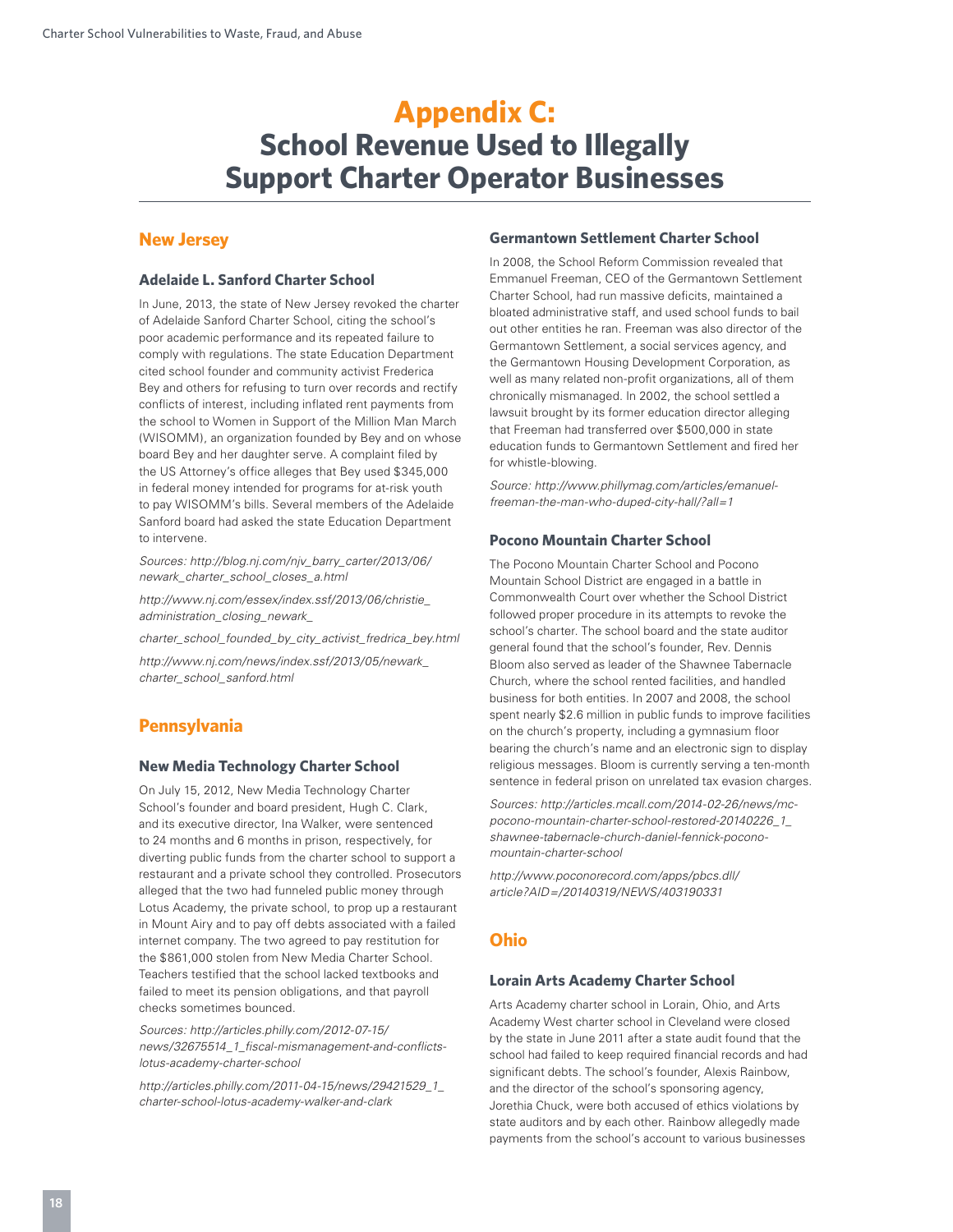that she owned. The audit also found improper spending and financial mismanagement on the part of consultants hired by both women. The school's closure left Ohio taxpayers with about \$75,000 in unpaid bills, many of which had piled up unopened in the schools' mail.

*Sources: http://chronicle.northcoastnow.com/2012/05/18/ lorain-arts-academy-flunks-audit/* 

*http://www.cleveland.com/metro/index.ssf/2012/03/ debts\_of\_arts\_academy\_and\_arts.html*

#### **Main Street Automotive Magnet School**

In response to a report by the Ohio Auditor of State, Main Street Automotive Magnet founder Joe Singleton admitted in August 2009 to faking invoices for chairs, computers and other school equipment and using the funds for his personal gain. His purchases include a golf cart and the installation of a security system at a warehouse owned by his mother. Singleton used his own company, RJ Investments, to bilk the school out of \$116,000.

*Source: https://ohioauditor.gov/news/pressreleases/ details/711* 

# **California**

#### **Center for Excellence in Education Charter School**

On September 7, 2004, the Bear Valley Unified School District board of trustees voted unanimously to revoke the charter of the Center for Excellence in Education. The school district argued that the charter school had failed to comply with a number of regulations on teaching credentials, conflicts of interest, and what the district characterized as "inappropriately close" relationships with several religious organizations. The founding director of the school, John Dunn, simultaneously acted as a board member and as the school's landlord. His successor as director also violated the California Government Code by serving as a paid employee and board member. Employees received bonuses and advances paid with public funds, in violation of the state Constitution. In 2006, Dunn filed suit against the district, superintendent, and school board members, alleging that the charter revocation violated due process rights.

*Sources: http://www.bigbeargrizzly.net/news/article\_ bedcf990-92df-5bf3-bf1e-a352328eabca.html* 

*http://www.bigbeargrizzly.net/news/article\_e0e50ee5-ac1f-5743-b2d7-c03417bd7d77.html*

#### **The American Indian Public Charter School II**

In 2012, California's Fiscal Crisis and Management Assistance Team conducted an investigation into the American Indian Public Charter School II in Oakland after a former employee blew the whistle on suspicious financial activity between the school and a real estate company owned by the school's founder and chief executive, Ben Chavis. The investigation found up to \$3 million of questionable transactions between the charter school and Chavis's companies. Chavis is accused of embezzling with the help of his wife, an administrator at the school. "When an organization lacks internal controls and governing board

oversight is minimal," the auditing team wrote in a letter to Alameda County Superintendent Sheila Jordan, "the likelihood of fraud greatly increases."

*Source: https://www.wsws.org/en/articles/2012/04/ char-a24.html*

# **Florida**

#### **Academy of Arts & Mind Charter School**

An investigation into the finances and governance of Academy of Arts and Minds in Coconut Grove was sparked in June 2011 when the school's Parent Teacher Student Association sent a letter to Dade County officials alleging that the school's board included relatives and business associates of the school's founder and landlord, attorney Manuel Alonso-Poch. They also noted that the school paid Alonso-Poch \$86,000 per month in rent and that a company he controlled held the school's food services contract. The Miami-Dade School Board's auditor confirmed the conflicts of interest in a report in June 2012, but by December Alonso-Poch had continued to deny that any improprieties existed.

*Sources: http://mca.dadeschools.net/AuditCommittee/ AC\_june\_26\_2012/item8.pdf* 

*http://www.miaminewtimes.com/2011-06-09/news/ coconut-grove-charter-school-owner-manuel-alonso-pochaccused-of-bilking-taxpayers/* 

*http://www.miaminewtimes.com/2012-12-27/news/ manuel-alonso-poch-won-t-fix-conflicts-of-interest-at-hischarter-school-new-audit-finds/full/*

# **Illinois**

#### **United Neighborhood Organization (UNO) Charter School**

In 2014, the Federal Securities and Exchange Commission (SEC) charged UNO Charter School Network with defrauding investors in a \$37.5 million bond offering for school construction by making materially misleading statements about transactions that presented a conflict of interest. According to the SEC's complaint, UNO failed to notify the state of two construction contracts totaling \$12.9 million with the brothers of one of UNO's top executives. Additionally, the charter school operator failed to notify bond investors that the state could take the loan that the bond was assured with back for the non-disclosure of the contracts. The conflicts of interest uncovered in a series of Sun-Times articles in 2013.

In August 2014, the IRS notified the state that it had opened an investigation into the organization's bond issuance.

*Sources: http://www.sec.gov/News/PressRelease/Detail/ PressRelease/1370541965772#.VDWsRFZ2Rig.*

*http://www.sec.gov/litigation/complaints/2014/comppr2014-110.pdf*

*http://politics.suntimes.com/article/chicago/uno-charterschools-now-target-irs-audit-over-bonds/wed-09032014-617pm*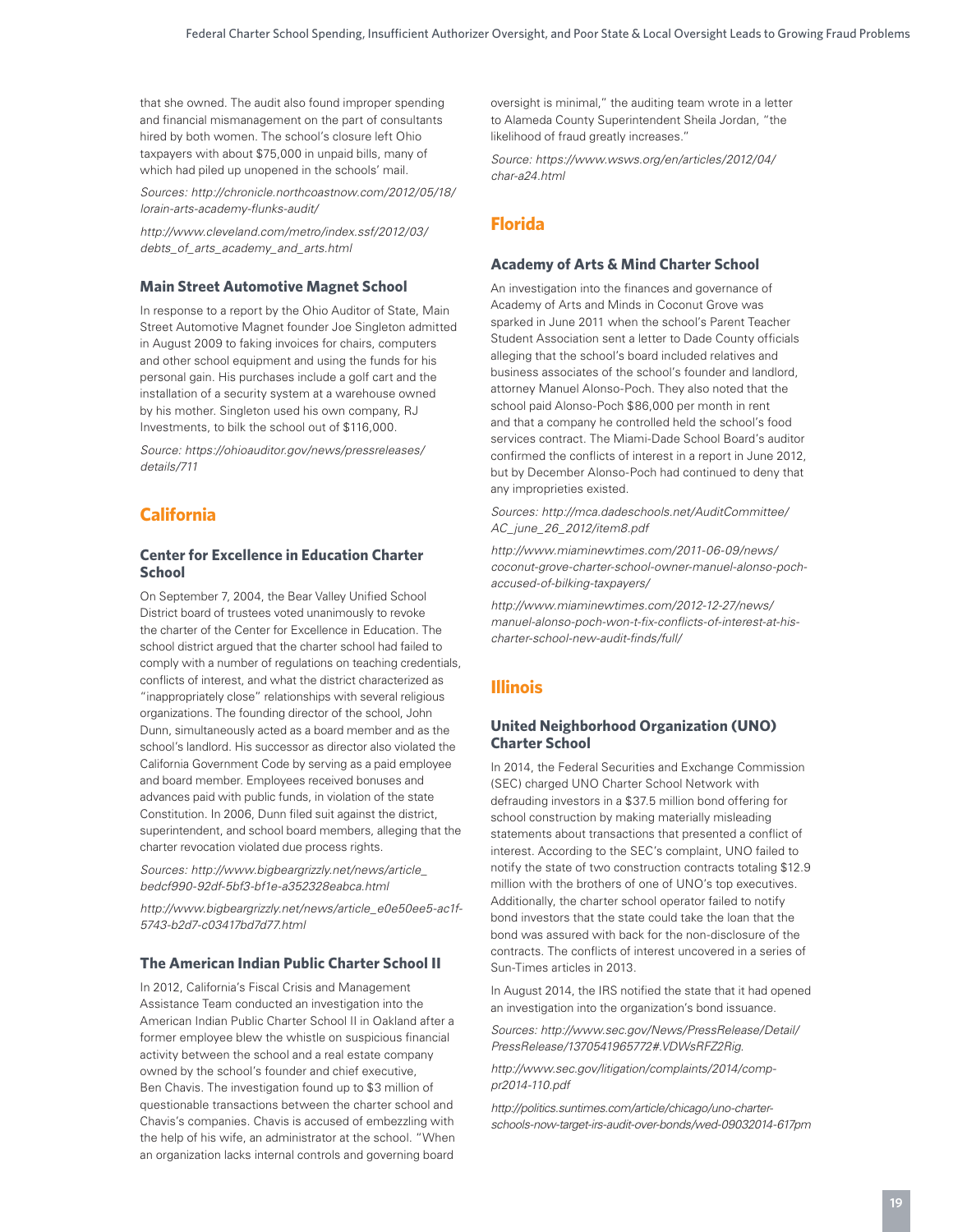# **Louisiana**

#### **New Orleans Military and Maritime Academy Charter School**

Darrel K. Sims, the former business manager of New Orleans Military and Maritime Academy Charter School turned himself in to police on December 3, 2013 after being charged with a \$31,000 theft from the school. Smith had written checks that were invoiced as though they were made out to office supply stores, but in reality were written to a social organization founded by Sims. The school had fired Sims in May 2012 but only discovered the theft in December of that year, at which time the school contacted the police. Sims had been charged with stealing and writing bad checks several times before, but the charges were too old to show up in the Military Academy's background check.

*Sources: http://thelensnola.org/2013/12/03/formeremployee-charged-with-stealing-31000-from-new-orleansmilitary-and-maritime-academy/*

*http://thelensnola.org/2013/04/23/former-employeeinvestigated-for-stealing-31000-from-charter-school-oncecharged-with-theft-from-terrebone-school/* 

# **Texas**

#### **Varnett Public Charter School**

The Texas Education Agency released a report on August 20, 2013 alleging that the superintendent of the Varnett School and her husband, the facilities and operations manager, misspent school funds and improperly profited by conducting business with the school. The report claims that Annette and Alsie Cluff, Jr. were reimbursed for \$1.5 million in charges on their personal credit cards, including luxury hotels, firstclass flights, cruises, and Broadway tickets. They also own a real estate company that leased space to the school for \$1 million per year, and their bus company billed the school for student transportation at a rate of \$12 per mile. The Cluffs denied most of the findings of the report.

*Source: http://educationblog.dallasnews.com/2013/08/ houston-charter-school-misspent-5-3-million-in-federalfunds-state-report-finds.html/* 

#### **Burnham Wood Charter School**

In March 2012, the Texas Education Agency released an audit report alleging financial improprieties and nepotism by the board of the Burham Wood Charter School District, which runs three schools. The report found that the board improperly approved the purchase of property from Superintended Iris Burnham, who also serves as board president. The board approved the 2006 purchase using \$1.2 million in revenue bonds, nearly 150% of the land's market value. (The district argues that the purchase was legal and approved by the attorney general.) The district also leased property from Burnham and employs Burnham, her son, and daughter in law in positions with significant financial responsibilities. Burnham operated a private school on a district charter campus that did not pay rent for several years. The Education Agency assigned a monitor to the district, which the district contested.

*Sources: http://www.elpasotimes.com/news/ci\_20456862/ state-audit-reaffirms-burnham-wood-issues?source=pkg*

*http://www.elpasotimes.com/ci\_21124138/problems-bringtea-monitor-district*

# **Washington, DC**

#### **Options Public Charter School**

Former leaders of Options Public Charter School are under Federal investigation for possible Medicaid fraud and other abuses. They are accused of exaggerating the needs of the disabled students, bilking the federal government for Medicaid funds to support their care, and creating a contracting scheme to divert more than \$3 million from the schools for their own companies, including a transportation company that billed the Federal government for transporting students to the school, but apparently offered gift cards to students to increase ridership on the buses. Additionally, a senior official at the D.C. Public Charter School Board allegedly received \$150,000 to help them evade oversight.

*Sources: http://www.washingtonpost.com/local/education/ options-dc-charter-schools-medicaid-billing-is-at-centerof-investigation/2013/12/16/614c2dfe-5dcf-11e3-95c2- 13623eb2b0e1\_story.html* 

*http://www.washingtonpost.com/local/education/newclaims-surface-in-options-charter-school-case/2014/01/03/ c02d1f5e-74a4-11e3-8b3f-b1666705ca3b\_story.html*

# **Missouri**

#### **Paideia Academy Charter School**

Fred W. Robinson, former chairman of the Board of Paideia Academy Charter School, was convicted in March 2013 on multiple fraud charges including diversion of federal and state education funds from the school. Robinson diverted around \$242,333 for the purchase, construction, and rehabilitation of a building to develop a day care center to be operated by a company in which Robinson had an ownership and financial interest that he failed to disclose. Additionally, he submitted false time sheets from 2006- 2010 as an employee of the Treasurer's office, receiving approximately \$35,360 every year from the false sheets. The FBI assisted with the investigation of the case.

*Source: http://www.fbi.gov/stlouis/press-releases/2013/ chairman-of-the-board-for-the-paideia-academy-employeeof-st.-louis-city-treasurers-office-convicted-on-fraud-charges*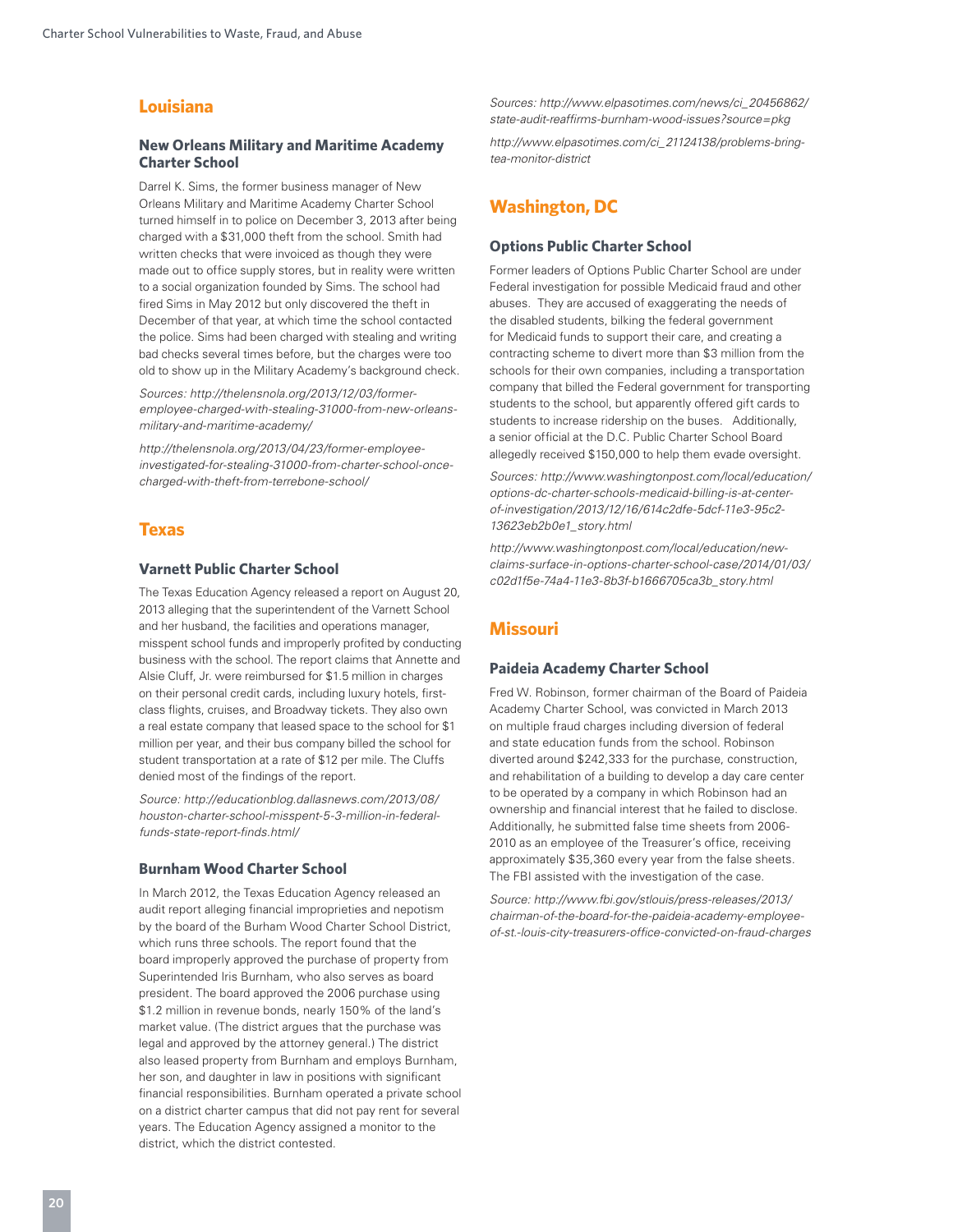# **Appendix D: Mismanagement that Puts Children in Potential Danger**

# **New Jersey**

#### **Paterson Charter School for Urban Leadership**

The New Jersey Department of Education investigated, and closed the Paterson Charter school for Urban Leadership in 2003. The school had been operating for years under a large deficit. During the investigation, the DOE found that over 75% of the school employees had not undergone criminal background checks. Two employees with disqualifying convictions were subsequently removed.

*Source: http://www.nytimes.com/2003/07/22/nyregion/ paterson-charter-school-closed-amid-protest.html* 

# **Mercer Arts Charter High School**

Mercer Arts Charter High School had its charter revoked by the New Jersey state Department of Education in 2007 for not providing a safe and orderly education environment. The state cited myriad problems including fiscal woes and under-developed programs.

*Source: http://www.nj.com/mercer/index.ssf/2007/12/ state\_pulls\_plug\_on\_charter\_sc.html* 

# **California**

#### **A. Phillip Randolph Leadership Academy Charter School**

The San Diego School Board voted unanimously to revoke A. Phillip Randolph Leadership Academy's charter in July 2006, due to inadequate supervision of the students and financial mismanagement. District administrator Wendell Bass wrote in a report "Students entered and exited class at will, sometimes without the teacher knowing they had left."

*Source: http://www.utsandiego.com/uniontrib/20060712/ news\_1m12charter.html* 

#### **Children's Conservation Academy Charter School**

San Diego schools investigated Children's Conservation Academy Charter School in 2007 and found that they could not account for tens of thousands of dollars in questionable expenses. These included an athletic club membership (\$638), restaurant food (\$2,219), Starbucks coffee (\$143), Padres tickets (\$369) and cell phone bills (\$1,505) Additionally, the school operated for a year and a half without purchasing workers' compensation insurance and had no proof of criminal background and tuberculosis checks for employees, creating safety and health hazards for students. The mother of the school's founding director was paid more than \$11,000 by the school, "without

authorization and without supporting documentation to reflect the work performed," according to the district.

*Source: http://www.utsandiego.com/uniontrib/20070824/ news\_1m24charter.html* 

# **Ohio**

#### **The Talented Tenth Leadership Academy for Boys Charter School & The Talented Tenth Leadership Academy for Girls Charter School**

The State Superintendent of Public Instruction, Richard Ross, directed the closure of two charter schools in October, 2013 for health and safety reasons. He also brought the superintendent of the sponsor, North Central Ohio Educational Service Center, which sponsors 21 other schools in the area, to his office to account for the dismal performance. The Talented Tenth Leadership Academy for Boys and the Talented Tenth Leadership Academy for Girls in Columbus, Ohio were found by the department to be inadequately staffed and not providing the proper level of supervision or an adequate education. The department also believes that the sponsor failed to provide oversight to ensure the students were in a safe learning environment. Dr. Ross said "They did not ensure the safety of the students, they did not adequately feed the students, they did not accurately track the students and they were not educating the students well. It is unacceptable and intolerable that a sponsor and school would do such a poor job. It is an educational travesty."

*Source: http://education.ohio.gov/Media/Media-Releases/2013-Releases/State-Superintendent-Directs-Closing-of-Two-Commun#.U03jCeZdXfY*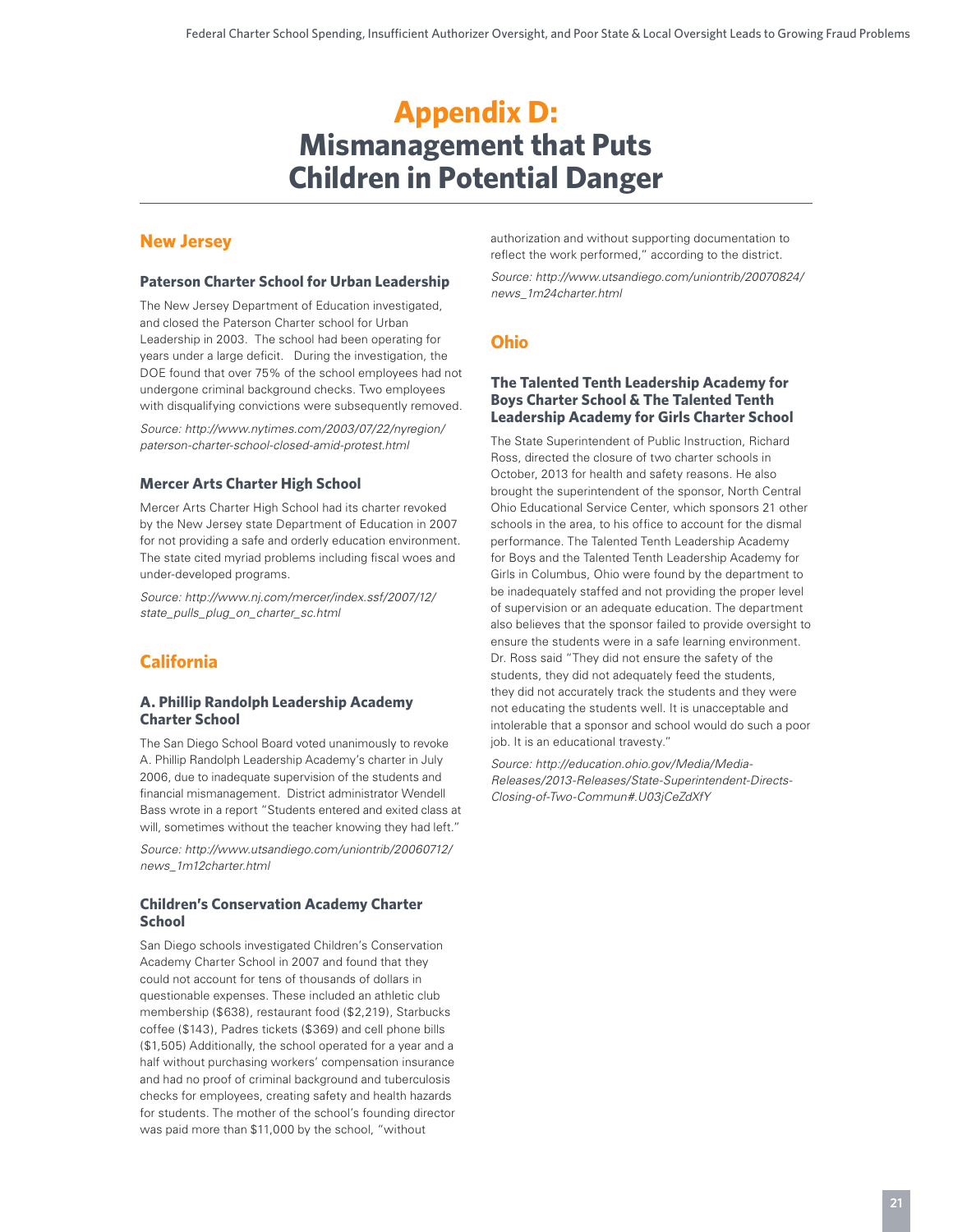# **Appendix E: Charters Receiving Public Dollars for Services Not Provided**

# **Louisiana**

# **ReNEW Charter School**

ReNEW Charter School officials, Tim Hearin and Alex Perez, changed student diagnoses and services to draw in \$320,000 in state (and/or) federal funds designated for students with disabilities, for ReNEW SciTech Academy in Uptown New Orleans. School leaders knew about special education fraud at one of their New Orleans schools for at least three months before reporting it last year to the Louisiana Department of Education. A whistleblower emailed CEO Colleen Mackay about special education irregularities in January 2015. The whistleblower re-alerted the CEO of the school two months later because the problems had continued.

*Source: http://www.nola.com/education/index. ssf/2016/03/renew\_special\_ed\_fraud.html*

# **New Jersey**

#### **Regional Experiential Academic Charter High School**

New Jersey officials shut the Regional Experiential Academic Charter High School on April 19, 2000. This was the first time they shut a charter down. The state found issues including a failure to provide services for special education students that are required by both state and federal law, as well as not itemizing and approving expenses.

*Source: http://www.nytimes.com/2000/04/20/nyregion/ charter-school-with-financial-and-academic-woes-isclosed.html*

# **Pennsylvania**

#### **Frontier Virtual Charter High School**

Pennsylvania Department of Education revoked the charter of Frontier Virtual Charter High School, a Philadelphiabased cyber school. The Daily News wrote that the school "didn't supply students with promised laptops, printers and Internet reimbursements." Additionally, cash purchases that weren't backed up with receipts and nonschool expenses were a significant issue for the school.

*Sources: http://technical.ly/philly/2012/07/09/daily-newsphilly-based-cyber-school-surrenders-its-charter-aftermonths-long-investigation/* 

*http://articles.philly.com/2012-07-06/news/32566795\_1\_ charter-school-law-frontier-s-ceo-education-ron-tomalis* 

# **Imhotep Institute Charter High School**

Under a settlement reached with the School District of Philadelphia, Imhotep Institute Charter High School was ordered in January of 2016 to pay back \$16,000 in funds earmarked for special education instruction. As part of a memorandum of understanding with the School Reform Commission and the city's Office of Inspector General, Imhotep Institute will reimburse the school district, will outline steps for accurately reporting billing information to the school district, and will train employees on proper procedures.

*Source: http://www.phillytrib.com/news/city-charterschool-reprimanded-for-fraud/article\_f32e307a-5e3c-5173- 9c63-01ee2d2c9c97.html*

# **Minnesota**

#### **Community School of Excellence Charter School**

The St. Paul police investigated the Community School of Excellence Charter School in January of 2014 for failure to report suspected child abuse and financial malfeasance. A private investigation found that the school's superintendent told staff to enter lunch codes for meals that were not eaten and to not report suspected cases of child abuse. Concordia University, the schools authorizer, encouraged the board to replace the superintendent in February of 2014.

*Sources: http://www.startribune.com/local/ stpaul/241753081.html* 

*http://www.twincities.com/education/ci\_25088228/headst-paul-charter-school-should-go-authorizer* 

# **Ohio**

#### **Cleveland Academy of Scholarship Technology & Leadership Enterprise Charter School**

Five former officials are accused of laundering and stealing nearly \$2 million from the Cleveland Academy of Scholarship Technology & Leadership Enterprise. They are accused in an indictment issued in April 2013 of setting up shell companies to receive payments from the school for goods and services that were never provided. Ten individuals and 13 businesses in total were accused of being part of the scandal and at least 2 pleaded guilty in February of 2014.

*Sources: http://www.cleveland.com/metro/index. ssf/2013/04/post\_137.html* 

*http://www.daytondailynews.com/news/news/crime-law/ dayton-residents-plead-guilty-to-misdemeanors-in-c/ndCng/*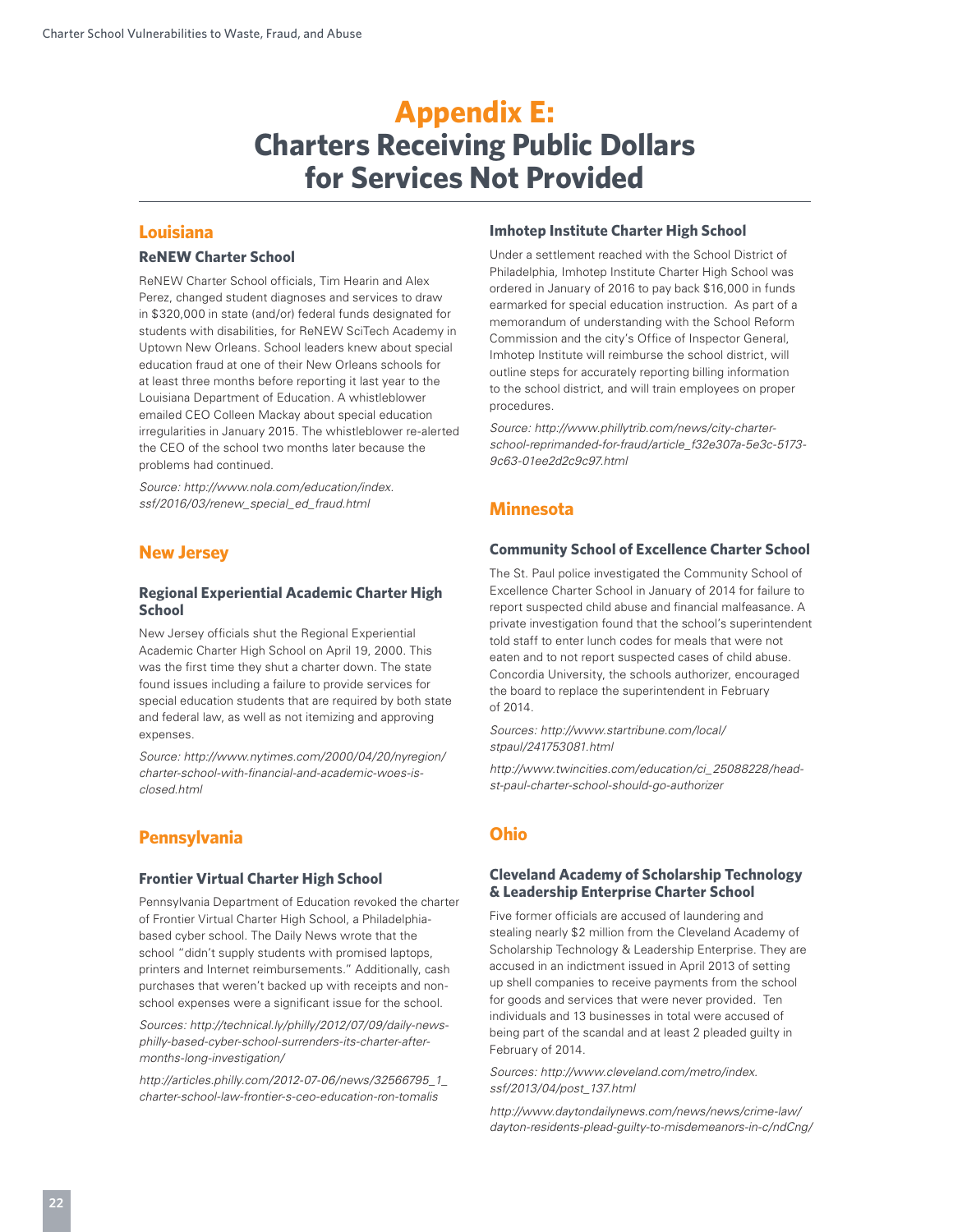#### **Summit Academy Youngstown Charter School**

Summit Academy Youngstown Charter School in Mahoning County billed for services for students who were absent or not even enrolled on the dates of service, according to a Medicaid audit released by Auditor of State Dave Yost. '"How do you provide services to students who aren't even enrolled at the school?" Auditor Yost said. "You don't. This is an old-school rip-off." The audit determined that Summit Academy Youngstown Charter School was overpaid by Ohio Medicaid for services rendered in the amount of \$14,663.59. With interest in the amount of \$1,011.89, Summit Academy Youngstown owes the Ohio Department of Medicaid \$15,675.48. The audit also identified nine billed services with no supporting documentation and three services in which the provider billed the wrong procedure code, resulting in an overpayment."

# **California**

#### **Cato School of Reason Charter School**

In 1998, LA Weekly investigated the operations of the Cato School of Reason in California. The charter entity, created in 1994, had come up with a money making scheme that netted it millions of public dollars. Cato formed various types of partnerships with private schools, allowing the charter to "enroll" hundreds of private school students and bring in millions in public dollars, which were then shared with some of the private school operators. In a second wave of fraud, the California State Controller found that the now-closed CATO II School of Reason had signed up 40 private schools that were converted into charter schools, receiving both state funds and paid tuition. All told, CATO's founder Thomas Cosgrove has netted millions on the schools. According to the LA Weekly, "Cosgrove has successfully exploited the flip side to the charterschool mantra of deregulation and local control. Along with the freedom to reform came a distinct lack of oversight. Charter-school legislation never clearly addressed who was responsible when something went wrong. Nor did reformers fully consider that a charter school could exist for reasons other than the best interests of children. They never contemplated that their reforms would unchain dollars as well as ideas. And that state education funds were dangling for the taking by school operators who could obtain a local charter, then devise ways to crunch down costs for financial gain."

*Sources: http://www.laweekly.com/1998-08-20/news/ charter-school-for-scandal-page-1/* 

*http://www.laweekly.com/1998-08-20/news/charterschool-for-scandal-page-2/?storyPage=2 http:// irascibleprofessor.com/comments-3-27-00.html* 

# **Florida**

#### **Life Skills Center Charter School**

John Wyche was sentenced in 2011 of misusing more than \$750,000 in state education money, housing grants and loans meant for the charter school Life Skills Center in Escambia County, Florida. He used this money to try to save the failing Mason de Ville apartment complex. The school's former chief financial officer was also sentenced for helping in the scheme.

*Source: http://www.pnj.com/article/20120417/ NEWS01/204170317/Court-denies-Pensacola-Businessman-John-Wyche-s-appeal?odyssey=tab%7Ctop news%7Ctext%7CFRONTPAGE*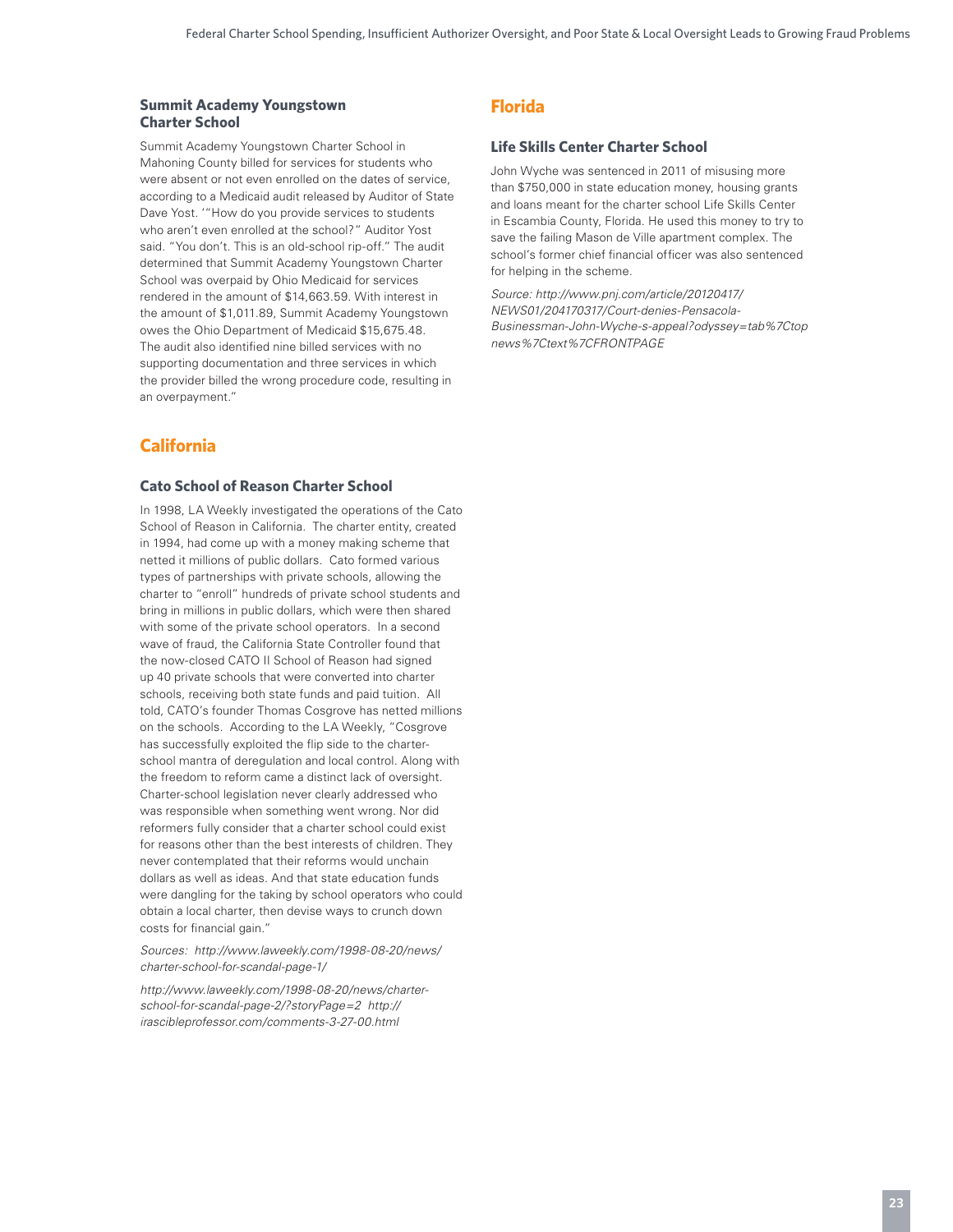# **Appendix F: Charter Executives Illegally Inflating Enrollment to Boost Revenues**

# **Missouri**

#### **Hope Academy Charter School**

Missouri Attorney General accused Hope Academy Charter School of defrauding the state by reporting inflated attendance figures. The Attorney General sued the Kansas City charter school for approximately \$3.7 million paid to the school based on attendance records that Missouri says were inflated and falsified.

*Source: https://nonprofitquarterly.org/2016/01/28/charterschool-faces-lawsuit-over-misrepresenting-attendancefigures/* 

# **Minnesota**

#### **Chiron Downtown Middle Charter School**

In 2006, State of Minnesota Office of the State Auditor reviewed the financial records of Chiron Downtown Middle Charter School and found a lack of effective oversight and internal controls. They also found that the managing Director misreported the number of enrolled students to get more public funds. She also made questionable payments to herself and others. She was later arrested and charged with 7 counts of theft and other felonies and the school was closed. The state lost \$340,000.

*Sources: www.osa.state.mn.us/reports/spi/2006/ chiron\_06\_report.pdf*

*http://www.amsd.org/articles/charter\_demise0909.html* 

#### **Success Academy Charter School**

Success Academy in 2010 closed its doors with more than \$1.2 million in debt according to an independent auditor's report. It left staff who were owed over \$300,000 in salaries and venders who were owed \$194,000. The school overstated its enrollment and was overpaid for special education costs, and didn't meet expectations for its extended year program, owing taxpayers a grand total of \$742,726.

*Source: December 30, 2000; Star Tribune (Minneapolis, MN) http://charterschoolscandals.blogspot.com/2011/04/ success-academy-two-campuses.html* 

# **Florida**

#### **Life Skills Center Charter School**

A Polk County School District investigation in 2010 of the Life Skills Center found that the charter school overcharged the state \$101,000 by exaggerating enrollment by 37 students.

*Source: http://www.theledger.com/article/20100313/ NEWS/3135022* 

# **California**

#### **Oak Hills Academy Charter School**

In 2007, following allegations of fraud at Oak Hills Academy Charter School, the Fiscal Crisis and Management Assistance Team conducted an extraordinary audit, which revealed serious deficiencies in the school's internal controls and management. According to the audit, the charter school failed to properly account for its inventory, as required by its charter agreement. For instance, the audit team could not find 151 of 193 plants purchased by the school estimated to cost \$1, 656 and two computers estimated to cost \$2,600. The school also failed to maintain adequate and complete payroll records. The audit team found evidence that school personnel falsified authorization for pay rates increases and positions and evidence of rampant nepotism, with the principle making hiring and compensation decisions for family members and close associates. The audit's finding on nepotism, for example, states the principal made the decision to hire her mother as a teacher, a position supervised by the principal herself. The board clerk authorized hiring his wife's cousin, who had a serious illness. According to the document, "[t]he individual earned \$1,200 in 2005-06 and \$870 in 2006-07. However, the individual received full-time health and welfare benefits costing \$874.65 per month." The audit uncovered insufficient documentation to substantiate that credit card charges to the amount of \$18,526 in 2006-07 and \$14,332 in 2007-08 were school-related. In addition, the audit found the employees falsified signatures for expenses incurred by family members and close friends. The audit has been turned over to the Butte County District Attorney's Office for further investigation.

*Sources: http://www.chicoer.com/ci\_10432891* 

*http://fcmat.org/wp-content/uploads/sites/4/2014/02/ ButteCOEOakHillsCharterrepor.pdf* 

# **Texas**

#### **Prepared Table Charter School**

Three family members were sentenced to prison on September 3, 2005 for their roles in submitting inflated enrollment numbers and stealing state and federal funds intended for meal programs through a sham catering service. Rev. Harold Wilcox, who was accused of being the mastermind behind the scheme at the Prepared Table Charter School in Houston, died several weeks before the sentencing. His wife Louvicy Wilcox was sentenced to four years and nine months for submitting inflated enrollment reports to the Texas Education Agency; his stepdaughter Roshall Frank was sentenced to fifteen months for the inflated attendance records; and his brother Rev. Anthony Mosley was sentenced to six years on conspiracy and money laundering charges related to the fake catering service. Altogether, Prepared Table Charter School defrauded the state and federal government of \$6 million.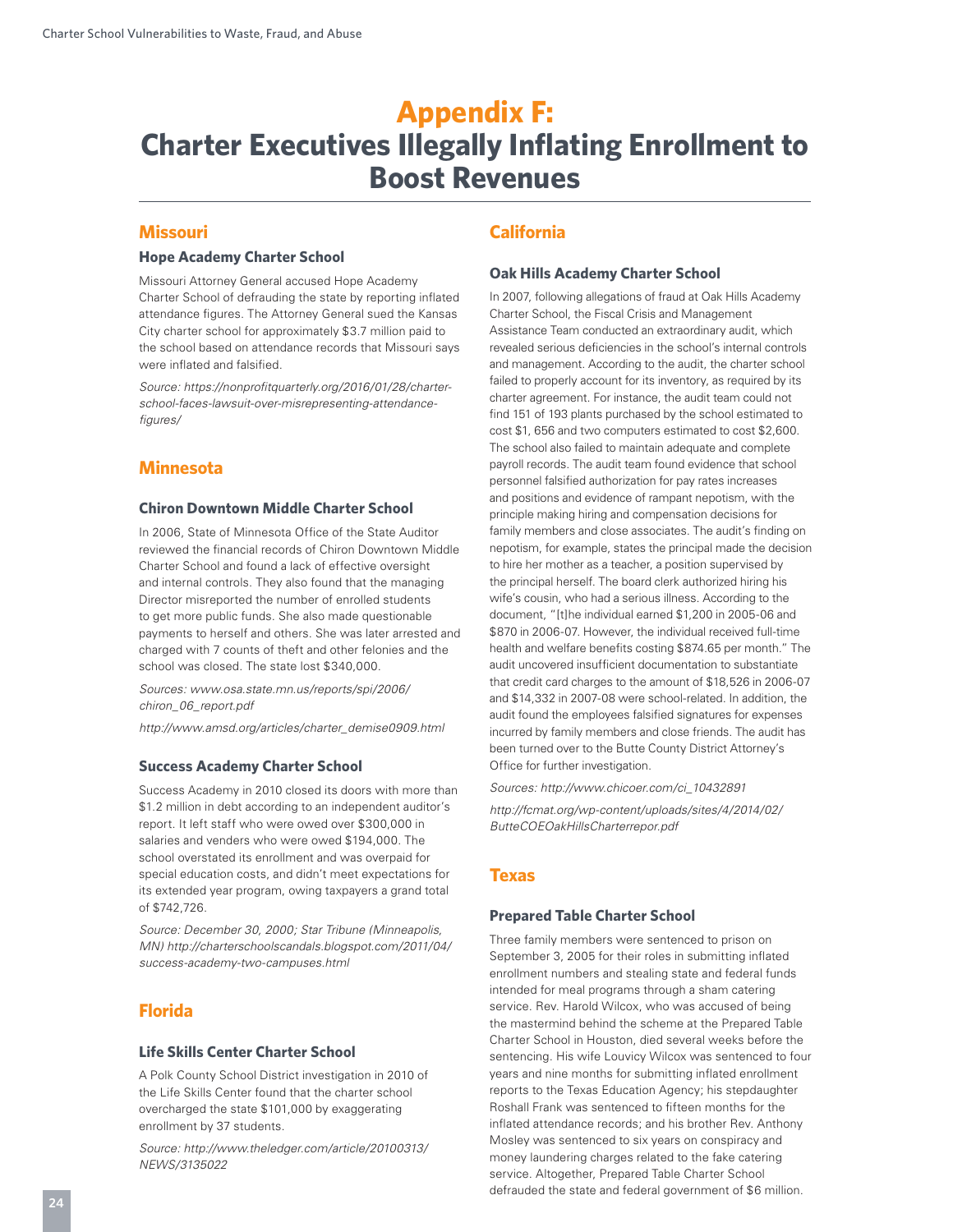*Source: http://www.chron.com/news/houston-texas/ article/3-relatives-sentenced-in-charter-schoolscam-1919855.php* 

#### **IRRA Charter School**

In 2009, the Texas Education Agency placed the IRRA Charter Schools system on accreditation probation for changing student attendance records to inflate their state funding and ordered the schools to repay \$900,000. The system replaced its superintendent and changed its name to Ignite. After a Channel 5 News investigation quoted a teacher and student who said the schools marked students present when they didn't attend school, the TEA sent parents a letter in October 2012 noting that the schools remained on probation.

*Source: http://www.krgv.com/news/valley-charter-schoolsystem-on-probation/* 

# **Arizona**

#### **Life School College Preparatory Charter School**

In a 2012 report to Congress, the Department of Education's Office of the Inspector General reported on the results of several investigations relating to charter schools. The report noted that a former information technology official at Life School College Preparatory, Inc., also known as the Franklin Arts Academies in Arizona, was sentenced to serve 3 years of probation and was ordered to pay nearly \$2 million in restitution for fraud. The case involved falsifying enrollment documents by entering fictitious and former student names into the Arizona Department of Education's school attendance system, leading to the allocation of Federal and State dollars to which the school was not entitled.

*Source: http://www2.ed.gov/about/offices/list/oig/ semiann/sar65.pdf* 

# **Pennsylvania**

#### **Center for Economics and Law Charter School**

Curtis Andrews, the chief executive of the Center for Economics and Law Charter School in Southwest Philadelphia, was sentenced on Nov. 4, 2006 to 33 months in prison for inflating the school's attendance records and using the \$200,000 in extra funding for himself and to increase some school employee's paychecks. The School Reform Commission had unanimously voted in March 2003 against renewing the school's charter, citing financial mismanagement, failure to provide required records, and failure to administer standardized tests. School officials abruptly closed the school in June 2003, before the end of the school year. Andrews agreed to make full restitution as part of his guilty plea.

*Source: http://articles.philly.com/2008-10-23/ news/24992166\_1\_grand-jury-documents-expenses* 

*http://articles.philly.com/2005-03-19/news/25421010\_1\_ charter-school-traditional-public-schools-fbi-agent* 

# **Ohio**

#### **International Preparatory Schools Charter School**

In 2012, Ohio Attorney General Mike DeWine ordered the operators of two Cleveland-area charter schools to pay back \$1.4 million that the schools charged the state for hundreds of students never enrolled in either of two campuses of The International Preparatory Schools (TIPS) during their 6 years of operation. Any money recovered, says DeWine, will go back to the Cleveland and Northeast Ohio school districts that were obligated to pass public funding through to the schools.

*Source: http://stateimpact.npr.org/ohio/2012/01/10/formercharter-school-operator-to-pay-back-1-4-million-it-owes-state/* 

#### **General Chappie James Leadership Academy Charter School**

General Chappie James Leadership Academy Charter School in Dayton, Ohio owes taxpayers close to \$1.2 million after it was found to have falsified its attendance records and received state funding for students who never attended the school. An investigation by state Auditor Dave Yost found that, "almost half of the reported 459 students enrolled at General Chappie James Leadership Academy had either never attended the school or had already left the school. Of the alleged students found by investigators, some had been incarcerated, moved out of state, or had been working and not attending school."

*Source: http://www.educationnews.org/education-policyand-politics/ohio-charter-school-falsifies-attendance-owesstate-1-2-million/#sthash.jfXArknp.azCrDZnv.dpuf*

# **North Carolina**

#### **Roger Bacon Academy Charter School**

On January 9, 2014, the North Carolina Board of Education approved the Roger Bacon Academy's application to open a third charter school, despite evidence that the Academy's two existing schools were the subject of an open investigation by the U.S. Department of Education. Brunswick County Schools Superintendent Edward Pruden, who has argued against approval for the third school, forwarded a letter from the US DOE confirming that an investigation was ongoing and denying his request for details about its focus. Pruden said that based on information received by his office, the investigation concerns attempts to improperly recruit students in order to boost enrollment records and state funding at one of Roger Bacon's campuses, Charter Day School. Roger Bacon Academy head Baker Mitchell has denied knowledge of any investigation. Pruden and others have raised concerns about a potential conflict of interest in Mitchell's position on the state Charter School Advisory Board, though the Board of Education has said his appointment to the board was legal.

*Sources: http://www.americanownews.com/ story/24399755/superintendent-levels-serious-accusationsabout-charter-school*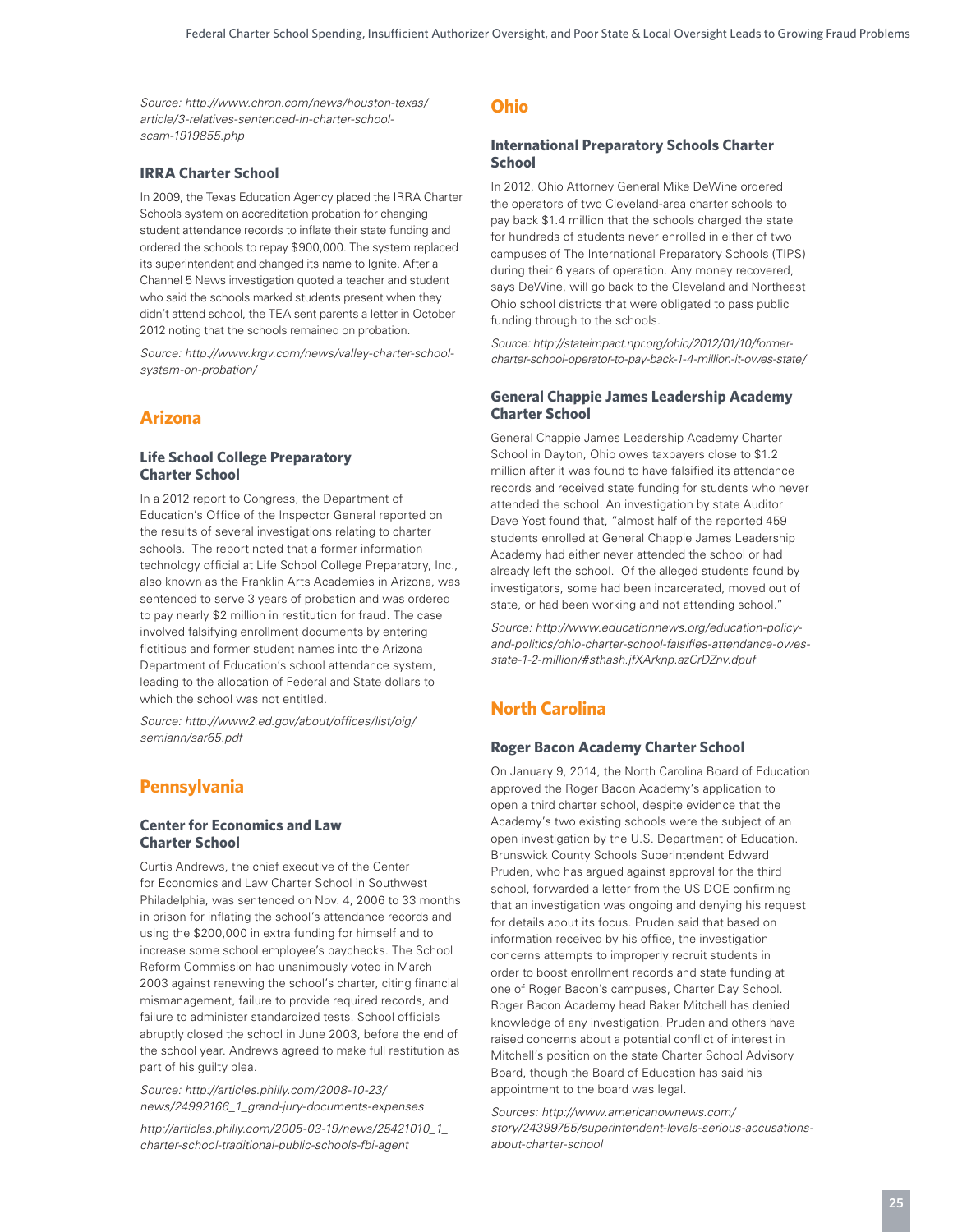*http://www.wect.com/story/24399755/superintendentlevels-serious-accusations-about-charter-school* 

*http://pulse.ncpolicywatch.org/2014/01/10/baker-mitchellscharter-schools-under-investigation-by-the-u-s-dept-ofeducation/*

*http://www.starnewsonline.com/article/20140109/ARTICL ES/140109710/1177?p=1&tc=pg#gsc.tab=0*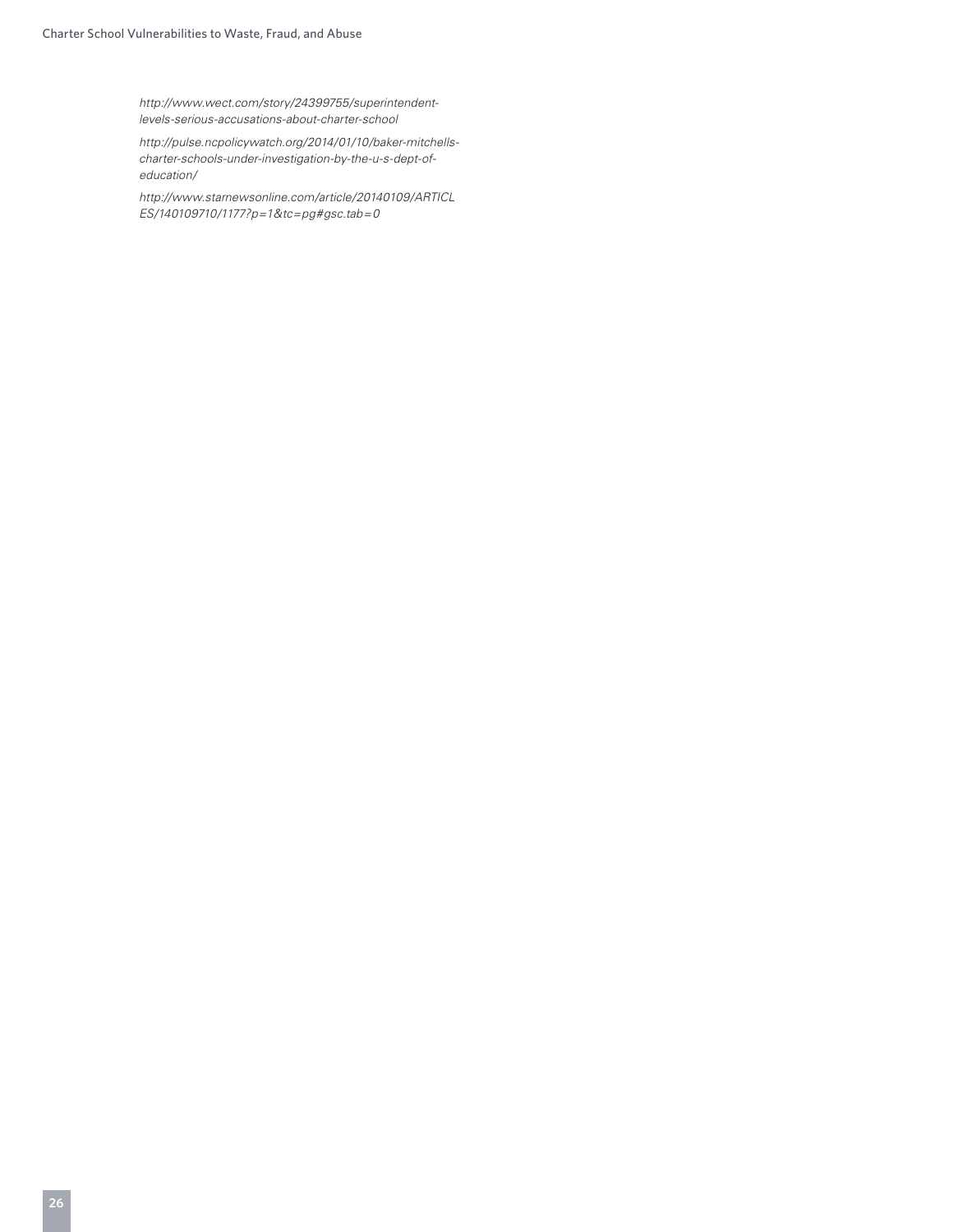# **Appendix G: Charter Operators Mismanaging Their Schools**

# **Ohio**

#### **Eagle Heights Academy Charter School**

Eagle Heights Academy charter school in Youngstown was closed in 2010 after the Ohio State Auditor issued a report listing significant financial mismanagement at the school. The report found \$33,500 in public funds that were illegally spent, and ordered the money repaid. In addition the Auditor found that federal grant payments were received by school personnel without approval from the school's governing board; federal income taxes of over \$333,000, and Medicare taxes of over \$120,000 were withheld from employees paychecks, but not turned over to the appropriate taxing authorities, and over \$700,000 in questioned costs or accounting errors were also found.

*Source: http://www.vindy.com/news/2010/may/12/eagleheights-academy/#sthash.9cNpE2yq.dpuf* 

#### **Legacy Academy for Leaders and the Arts Charter School**

# **George Washington Carver Preparatory Academy**

#### **NuBethel Center of Excellence**

#### **New City Community School**

Together, over \$470,000 in public funds were swindled from these four now-closed charter schools in Ohio. What they had in common was their treasurer, "serial charter school embezzler" Carl Shye. Shye is now serving two years in federal prison for the fraud.

Shye's work as treasurer for as many as 10 charter schools in Ohio was initially investigated by Ohio State Auditor David Yost, but later involved the FBI as well. The FBI investigation ended up uncovering a whopping 62 findings of embezzlement involving over \$1 million.

Descriptions of the fraud are varied, Shye apparently wrote checks for amounts that exceed contractual work done for the schools, beefed up his own salary payments, and lent money from one school to another, then pocketing the repayments. Meanwhile, federal taxes withheld from teacher and employee paychecks was never paid to the proper taxing authorities.

#### *Sources: http://www.vindy.com/news/2013/dec/04/auditfinds-more-sloppy-bookkeeping/?print*

*http://www.blackpressusa.com/carl-shyes-charter-schoolembezzlement-woes-deepen/#sthash.O3XdLN4r.dpuf* 

*http://www.fbi.gov/cincinnati/press-releases/2012/formercharter-schools-treasurer-sentenced-to-24-months-inprison-for-embezzling-money-from-schools* 

# **Minnesota**

#### **Harvest Prep Academy**

In 2012, Eric Mahmoud was inducted into the National Alliance of Public Charter School's Hall of Fame. But state officials are beginning to scrutinize the finances of the network of charter schools the Mahmoud and his wife run. Much of the investigation centers around financial debt incurred by the charter schools—Harvest Prep Academy and three Best Academy charter schools, along with SEED Daycare. The schools all appear to be losing money, primarily on their buildings and building financing. As a result, beginning in 2011, investors required SEED to operate with a financial consulting firm on-site. Other concerns raised have to do with nepotism on the governing boards of the schools, and Mahmoud's salary of \$273,000 annually more than any superintendent of schools in the State.

Additional red flags were raised when it was discovered that's Mahmoud is currently serving five years' probation after pleading guilty in 2010 in a mortgage fraud case in Georgia. In that case, Mahmoud was one of five men arrested for using a fraudulent loan application to try to close on the sale of a home in Atlanta. Mahmoud pleaded guilty in 2010 under a plea agreement, and was fined \$5,000. But later investigation showed that officials at Mahmoud's charter schools in Minneapolis may have been involved in the Georgia.

A spokesperson for the Minnesota Department of Education told the Minneapolis Star Tribune in August, 2013, "It appears the state cannot prohibit a public school from hiring an individual with a criminal background, nor can the state be considered responsible for criminal activity that may take place in a school, particularly when that criminal conduct is not related to educational matters."

*Sources: http://www.startribune.com/local/ minneapolis/165813196.html* 

*http://www.startribune.com/local/minneapolis/ 165679246.html* 

*http://www.startribune.com/local/blogs/199606941.html* 

*http://www.startribune.com/local/blogs/166274586.html*

#### **Synergy Academy**

Synergy Academy at SEED was one of two proposals for a residential charter academy for at-risk students in Minnesota in the 1990s. Synergy received a state grant of over \$6 million in 1999 to construct and equip a facility for the school. The grant required that the state be reimbursed if the building were closed or used for other purposes. The school closed in 2003, unable to attract enough students to keep it viable. SEED's founder, Eric Mahmoud then opened several new charter schools in the building, but did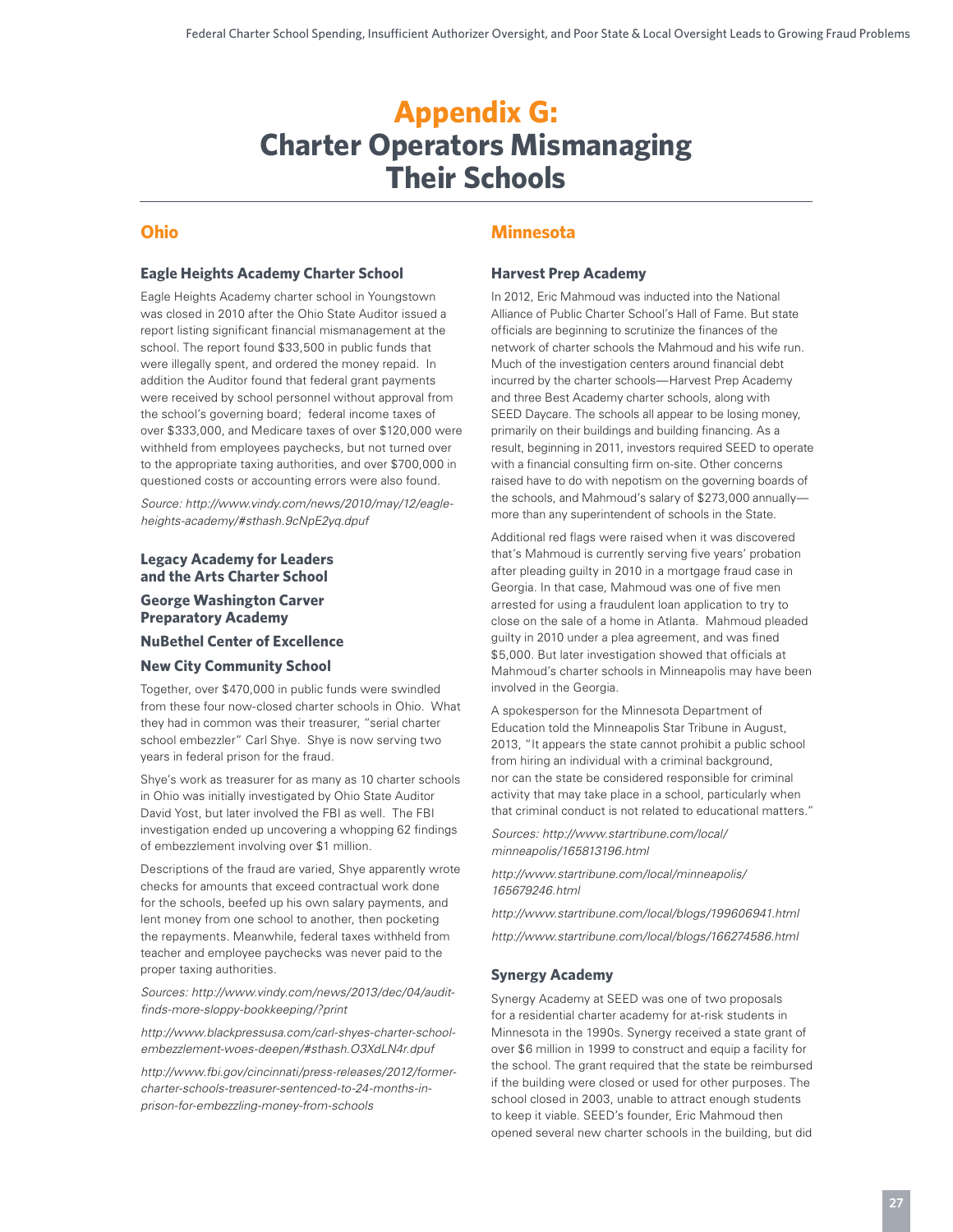not pay by the state grant. Though red flags were waved at the state Department of Education as early as 2002, no action was taken to protect public dollars invested in SEED. Owner Eric Mahmoud is now under investigation for financial dealings relating to his other charter schools.

*Source: http://www.startribune.com/local/ minneapolis/165813196.html* 

# **Massachusetts**

#### **Gloucester Community Arts Charter School**

The Gloucester Community Arts Charter School was closed in early 2013 due to low enrollment, high rates of attrition and financial instability. An investigation by the state's Charter School Office found myriad problems with the school, including the lack of a coherent curriculum, violations of the State's bidding laws in the contract for its facility, among other concerns. The schools trustees surrendered their charter and the school closed down in the middle of a school year, putting about 100 students on the street in search of new schools.

*Source: http://www.bostonglobe.com/metro/2013/01/04/ gloucester-charter-school-close-next-week/ I6x1PYddrQ82HaSlhNaboM/story.html* 

# **California**

#### **ABC Charter Middle School**

A 2009 Audit by the Los Angeles Unified School District Office of the Inspector General found management issues at ABC Charter Middle School in LA. "Our audit found that the lack of oversight by both the School's management and board members led to significant control weaknesses in cash management, payroll, and financial accounting and reporting. In addition, the School did not maintain adequate documentation for expenditures and other financial transactions," the report said.

*Source: http://notebook.lausd.net/pls/ptl/docs/page/ ca\_lausd/fldr\_organizations/fldr\_oig\_publications\_audit\_ reports/09392abccharterms.pdf* 

#### **Wisdom Academy of Young Scientists**

In May 2013, the Los Angeles County Office of Education contacted Fiscal Crisis and Management Assistance Team to conduct an extraordinary audit of Wisdom Academy of Young Scientists (WAYS) charter schools, after the county office received multiple allegations of questionable expenditures and financial irregularities at the schools. The audit found that WAYS' management and governing board engaged in a "litany of financial irregularities… which investigators described as rife with possible criminal fraud, conflicts of interest, and misappropriation of public funds." According to the audit, the WAYS board failed to properly oversee the network, giving the founder and former director of WAYS, Kendra Okonkwo, carte blanche access to the networks' assets and authority to enter into several business arrangements for personal gain. In 2011, when the L.A. Unified District agreed to conditionally approve the operation of the charter on the condition that

Okonkwo resign as director, Okonkow appointed several family members to key posts in the organization. In total, Okonkwo's family members and acquaintances received \$2.6 million in payments from the school. The audit also found that the organization paid Okonkwo nearly \$1 million in lease payments for properties she owned and nearly \$230,000 in unused vacation and severance despite the lack of documentation to substantiate the payout. The investigation revealed that the school paid \$158,800 to a company owned by one of Okonkwo's relatives for supplies that the organization could not prove it ever received. Perhaps, most troubling, the audit found that the organization paid a "\$566,803 settlement to a former teacher who sued the organization for wrongful termination after she was directed by Okonkwo to travel with her to Nigeria to marry Okonkwo's brother-in-law, for the purpose of making him a United States citizen."

*Sources: http://www.latimes.com/local/education/la-mewisdom-academy-20140929-story.html*

*http://fcmat.org/wp-content/uploads/sites/4/2014/03/ LACOEWAYSAB139finalreport3-20-14.pdf*

#### **El Portal Leadership Academy and Academia Calmercac Charter Schools**

In 2012, prosecutors charged two former officials at Mexican American Community Service Agency's El Portal Leadership Academy and Academia Calmercac Charter Schools with felony grand theft, following allegations that they used nearly \$1 million in employee employment retirement savings to cover the schools' operating costs, including \$13,000 for office supplies and \$7,000 for new computers, and their own pay. At least one of the charged officials personally benefited from the scheme when she stopped making contributions to her retirement account and received a 3% raise in two successive years. Presumably, the employee pension contributions were used to cover her raises.

*Sources: http://www.mercurynews.com/ci\_20433326/ report-two-be-charged-san-jose-community-group*

*http://fcmat.org/wp-content/uploads/sites/4/2014/02/ SantaClaraCOEMACSAfinalrepor.pdf* 

#### **Westwood Charter School**

Following an audit conducted by the Fiscal Crisis and Management Assistance Team, the state investigated a school administrator for violation of state conflict of interest laws. Henry Bietz, the official under investigation, served as the superintendent of Westwood Unified School District, the superintendent of Westwood Charter School, which the district authorized, and the CEO of Westwood Charter School Services, Inc., which provided services to the charter school. The audit team found that Bietz' employment as superintendent of the school district and the services he provided to the charter school may have violated provisions of California law. Between 2004 and 2008, Bietz received over \$800,000 in earnings from Westwood Charter School and Westwood Charter School Services and over \$100,000 in earnings as superintendent of the Westwood Unified School District. Bietz also worked as a consultant for 65 days during the audit period. The audit team found that many of the consulting days occurred during days that had already been contracted for by the Westwood Unified School District.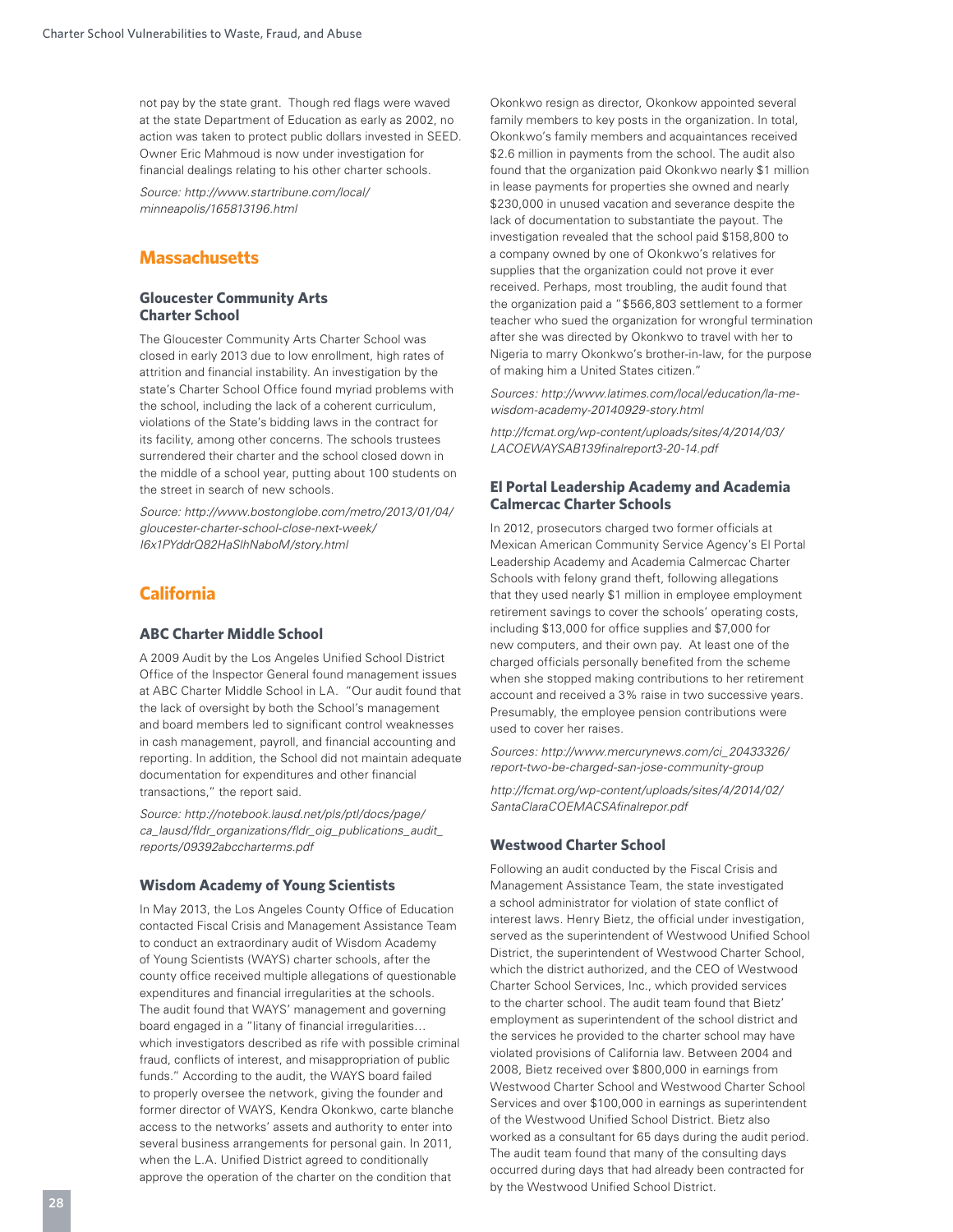*Sources: http://www.redding.com/news/lassen-countyschool-superintendent-investigated* 

*http://fcmat.org/wp-content/uploads/sites/4/2014/02/ LassenCOEreWestwoodUSDAB139f.pdf* 

#### **Oak Hills Academy Charter School**

In 2007, following allegations of fraud at Oak Hills Academy Charter School, the Fiscal Crisis and Management Assistance Team conducted an extraordinary audit, which revealed serious deficiencies in the school's internal controls and management. According to the audit, the charter school failed to properly account for its inventory, as required by its charter agreement. For instance, the audit team could not find 151 of 193 plants purchased by the school estimated to cost \$1, 656 and two computers estimated to cost \$2,600. The school also failed to maintain adequate and complete payroll records. The audit team found evidence that school personnel falsified authorization for pay rates increases and positions and evidence of rampant nepotism, with the principle making hiring and compensation decisions for family members and close associates. The audit's finding on nepotism, for example, states the principal made the decision to hire her mother as a teacher, a position supervised by the principal herself. The board clerk authorized hiring his wife's cousin, who had a serious illness. According to the document, "[t] he individual earned \$1,200 in 2005-06 and \$870 in 2006- 07. However, the individual received full-time health and welfare benefits costing \$874.65 per month." The audit uncovered insufficient documentation to substantiate that credit card charges to the amount of \$18,526 in 2006-07 and \$14,332 in 2007-08 were school-related. In addition, the audit found the employees falsified signatures for expenses incurred by family members and close friends. The audit has been turned over to the Butte County District Attorney's Office for further investigation.

*Sources: http://www.chicoer.com/ci\_10432891*

*http://fcmat.org/wp-content/uploads/sites/4/2014/02/ ButteCOEOakHillsCharterrepor.pdf* 

#### **Albor Charter School**

In 2007, an audit revealed that the executive director of Albor Charter School, Emilio Vazquez, "funneled more than \$12 million in state funds to several businesses owned by him, his supposed wife, and their friends." Allegations of fraud and mismanagement led to the revocation of Albor's charter in 2005. The school managed to stay open following a legal challenge the following year. In 2006, Emilio Vazquez, closed the school with little to no notice and failed to perform financial accounting of the school's liabilities and assets as required by state law, which triggered an extraordinary audit by Fiscal Crisis and Management Assistance Team. According to the audit, "while Albor was purportedly a high school, it appeared in reality to be a vocational school for adults. Brochures mentioned certified nursing assistant, medical assistance and computer technology programs, with little, if any, description of high school classes." The audit also found that students may have been charged attendance fees, which are illegal. Lastly, the audit found "Vazquez had delegated administrative operations of Albor and funneled more than \$12 million in state funds to MI – Vocational School, a business he also controlled. Some of this money was then given to Vagabond Entertainment, EMPE Inc.,

A&E Financing Inc. and other companies controlled by Vazquez, his supposed wife…and their associates." These companies did not seem to be "related in any way, shape or form to educating students" at the school. The audit findings were turned over the Orange County district attorney's office for further review.

*Sources: http://articles.latimes.com/2007/oct/10/local/mecharter10*

*http://fcmat.org/wp-content/uploads/sites/4/2014/02/ AlborCharterSchoolExtraordin.pdf*

#### **Magnolia Charter Schools**

In July 2014, the Los Angeles Unified School District performed a forensic audit of Magnolia Public Schools. They found that the charter-school chain used education dollars to pay for six non-employees' immigration costs and could not justify \$3 million in expenses over four years to outsource curriculum development, professional training, and human resources services that the school itself reported doing.

*Annie Gilbertson, "Charter Schools: Audit Finds Missing, Misused Funds at LA Network," KPCC, July 21, 2014, http://www.scpr.org/blogs/education/2014/07/21/17031/ audit-finds-missing-misused-funds-at-la-charter-ne/.*

#### **Sierra Summit Academy Charter School**

In 2005, former Sierra City school superintendent and charter school executive Jeff Bauer was sentenced to 8 months in jail and 5 years' probation as a result of an audit and investigation by the California State Controller's Office. According to an audit, Bauer "misused state funds intended to help children." As part of his sentence, Bauer had to pay the state \$317,668. Bauer pleaded no contest to criminal charges of conflict of interest and misappropriation of public funds.

*Source: http://www.sco.ca.gov/Press-Releases/2005/ bauer\_case0113.pdf* 

#### **Challenge Charter School**

Challenge Charter High School will close its doors at the end of the school year, following a decision by school administrators and staff at Wednesday evening's Oroville Union High School District board meeting.

With the school's petition up for renewal this year, the board of trustees was to consider the approval or denial of the school's charter at Wednesday's meeting. However, before board members could discuss the issue, school Principal Walt Gess withdrew the petition renewal—opting to simply let the petition run out in July, with the school closing at that time. As Superintendent Oran Roberts was about to deliver his recommendation to the board regarding the charter school, Gess approached Roberts, requesting permission to address the board. Roberts obliged and Gess controlled the lectern for several minutes, ultimately telling the board and audience that the school could not remain open and that "with reluctance" he "wished to respectfully withdraw the petition for renewal." Gess cited severe financial problems for his decision, claiming the school will not only face reduced funding due to state budget cuts this year, but actually owes the state an estimated \$591,000.Although the school was allotted money for the students, it was discovered earlier this year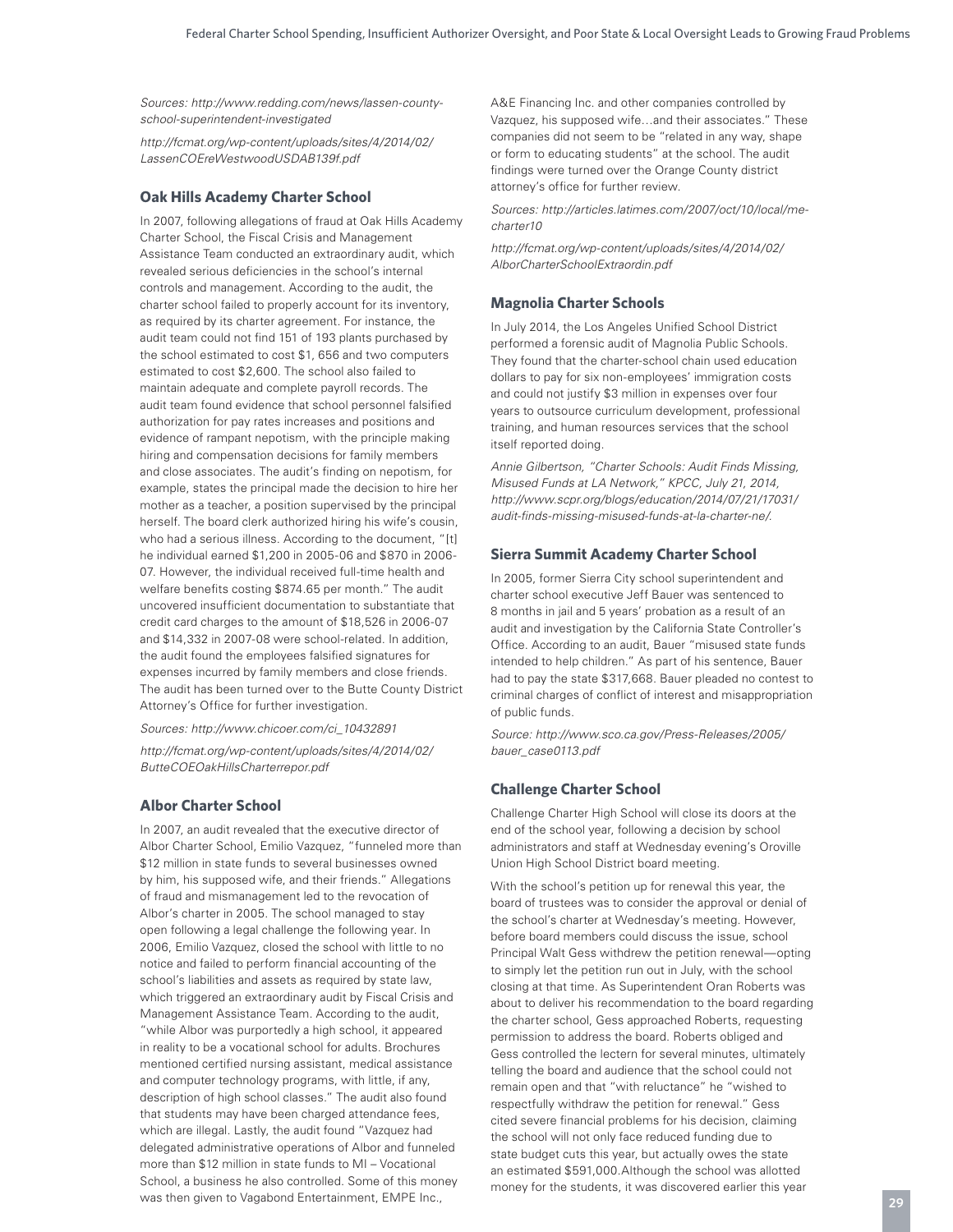that approximately 65 percent of the students the school received money for did not actually attend Challenge Charter for the required amount of time. In a memorandum that was circulated to the board and audience members, Roberts stated that in addition to the school's fiscal issues, Challenge Charter "presents an unsound educational program." When comparing standardized test scores of Challenge Charter to the two comprehensive high schools, Roberts found that the school continually underperformed, with test score averages considerably lower than Las Plumas and Oroville High. AND "District staffers suspect fraud in the closures of some San Diego charters, most notably Children's Conservation Academy, which closed in August. San Diego Unified claims that CCA spent hundreds of dollars on Padres tickets, cell phone bills and gym memberships, and paid more than \$11,000 to executive director Nicole Decatur's mother, a past board president, with little proof of the work she'd performed."

*Source: http://voiceofsandiego.org/2007/12/04/whencharters-close-public-schools-foot-the-bill/* 

#### **Children's Conversation Academy**

Financially troubled Children's Conservation Academy shut down in 2007 despite last minute attempts to salvage the school. According to the district, the school failed to properly account for "tens of thousands of dollars in questionable expenses, including an athletic club membership (\$638), restaurant food (\$2,219), Starbucks coffee (\$143), Padres tickets (\$369) and cell phone bills (\$1,505)." "According to district documents, the school operated for a year and a half without workers' compensation insurance required by state law, and it lacked proof that all of its employees had undergone checks for criminal background and tuberculosis, posing safety and health hazards to students." Nicole Decatur, the school's founding executive, was among the employees who lacked proper clearances. The district also "expressed concerns about 'conflicts of interest' and 'self-dealing' on the school's governing board." Decatur's mother, for example, received over \$11,000 in payment from the school "without authorization and without supporting documentation to reflect the work performed."

*Source: http://www.utsandiego.com/uniontrib/20070824/ news\_1m24charter.html* 

#### **American Indian Model Schools**

According to a grand jury indictment, a charter school director who received over \$1 million in federal funds to run three charter schools in Oakland used the money to make improper lease payments on properties he owned. Ben Chavis, former director of the American Indian Model Schools, was charged with six counts of mail fraud and money laundering. In total, Chavis and his wife made \$3.8 million in illegal payments under real estate deals between the schools and the couple under Chavis' directorship.<sup>18</sup>

#### **Celerity Education Charter Schools**

Vielka McFarlane, founder and director of Celerity Education Group, funded a lavish lifestyle that included expensive meals, high-end salon visits, and luxury hotel stays using her nonprofit charter school network's credit card, according to a report by the Los Angeles Times. In addition to misusing the organization's credit card,

McFarlane, who earned a salary significantly higher than Los Angeles School District superintendent Michelle King, also appears to have directed hundreds of thousands of dollars in public funds to companies registered in her name for services rendered to the network. The Los Angeles charter schools division first uncovered evidence of wrongdoing when an audit revealed improper charges in Celerity's credit card statements, however the network did not lose its charter for another two years. During that time, despite being under investigation by both the district Inspector General and the Federal Bureau of Investigation, the network expanded beyond its base in southern California, extending to Louisiana. No one at Celerity, including McFarlane, has been charged with a crime stemming from the schools' operations.<sup>19</sup>

#### **Oxford Preparatory Academy**

An audit conducted by California school district consultant Fiscal Crisis and Management Team found that Oxford Preparatory Academy founder, Sue Roche, had set up a number of companies staffed by family and friends in order to divert school funds. Oxford paid one of the companies, Oxford Preparatory Edlighten, \$4.2 million in management fees over three years. The audit was called for after Oxford appealed the Chino Valley Unified School Board's decision not to renew its charter after it expires June 30, 2017.20

#### **El Camino Real Charter High School**

A Los Angeles Daily News investigation found that charter school principal David Fehte, along with several other school administrators, had charged over \$1 million to school credit cards between 2013 and 2015.<sup>21</sup> After reimbursing the school for only \$6,000 in improper expenditures, Fehte resigned without admitting wrongdoing. Fehte received \$215,000 in severance under the terms of his employment contract.<sup>22</sup>

#### **Hope Academy Charter School**

An audit found that founder and superintendent Jared Mecham, his wife and his for-profit company received more than \$1.3 million in funds from Hope Academy Charter School between July 2014 and February 2016. Mecham's company, SavantCo Education, Inc., charged the school \$58,000 per month for back-office services, nearly six times the amount the school had been charged by its previous vendor. When Mecham resigned from the school as superintendent, his company added an additional "administrative fee" of \$20,000 per month to its charges.<sup>23</sup>

# **Florida**

#### **Sunshine Academy Charter School**

In 2011 the Miami Herald published an extensive report on charter accountability in Florida. In its report, it cited the case of Sunshine Academy in Miramar. In 2007, according to the Herald, the board of Sunshine Academy went to the police, after discovering that Alcira Manzano, the school's principal, had made unauthorized withdrawals from the school's account. The board closed the school and Manzano was arrested on theft charges. Investigators later found that Manzano had also made loans to the school and personally paid the rent. Though charges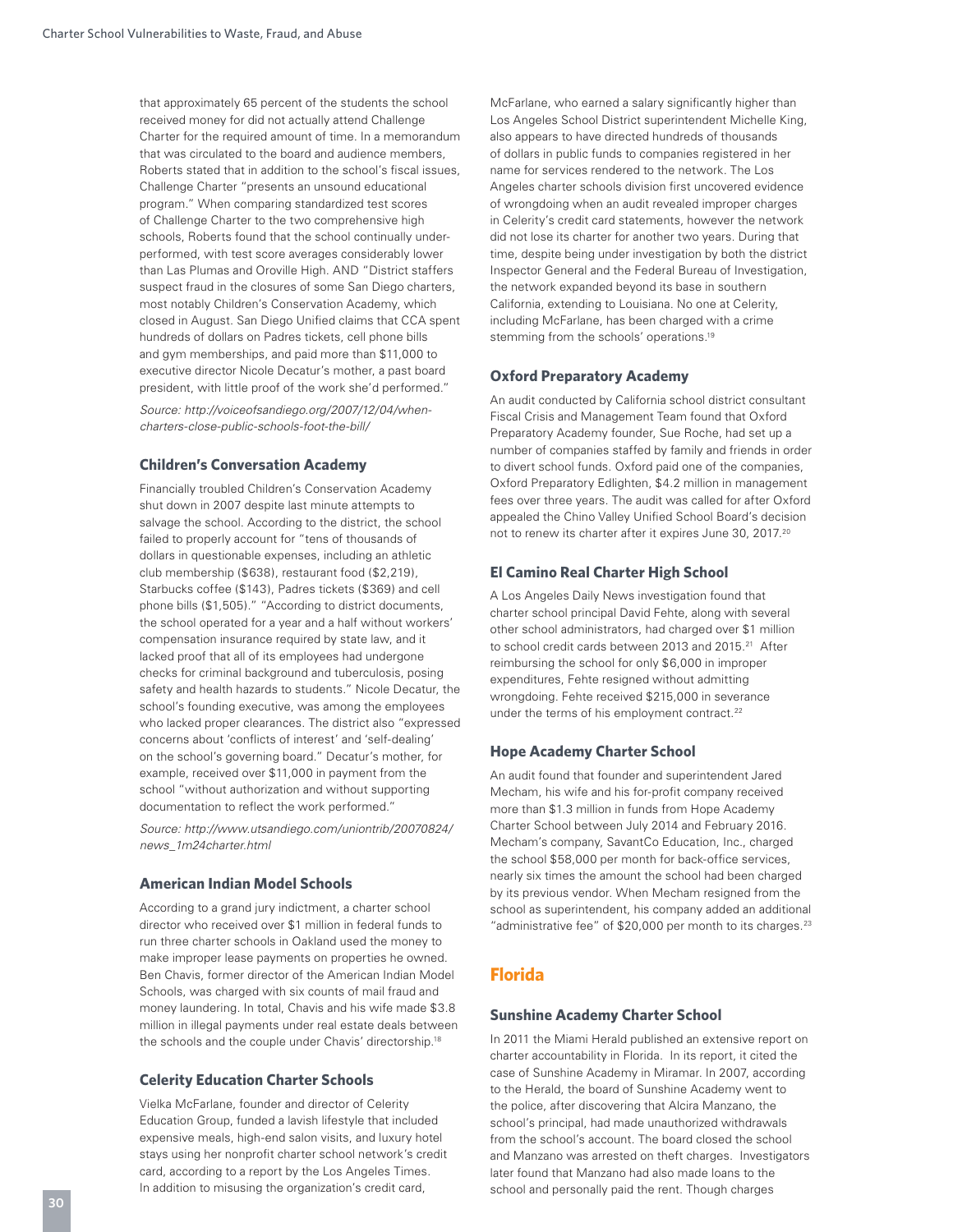against Manzano were later dropped, the prosecutor in the case noted that the school had been poorly run. The following year, a legislative report noted that the state needed to adopt stronger monitoring procedures to detect struggling schools before the problems brought the school to the brink of closure.

*Source: http://www.miamiherald.com/2011/09/19/ 2541051/florida-charter-schools-big-money. html#storylink=cpy* 

#### **Newpoint Education Partners**

A charter management company and three of its vendors were charged with theft, money laundering, and fraud for allegedly funneling hundreds of thousands of dollars in charter school funds to the vendors through fraudulent billing. Newpoint Education Partners allegedly had ties to the vendors, who concealed the alleged laundering through the use of multiple bank accounts. The allegedly misappropriated funds came from federal grants intended for school supplies, equipment, and services.<sup>24</sup>

# **North Carolina**

#### **StudentFirst Academy Charter School**

StudentFirst Academy in Charlotte, North Carolina closed in early April 2014 after dwindling enrollment and poor management created severe financial stress. The school,

in its first year of operation, surrendered its charter. By March of this year, the school's board had over \$600,000 in overdue bills and bank loans. A team of investigators from the state Office of Charter Schools provided help and support to the board, but expressed concerns over a range of issues including the quality of instruction and support for students with disabilities.

*Source: http://www.charlotteobserver. com/2014/04/03/4814539/studentfirst-charter-school-to. html#.U03QMeZdXfb#storylink=cpy* 

# **Louisiana**

#### **D'Arbonne Woods Charter School**

In 2010, an audit of D'Arbonne Woods Charter School revealed that seventy-six percent of employees (16 of 21) received merit pay in excess of that allowed in the personnel policies by \$39,185. Auditors also found that included in the Executive Director's pay for the audit year was a check noted as merit pay for \$7,291, but was, in fact, a retroactive salary increase, which is prohibited under state law. In addition, auditors found that the Executive Director used school funds to provide a cellular phone to her son, and the audit included findings of nepotism as the Executive Director's son was also paid \$2,350 for work at the school.

*https://app.lla.state.la.us/PublicReports.nsf/A3D93A6CBB5 0197C86257893005E9B73/\$FILE/0001F3F2.pdf*

#### **Lusher Charter School**

In 2011, an employee of Lusher Charter School's accounting department embezzled \$25,000 by forging five checks she wrote to herself from the school's bank account. The school discovered the theft and it was reported in its annual financial audit.

*Source: http://thelensnola.org/2012/12/19/audit-lusheremployee-embezzled-25000-from-school/*

#### **KIPP New Orleans Charter School**

An employee of KIPP New Orleans Inc., the operator of six charter schools in Orleans Parish, misappropriated two checks totaling almost \$70,000. The employee altered two checks intended for vendors and the theft was discovered when the vendors complained that they hadn't been paid. The employee admitted the theft. The theft was made public in an audit.

*http://app.lla.state.la.us/LLApress.nsf/vwPRsWeb/KIPP\_ New\_Orleans\_Inc.\_(Charter\_Schools)CHET-9G4MDD.html* 

#### **Arise Schools**

The operations manager stole over \$9000 from Arise Schools, a New Orleans-based charter group. The theft was made public in a 2014 audit, but was discovered by the school when they noticed money missing from a debit card. The employee twice bought \$1,500 in gift cards with the organization's debit card, in March and June 2014. The rest of the embezzlement was done in small amounts, tacking on his own purchases when he bought supplies for the school. After an investigation in which the employee admitted to the theft, Arise immediately fired him, filed a police report and filed an insurance claim, but did not report the theft to the state auditor, as required by law.

*Source: http://www.nola.com/education/index. ssf/2015/01/new\_orleans\_charter\_employee\_s.html*

#### **James M.Singleton Charter Middle School**

In July 2014, the LLA found that James M.Singleton Charter Middle School (Singleton) failed to enroll certain employees in the Teachers' Retirement System of Louisiana (TRSL). Had these employees been properly enrolled in TRSL, Singleton would have been required to make contributions totaling \$686,081 to TRSL. In addition, some of the employees were removed from payroll reports, which caused inaccurate wage and contribution information to be submitted to TRSL. Singleton disputed the audit findings.

*Source: http://app.lla.la.gov/PublicReports.nsf/2323F88A1E D3CE3C86257D0900589993/\$FILE/000016BA.pdf* 

# **Oregon**

#### **EdChoices Charter Schools**

Tim King and Norm Donohoe, founders of a chain of 10 charter schools in several Oregon Counties, agreed to repay the state \$475,000 and dismantle their charter school network, as part of a court settlement reached in the case. The Oregon Department of Justice accused the men of engaging in racketeering, money laundering and other fraud related to the charter schools between 2007- 2010. Both men were also banned for life from running, advising or otherwise being involved in any charter school in the state.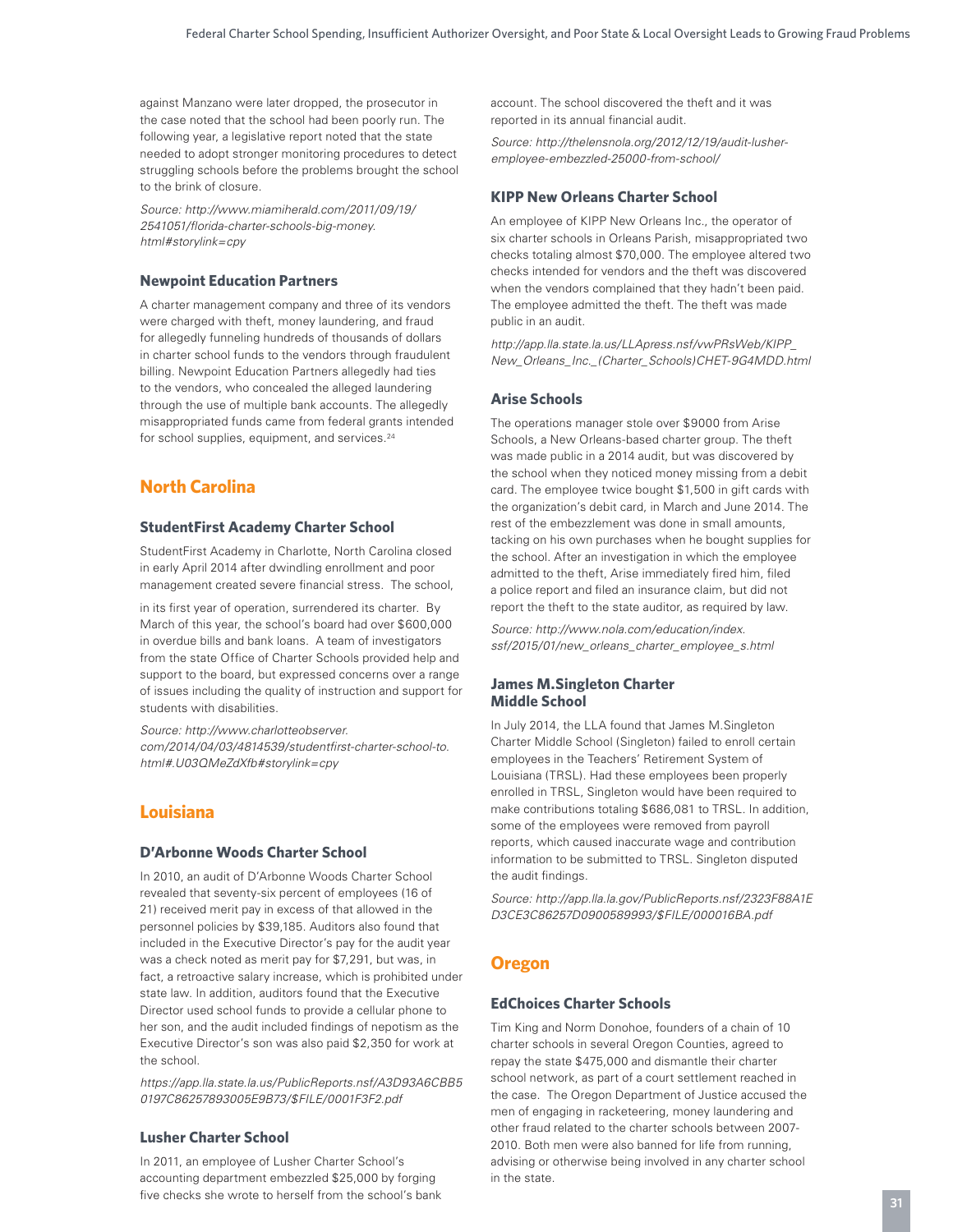*Source: http://www.oregonlive.com/education/index. ssf/2013/11/oregon\_charter\_school\_founders\_1.html* 

# **New Mexico**

#### **La Promesa**

Charter school director Annalee Maesta was removed from her position after she was caught doctoring a receipt to be reimbursed for cleaning services at her home. The reimbursement was approved by Maesta's daughter, who was the school's assistant business manager.<sup>25</sup>

# **North Carolina**

#### **Kinston Charter Academy**

Before the North Carolina State Board of Education could act to close it, the Kinston Charter Academy in Lenoir County shut itself down just a week in to the 2013-2014 school year. The sudden closure left the families of 230 students in limbo. But what the State found in the school's books was disheartening: the school had only \$3,000 in its accounts, despite having received more than \$600,000 in public funding for the beginning of the school year. The funds had been used to pay of school debt, according to the school's director, and there was no money remaining to cover the payroll. The school had been running at a deficit for several years.

*Source: http://www.ncpolicywatch.com/2013/09/17/ charter-shuts-down-questions-raised-about-stateeducation-funds/#sthash.9JHPKpnR.dyTr6oT2.dpuf* 

# **New York**

#### **Albany Leadership Charter High School for Girls**

#### **City of Albany**

State Comptroller Audit (2014)

#### **Auditors Found Charter Board Approves Ill-defined Contract**

- The School entered into a three-year compact agreement with the (Brighter Choice) Foundation in April 2013. During the 2012-13 fiscal year, the School paid the Foundation a fee of \$32,218 to become a member of the charter school network and receive services stated in the compact.
- Auditors reviewed the compact document and did not identify a specific declaration made by the Foundation that clearly defined what activities it would engage in to achieve the stated goals and objectives. Also, the compact did not contain a specific performance measure to determine whether the services received by the School warranted the School's payment of the \$32,218. The compact also did not provide sufficient detail of the activities the Foundation would engage in or how delivery of services would be measured.
- Auditors asked the Board President to describe the services the School was receiving from the Foundation, but the Board President could not provide specific details regarding such services. Therefore, because

School officials were not certain of the services they should be receiving under the compact, they could determine if the School was actually receiving the services it has paid for.

*Source: http://osc.state.ny.us/localgov/audits/ schools/2014/albanyleadershipcharter.pdf* 

#### **Brighter Choice Charter Middle School for Boys**

**City of Albany**  State Comptroller Audit (2014)

#### **Auditors Found Charter Board Approves Ill-defined Contract**

■ The School entered into a three-year compact agreement with the Brighter Choice Foundation in June 2011. All Board members voted in favor of the compact agreement, except for the Board Chairman, who recused himself from voting because he is also the Foundation's Executive Director. The compact does not describe in detail the services that the Foundation will provide. The fee for the services is 1 percent of total pupil revenue from the prior academic year. The total 2012-13 fiscal year fee due to the Foundation was \$14,801. In January 2013, the School revised the compact contract with the Foundation. The revised compact provides further detail about the specific services that the Foundation could provide the School and increases the fee from 1 percent of total pupil revenue for the 2012-13 fiscal year to 1.5 percent for the following year, and 2 percent for the contract's final year. The fee structure, based on a percentage of per pupil revenue, does not appear to be reasonable, as the services being provided do not have any bearing on the number of students at the School or the State Education Department's Charter School Tuition rate.

#### **Auditors found Board members failed to disclose information**

■ During the audit period, two Board members were also officers or directors of the Foundation. While both filed financial disclosure forms, neither disclosed their relationship with the Foundation on these forms.

*Source: http://osc.state.ny.us/localgov/audits/ schools/2014/brighterchoicecharterboys.pdf* 

#### **Brighter Choice Charter School for Boys**

#### **City of Albany**

State Comptroller Audit (2011)

#### **Auditors found school officials failed to audit claims**

■ Auditors found that the School paid claims totaling \$329,017 before they were audited. The failure to audit claims prior to payment resulted in the School overpaying two vendors by \$8,319, and it increases the risk that the School could pay for goods that are not received, services that are not rendered, and claims that are not legitimate, reasonable, or for proper School purposes. Also, the School paid six claims totaling \$85,215, of 51 claims examined, later than the 60-day time period that its purchasing policy required claims to be paid within. For example, the School paid a \$15,462 invoice for health insurance 93 days after the invoice was dated. By not paying claims within the timelines outlined in the policy, the School risks missing vendor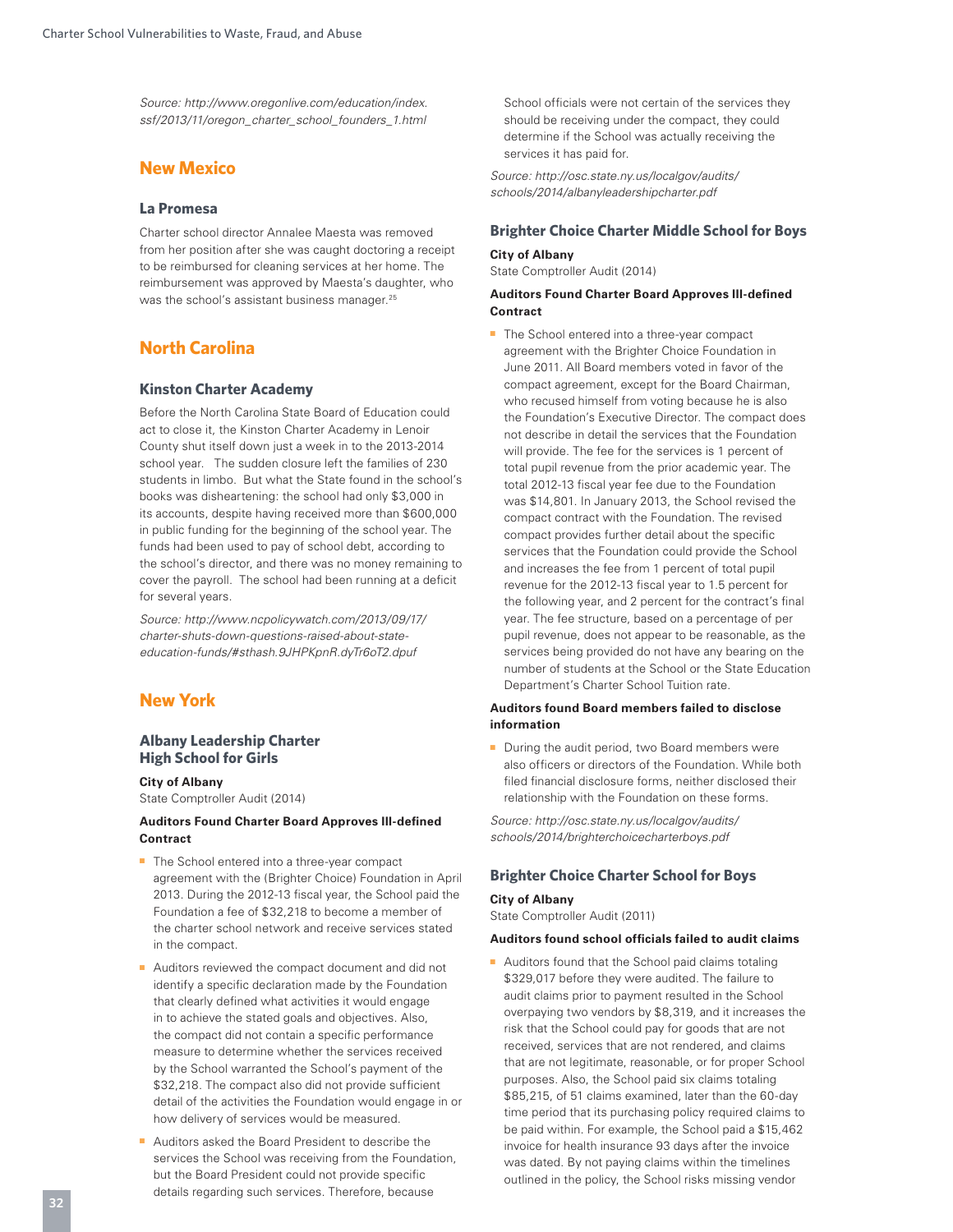discounts associated with timely bill payment and/or risks incurring late fees for untimely payments.

*Source: http://osc.state.ny.us/localgov/audits/ schools/2011/brighterchoice.pdf*

#### **Brighter Choice Charter School for Girls**

#### **City of Albany**

State Comptroller Audit (2014)

#### **Auditors found Charter Board Approves Bad Contract**

■ On May 27, 2011, the Board approved a compact contract between the School and the Foundation that states that the Foundation will provide the School with access to legal and financial assistance, technical support and advocacy at State and local levels. The fee for these services is 1 percent of per pupil revenue from the prior academic year. On January 31, 2013, the Board approved a revised compact contract with the Foundation that supersedes the prior compact contract. The revised contract increases the fee from 1 percent for the 2012-13 school year, to 1.5 percent for the following year, and 2 percent for the final year of the contract. The increase in the fee percentage over the next two years will place an additional financial burden on the School. The fee structure of a percentage of per pupil revenue does not appear to be reasonable, as the services being provided do not have any bearing the number of students at the School or the State Education Department Charter School Tuition rate.

#### **Auditors found Charter School Failed to Budget Properly**

■ The School did not budget properly. The School failed to accurately budget a number of expense accounts, including failing to budget some account codes and using unrealistic amounts in others. In addition, the School does not modify its budget during the year. During fiscal years 2011-12 and 2012-13, School officials had budgeted for a \$650,362 surplus. However, the actual net income amounted to only \$89,497, a shortfall of \$560,865.

*Source: http://osc.state.ny.us/localgov/audits/ schools/2014/brighterchoicechartergirls.pdf* 

#### **Albany Community Charter School**

#### **City of Albany**

State Comptroller Audit (2013)

#### **Auditors found no evidence that the Board had fulfilled its fiduciary responsibility**

- Auditors found no evidence that the Board had fulfilled its fiduciary responsibility to the School by ensuring that it fully evaluated the choice of its site selection for the elementary school or middle school.
- School officials could have saved about \$207,000 to \$2.3 million if they purchased the elementary school by issuing a bond instead of continuing to lease the building.
- On May 26, 2011 the Board approved a compact contract between the School and the Foundation that states that the Foundation will provide the School with access to legal and financial assistance, technical support, and advocacy at State and local levels at a fee of 1 percent of per pupil revenue from the prior academic year. On April 18, 2013 the Board approved

a revised compact contract with the Foundation that increases the fee from 1 percent in for the 2012-13 school year, to 1.5 percent for the following year, and 2 percent for the final year of the contract. With the increase in the fee percentage and the growth of the number of students over the next two years as the School expands to include middle school grade levels, the fee that the School pays the Foundation will increase three times from the 2011-12 school year payment which does not appear to be reasonable as the services being provided do not have any bearing the number of students at the School, nor the State Education Department Charter School Tuition rate.

*Source: http://osc.state.ny.us/localgov/audits/ schools/2013/albanycharter.pdf*

#### **Achievement Academy Charter School**

# **City of Albany**

State Comptroller Audit (2012)

#### **Auditors found the Board did not provide proper oversight.**

■ The Board does not provide oversight of the purchasing function as directed by the School's policy. Auditors reviewed payments to vendors in excess of \$5,000 for the 2010-11 school year and the 2011-12 school year through February 29, 2012. For the 2010-11 school year, the School made 62 individual payments to 13 vendors totaling \$1,118,991 that required Board approval. The Board did not approve 38 of these payments totaling \$521,882. For the period from July 1, 2011 through February 29, 2012, the School made 41 individual payments to 18 vendors totaling \$828,170 that required Board approval. The Board did not approve 31 of these payments totaling \$507,878. School officials provided Board minutes from prior years showing the approval of certain purchases in the past; however, School officials could not provide us with Board minutes approving the purchases made during our scope period.

*Source: http://osc.state.ny.us/localgov/audits/ schools/2012/achievementacademy.pdf* 

#### **Henry Johnson Charter School**

#### **City of Albany**

State Comptroller Audit (2014)

#### **Auditor found that the school entered into contracts that did not provide sufficient detail.**

■ Auditors reviewed the compact agreement between Brighter Choice Foundation and the School and could not determine how the quality of the services provided would be measured because the compact was insufficiently detailed. Therefore, School officials do not have a means to determine whether the School received an adequate level of services to justify the fees it paid to the Foundation. The fee structure, based on a percentage of per pupil revenue, does not appear to be reasonable, as the services being provided do not have any relationship to the number of students at the School or the Charter School Basic Tuition rate. The fee structure was established by the Foundation and increases as a means to expand the services provided to the members of the network. When the School enters into contracts that do not provide sufficient detail about the services being provided, and do not have a reasonable fee structure, the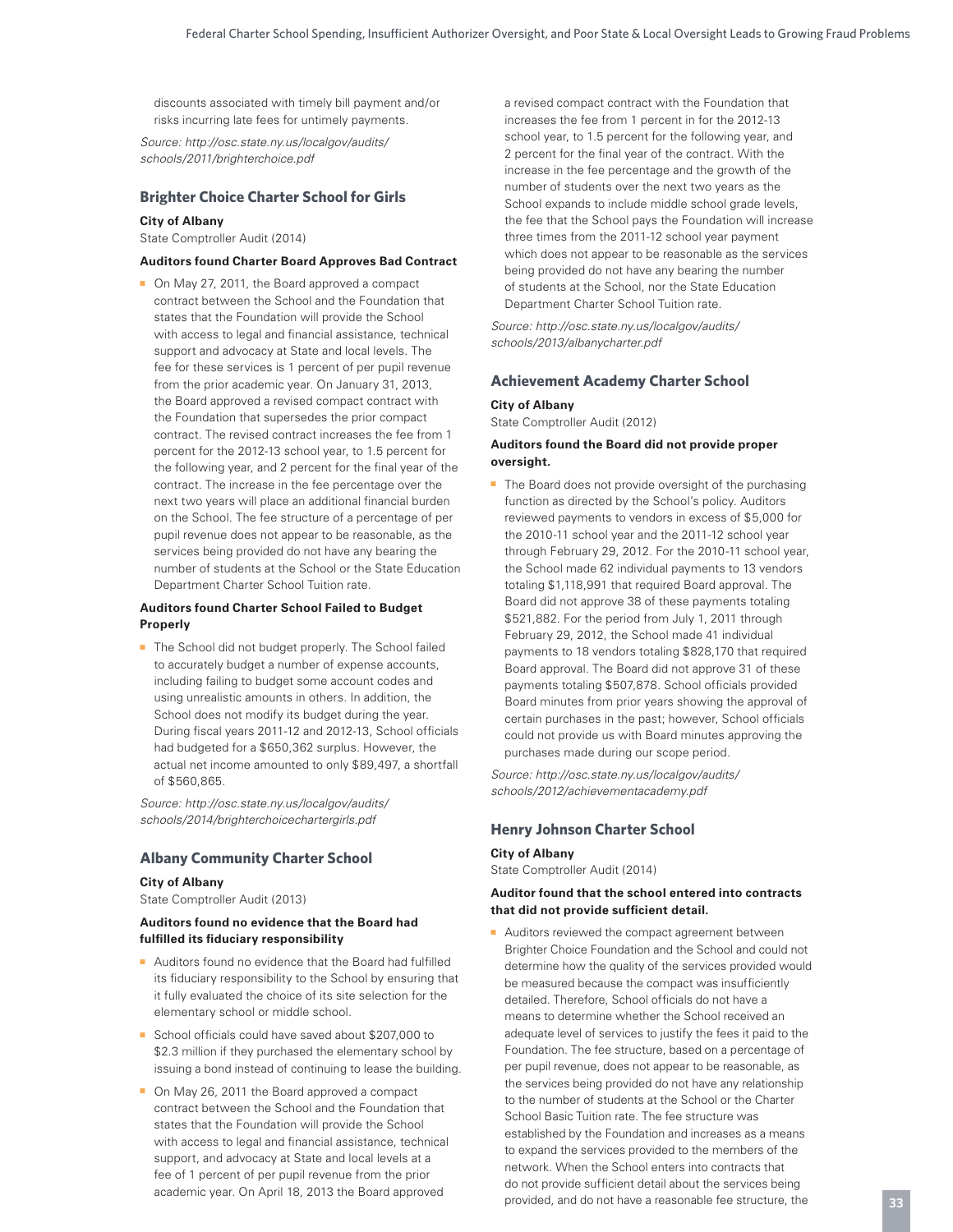School is susceptible to incurring costs that are greater than necessary for the services it receives.

*Source: http://osc.state.ny.us/localgov/audits/ schools/2014/henryjohnsoncharter.pdf* 

#### **Ark Community Charter School**

#### **City of Troy**

State Comptroller Audit (2012)

#### **Auditors found internal control deficiencies**

- Auditors found weaknesses in the internal controls over IT. The Board did not develop a disaster recovery plan to minimize disruption of operations in the event of a catastrophic event.
- Auditors found that the Board did not adopted policies and procedures for remote access and server room security.

*Source: http://osc.state.ny.us/localgov/audits/ schools/2012/arkcommunitycharter.pdf* 

#### **Oracle Charter School**

#### **City of Buffalo** State Comptroller Audit (2014)

#### **Auditors found that the Board did not demonstrate that it used an appropriate process to ensure it obtained a suitable building site at a reasonable cost.**

■ School officials did not document that the Board performed an appropriate cost analysis of the selected site or alternative sites. Consequently, the School agreed to an arrangement requiring it to pay more than \$5.1 million for the acquisition and renovation of its building financed at a 20 percent interest rate. Auditors found that the building was acquired and renovated for approximately \$1.4 million, and that a developer fee and interest costs will total more than \$3.7 million over the term of the School's 15-year lease. As a result of a recent decision to prepay a portion of the debt, the School was able to save approximately \$136,000.

#### **Auditors found that charter school maintained inaccurate records**

■ The business office did not maintain accurate and supported leave accrual records for all School employees. The School does not require that all employees submit leave request forms. Those employees required to submit forms did not do so consistently, and the forms did not always include evidence of required approvals.

*Source: http://osc.state.ny.us/localgov/audits/ schools/2014/oraclecharter.pdf* 

#### **Charter School for Applied Technologies**

#### **East Amherst, Buffalo**

State Comptroller Audit (2014)

#### **Auditors found charter board possibly illegal transferred school funds; school officials refuse to work with state auditors:**

■ The Board approved transfers of School funds totaling \$425,000 to capitalize two wholly-owned private entities (EST LLC and Edoctrina which the Board caused to be established for the purpose of enabling the School to engage in what are essentially commercial ventures.

Auditors question whether the Board had authority to approve the transfers. Even if the Board had authority to approve the transfers, auditors were not able to assess the level of risk involved with the School's participation in these ventures because School officials refused to provide us access to either entity's financial records.

#### **Auditors found charter school failed to establish a written contract for services paid for.**

■ The School made payments for services to one of the entities without a written contractual obligation to do so.

*Source: http://osc.state.ny.us/localgov/audits/ schools/2014/charterappliedtechnologies.pdf* 

#### **Buffalo Academy of Science Charter School**

#### **City of Buffalo**

State Comptroller Audit (2013)

#### **Auditors found Board did not ensure that it appropriately identified and evaluated available options before deciding to lease a building.**

■ The Board did not ensure that it appropriately identified and evaluated available options before deciding to lease a building. The process used to select a firm to acquire and renovate a building on the Board's behalf was not transparent, and auditors question whether it was an arm's length transaction. The Board selected an unlikely firm, a nonprofit educational services corporation (Corporation) from the New York-New Jersey metropolitan area that did not have any apparent real estate experience. Auditors also found that the terms and conditions of the lease agreement appear to benefit the Corporation more than the School. Auditors estimate that the lease payments could exceed the Corporation's costs by more than \$4.4 million.

*Source: http://osc.state.ny.us/localgov/audits/ schools/2013/buffaloacademycharter.pdf*

#### **Elmwood Village Charter School**

#### **City of Buffalo**

State Comptroller Audit (2013)

#### **Auditors found internal control deficiencies**

■ Auditors identified control deficiencies with the School's residence verification process. The School does not verify student information by periodically requiring new proof of residence, such as a utility bill, or requiring that a new proof of residence be submitted when a student's address changes.

*Source: http://osc.state.ny.us/localgov/audits/ schools/2013/elmwoodvillagecharter.pdf*

#### **Health Sciences Charter School**

#### **City of Buffalo**

State Comptroller Audit (2013)

#### **Auditors found internal control deficiencies**

■ Auditors found the School's Business Office was unable to provide procurement procedure documentation and inconsistencies were found in the purchasing practices/ competitive bid process outlined in the School's charter agreement and the procurement policy.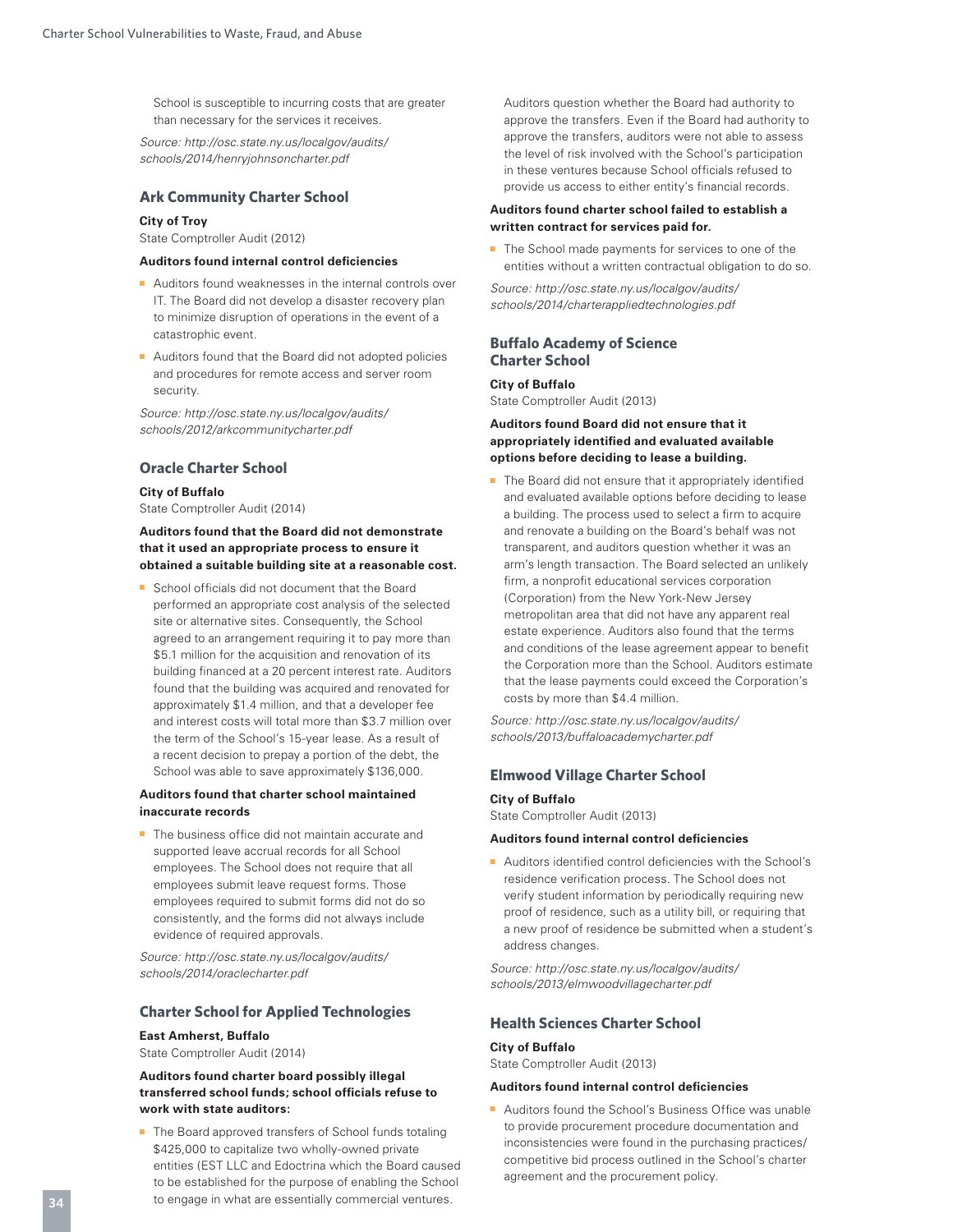- Both policy documents were silent on other key provisions such as when written contracts are required or whether professional services should be procured in a different manner. The documents did not clarify whether thresholds were for individual or aggregate purchases and if quotes should be written or verbal.
- Even though the School is in its third year of operation with a Principal and a fully functioning Business Office, School officials continue to rely on certain service providers to obtain bids or quotes and select vendors for goods and services such as janitorial services, school uniforms and kitchen supplies.

*Source: http://osc.state.ny.us/localgov/audits/ schools/2013/healthsciencescharter.pdf* 

#### **King Center Charter School**

#### **City of Buffalo**

State Comptroller Audit (2013)

Auditors found internal control deficiencies regarding purchasing

- Auditors found that the School's purchasing policy does not provide appropriate guidance as to when written or verbal price quotes should be obtained and when items must be competitively bid. The policy also does not address threshold amounts under which approval can be made by management, versus large purchases that would require Board approval.
- Although the policy requires the use of purchase orders, School officials are not routinely using them to initiate the acquisition of goods and/or services.
- School officials often did not properly document verbal or written price quotations when making purchase decisions. For example, School officials spent \$11,346 on computers but did not have adequate documentation to demonstrate that the lowest price was obtained.
- Auditors reviewed 12 disbursements associated with three capital projects that totaled approximately \$1.3 million. Auditors found that one of the three project contracts was not properly approved by the Board and there is no evidence that change orders totaling approximately \$63,000 were approved by the Board.

*Source: http://osc.state.ny.us/localgov/audits/ schools/2013/kingcentercharter.pdf*

#### **The Tapestry Charter School**

#### **City of Buffalo**

State Comptroller Audit (2013)

#### **Auditors found internal control deficiencies**

■ The School's credit card policy does not define how many credit card accounts may be established, limit the number of credit cards to be issued, and address to whom the cards may be issued. The policy also does not define credit limits. Auditors also found that the School did not ensure that all employees who were issued a credit card signed the policy to acknowledge their awareness of the procedures, as required by the policy. Auditors found that, of the 12 employees issued credit cards, only seven had signed a copy of the policy. In addition, School officials did not ensure that credit card accounts were established in a manner that complied with the policy provision prohibiting cash advances.

*Source: http://osc.state.ny.us/localgov/audits/ schools/2013/tapestrycharter.pdf*

#### **Buffalo United Charter School**

#### **City of Buffalo**

State Comptroller Audit (2012)

#### **Auditors question whether the Board can sufficiently monitor management the company.**

- The Board relies almost exclusively on National Heritage Academies (NHA) to handle the School's finances. Auditors question whether the Board can sufficiently monitor NHA. With almost all financial duties and responsibilities assigned to NHA, the Treasurer cannot adequately fulfill certain duties as prescribed in the by-laws.
- NHA's failure to fully disclose detailed information about its internal costs and how they are allocated to the School limits the Board's ability to verify that these charges are accurate and appropriate.

*Source: http://osc.state.ny.us/localgov/audits/ schools/2012/buffalocharter.pdf* 

#### **Community Charter School**

#### **City of Buffalo**

State Comptroller Audit (2012)

Auditors found board did not follow the school's conflict of interest policy.

- The former Board President engaged in business transactions with the owner of a construction company to which the School has paid \$2.4 million since 2007. The Board, however, did not follow the School's conflict of interest policy because it did not determine whether this relationship resulted in a conflict of interest as the policy requires.
- School officials did not use competitive procedures to obtain these construction services, and did not produce a written contract that stated the scope of the work or the basis of payment.

*Source: http://osc.state.ny.us/localgov/audits/ schools/2012/communitycharter.pdf* 

#### **Aloma D. Johnson Fruit Belt Community Charter School**

#### **City of Buffalo**

State Comptroller Audit (2012)

#### **Auditors found that the Board did not fulfill its fiduciary responsibility**

- The Board did not fulfill its fiduciary responsibility to the School by ensuring that it fully evaluated the choice of its school building. In fact, the Board selected a building that was owned by an organization that it had extremely close ties to with no evidence that it is paying market value.
- The terms of the building lease were not complied with as it appears that the School had been occupying and possibly renovating space that was not included in the lease agreement and without prior State Board of Education approval.
- The terms and conditions of the lease, including the cost of leasehold improvements, directly impacted the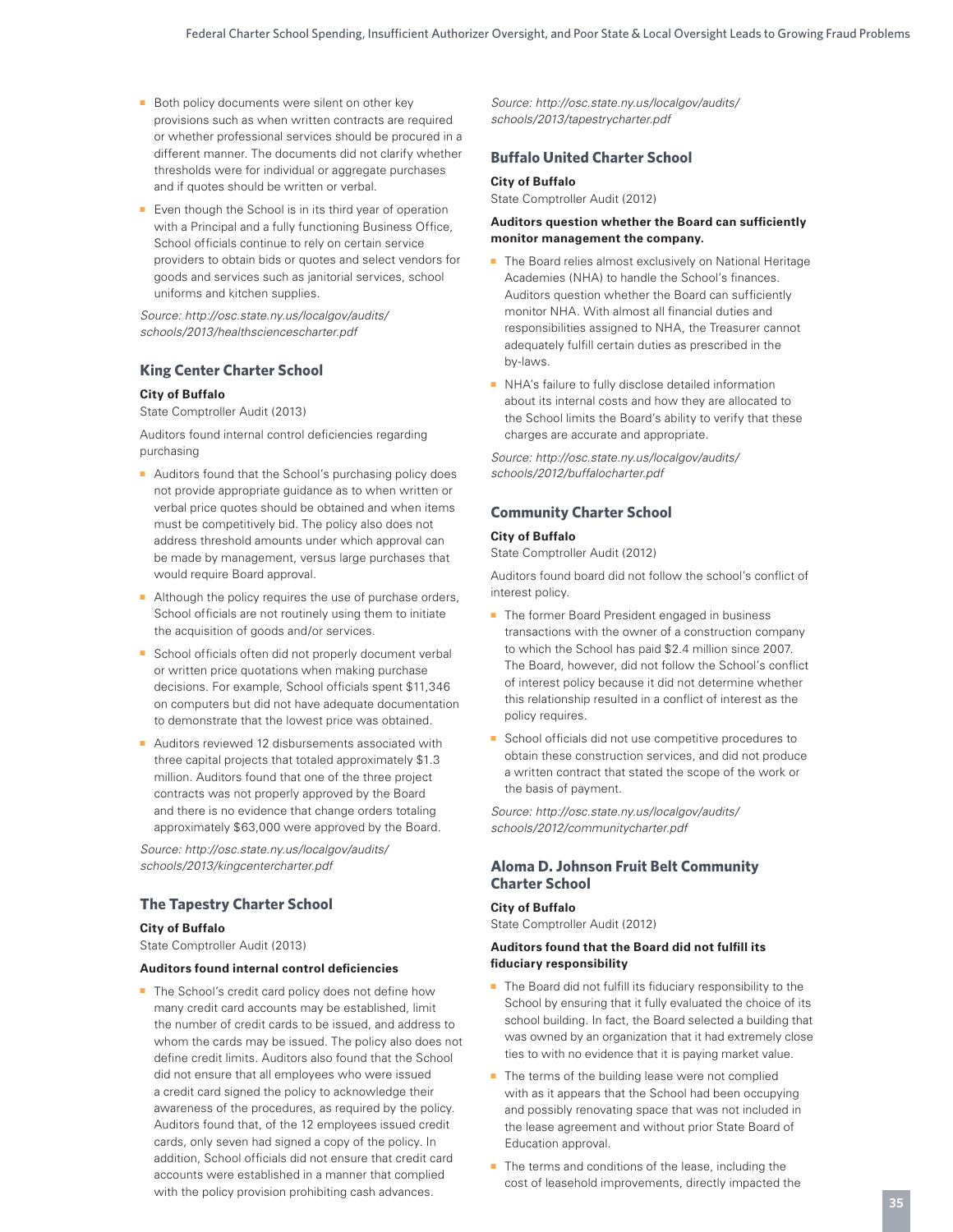School's financial condition, initially resulting in cash flow problems to the School, while also providing a significant financial benefit to the landlord.

*Source: http://osc.state.ny.us/localgov/audits/ schools/2012/fruitbeltcharter.pdf* 

# **The West Buffalo Charter School**

#### **City of Buffalo**

State Comptroller Audit (2013)

#### **Auditors found the School did not fully develop its residence verification process.**

■ Auditors found nine students' files did not contain the required proof of residency; three instances where no date was on the address verification document or the date was several years old; and one instance where the address did not agree with the address on the billing record. The School has not fully developed its residence verification process.

*Source: http://osc.state.ny.us/localgov/audits/ schools/2013/westbuffalocharter.pdf* 

#### **Global Concepts Charter School**

#### **Lackawanna**

State Comptroller Audit (2012)

#### **Auditors found board did not use an appropriate process to ensure it obtained a suitable site for the school.**

■ The Board did not demonstrate that it used an appropriate process to ensure it obtained a suitable site at a reasonable cost. School officials did not provide evidence that the Board performed an appropriate cost analysis of the selected site or alternative sites. As a result, auditors estimate that the School will pay \$2.3 million more than necessary over the next five years for this school building.

*Source: http://osc.state.ny.us/localgov/audits/ schools/2012/globalconceptscharter.pdf* 

#### **Niagara Charter School**

# **Town of Wheatfield, Niagara County**

State Comptroller Audit (2014)

#### **Auditors found that charter school maintained inaccurate records and overbilling of school district**

- Certain billings were not accurate and enrollment was not always adequately supported. In some instances, for students with less than full-time enrollment, School officials incorrectly calculated the full-time equivalents (FTEs), which resulted in over-billing school districts by more than \$10,200. Auditors also reviewed the 2012-13 fiscal year FTE report prepared by School officials and found that the School may be owed approximately \$13,500 from one of the school districts. However, due to the incorrect calculations of FTEs identified in our testing, it is unclear whether this amount owed to the School is entirely accurate.
- Auditors found that the School's system of collecting and reporting student data could be improved.
- Of the 22 students' files sampled, the proof of residency on file for five students was either inaccurate or missing.

*Source: http://osc.state.ny.us/localgov/audits/ schools/2014/niagaracharter.pdf* 

#### **Niagara Charter School (2010)**

A report by the New York State Education Department concluded that the Niagara Charter School in Buffalo suffered from "the pervasive appearance of financial mismanagement and less-than ethical behavior on the part of the Board of Trustees and the school administration." Public funds provided to the school during its first years were apparently spent on plane tickets, restaurant meals and alcohol. More than \$100,000 was spent on no-bid consulting contracts. The investigation also questioned the school's relationship to another local charter—Enterprise Charter School—which apparently shared the same chief executive and several board members.

*Source: http://www.nytimes.com/2010/05/26/ education/26charters.html?\_r=0&adxnnl=1&pagewanted= all&adxnnlx=1397606483-HRfkrEDtpvRD/2RLuUadhA* 

#### **Eugenio Maria de Hostos Charter School**

**City of Rochester in Monroe County**

State Comptroller Audit (2014)

#### **Auditors found School entered into the leases without any process for determining the fair rental value of the buildings**

■ Auditors reviewed four building leases and 12 service contracts entered into by the School and found that the School entered into the leases without any process for determining the fair rental value of the buildings. Similarly, although competitive bidding is not required, auditors found that the School only sought competition for one of the service contracts. These findings are of particular concern because the leases and contracts were entered into with organizations having various types of business or occupational relationships with members of the Board or their family or friends. Under these circumstances, it is questionable whether the leases and contracts were in the best interest of the School.

#### **Auditors found charter school failed to establish a written contract for services paid for**

■ The School paid for use of a building and for certain services without having entered into written agreements.

#### **Auditors found charter school lack IT infrastructure**

- The School also lacked appropriate information technology (IT) policies and procedures. The School did not properly control user access rights to the IT system and did not properly establish a disaster recovery plan.
- The School lacked accurate IT inventory records.

*Source: http://osc.state.ny.us/localgov/audits/ schools/2014/eugeniomariadehostoscharter.pdf*

#### **True North Rochester Preparatory Charter School**

#### **City of Rochester** State Comptroller Audit (2014)

**Auditors found board and school officials entered into contract that lacked critical details.**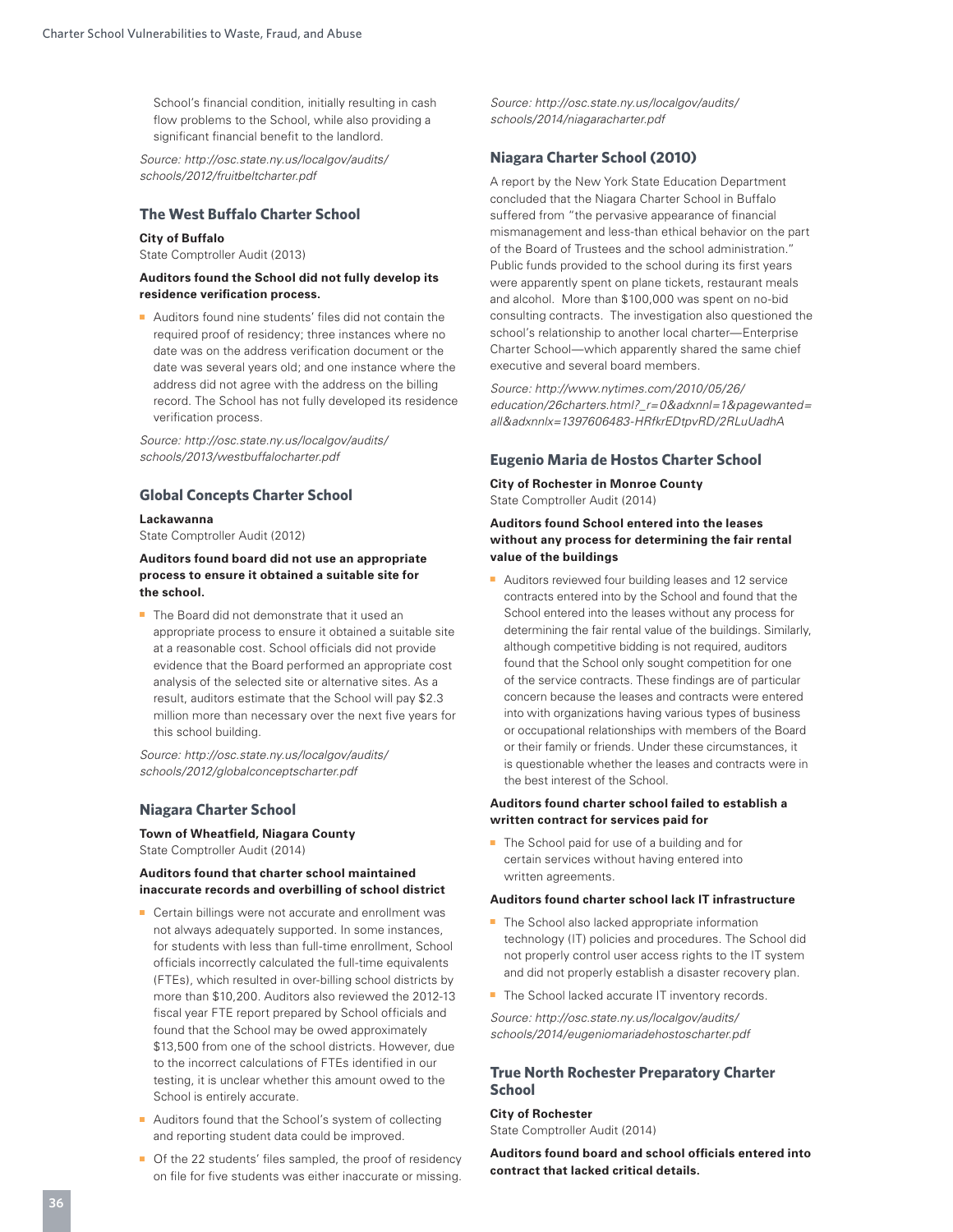- Auditors identified significant concerns with the lack of detail contained in the memorandum of understanding (MOU) in the School's contract with the Charter Management Organization (CMO). Without clear and concise contract language, the School does not have a firm agreement detailing what services are included.
- School officials entered into a MOU whereby the School will annually pay a CMO nearly \$700,000 for services and an additional \$300,000 for expenses. This contract does not clearly define each party's responsibilities for certain costs and allows one party—the CMO—to train the Directors of Operations, who are responsible for overseeing the School's interests in the contract.

*Source: http://osc.state.ny.us/localgov/audits/ schools/2014/truenorthrochestercharter2.pdf* 

#### **True North Rochester Preparatory Charter School—West Campus**

**City of Rochester** State Comptroller Audit (2014)

#### **Auditors found that the School did not consistently comply with the Law and guidance regarding fingerprint-supported criminal background checks**

■ The School has a policy entitled "Fingerprint Process" in their Onboarding Guide, which stated that "All school employees must be fingerprinted before they are authorized to work in a school in New York State." Auditors requested documentation to support that all adults working on site have been properly fingerprinted. Two of the 25 workers tested did not have complete background checks performed prior to working at the School. For one worker, School officials did not obtain clearance specifically for their School. A School official told us that because the worker was previously cleared at another charter school, School officials believed they did not have to obtain clearance. In addition, the former CEO did not have fingerprint records on file with OSPRA at the time of our testing. Fingerprint records were obtained subsequent to our request and auditors were provided documentation that on June 14, 2013 the former CEO's fingerprints were filed with OSPRA and cleared.

*Source: http://osc.state.ny.us/localgov/audits/ schools/2014/truenorthrochestercharter.pdf* 

#### **University Preparatory Charter School for Young Men**

#### **City of Rochester**

State Comptroller Audit (2014)

#### **Auditors found School did not maintain adequate supporting documentation regarding students' residency.**

■ Auditors selected a random sample of 25 students and found that the School did not maintain adequate supporting documentation regarding students' residency. Auditors found that seven students' files did not contain a proof of residency. In addition, three of the students had moved and their files had a different verified address than the School used when it billed RCSD.

*Source: http://osc.state.ny.us/localgov/audits/ schools/2014/universityprepcharter.pdf* 

#### **Genesee Community Charter School**

#### **City of Rochester** State Comptroller Audit (2013)

#### **Auditors found internal control deficiencies**

■ Auditors found that the School has not developed procedures to segregate the collecting, recording, and reconciling of School meal and field study revenues. Monies received are held by the Coordinator of School Operations who also prepares the deposits and reconciles the bank statements without independent review of the deposits or reconciliations.

*Source: http://osc.state.ny.us/localgov/audits/ schools/2013/geneseecharter.pdf* 

#### **The Rochester Academy Charter School**

#### **City of Rochester**

State Comptroller Audit (2013)

#### **Auditors found the School did not have sufficient Board-approved policies and procedures over the procurement process.**

■ The School did not have sufficient Board-approved policies and procedures over the procurement process. Such policies and procedures would provide guidance on when and how to solicit competition, documentation requirements to support purchasing decisions and payments. As a result of this weakness, auditors reviewed 76 disbursements totaling \$320,000 to determine if the disbursements were for school purposes, properly supported by a detailed original receipt, and, where applicable, to ensure compliance with the School's charter. Auditors found that the School used restrictive practices in some of their purchases, which undermined the intent of true competition.

*Source: http://osc.state.ny.us/localgov/audits/ schools/2013/rochesteracademycharter.pdf* 

#### **Urban Choice Charter School**

#### **City of Rochester**

State Comptroller Audit (2013)

#### **Auditors found internal control deficiencies**

- The Board has not established adequate internal controls over the School's IT system to ensure the School's computerized data and assets are safeguarded from internal and external threats.
- The Board has not established policies and procedures related to remote access, data backup, computer security, and data breach.
- The Board has not adopted a disaster recovery plan to address potential disasters.

*Source: http://osc.state.ny.us/localgov/audits/ schools/2013/urbanchoicecharter.pdf*

#### **Southside Academy Charter School**

#### **City of Syracuse** State Comptroller Audit (2014)

#### **Auditors found that charter school board of directors approved budget without adequate information.**

■ The Board contracted with National Heritage Academies (NHA) to be responsible for the administration,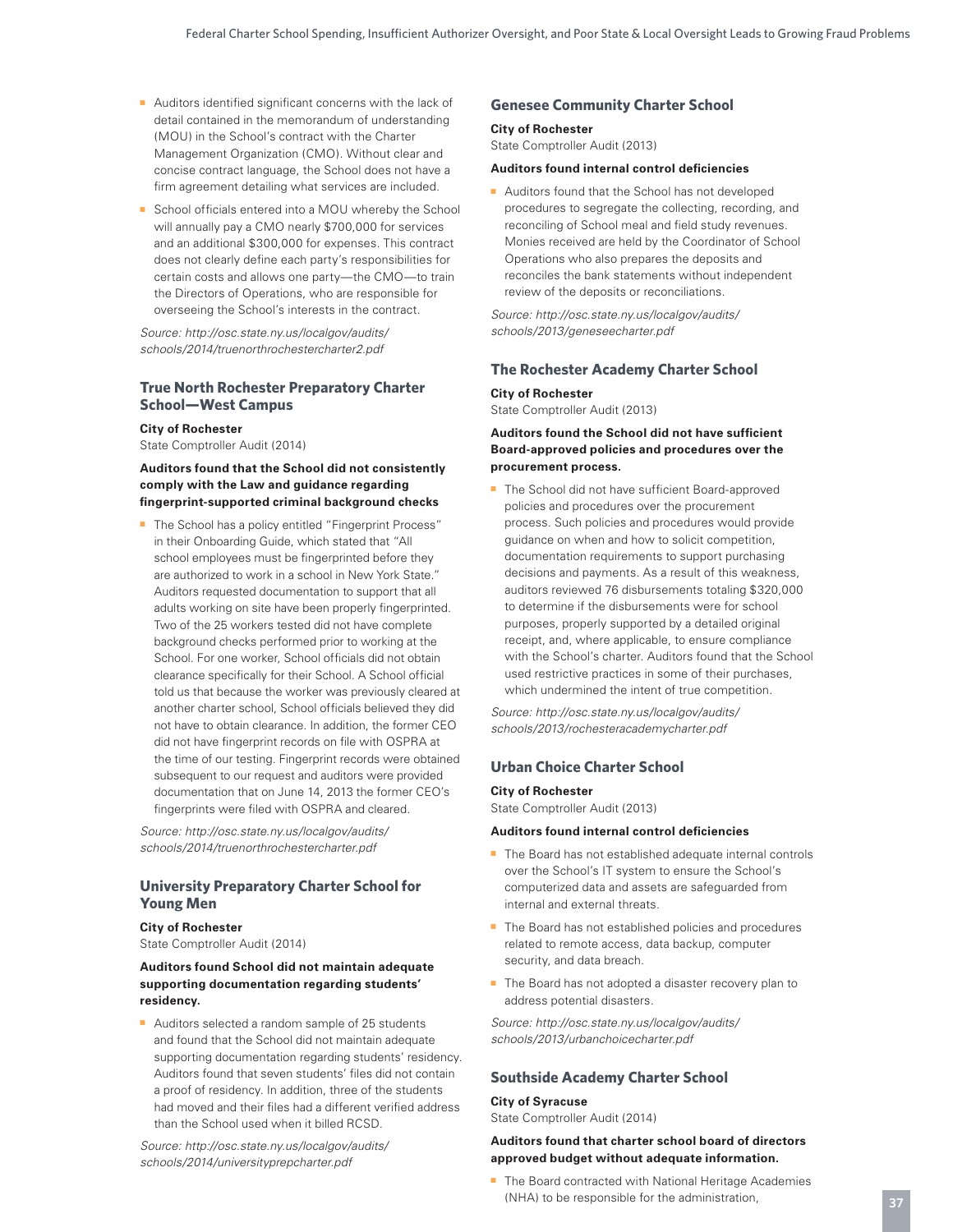operation and performance of the School in accordance with the School's Charter and subject to the oversight and authority of the Board. The agreement transfers all School revenues to NHA, and the revenues are to be expended by NHA in accordance with the approved budget, and as otherwise authorized by the Board. NHA provides the Board with projected budgets, budget amendments and quarterly financial statements for its review. Although the Board reviews and approves budgets and budget amendments, the budgetary information and the quarterly financial statements lack transparency to allow the Board to identify the fee for services paid to NHA and to distinguish indirect from direct costs, and how indirect costs are allocated by NHA to the School. For example, \$2.9 million in indirect costs have been allocated to the School by NHA but the Board has not received support for how the costs are allocated. As a result, this limits the Board's ability to adequately monitor NHA and verify indirect costs allocated to the School are accurate and appropriate.

*Source: http://osc.state.ny.us/localgov/audits/ schools/2014/southsideacademycharter.pdf* 

#### **The Syracuse Academy of Science Charter School**

#### **City of Syracuse**

State Comptroller Audit (2013)

#### **Auditors question the prudence thousands of dollars in purchases**

- School officials routinely purchased school equipment and furnishings from a limited group of four vendors that were affiliated with one another. The required number of quotes was not always obtained, quotes were sometimes dated after the purchase was made, officials did not document verbal quotes, and officials received quotes for equipment and furnishings from vendors that did not specialize in such items. As a result, auditors question the prudence of \$383,390 in purchases which likely could have been obtained at lower prices.
- Some of the purchased items were resold to the School after an affiliated vendor purchased the items online and marked up the price. Had School officials purchased these items either directly from the original vendor or through State contract, they could have saved \$5,220 on total purchases of \$54,940.

#### **Auditors found the Director of Operations does not ensure all student information is recorded accurately**

■ The Director of Operations does not ensure all student information is recorded accurately prior to billing their school districts, and does not verify the accuracy of the year-end reconciliation of the School's student information system with billings, which should identify any moneys that the School owes to the resident districts (over-billings) or vice versa (under-billings).

*Source: http://osc.state.ny.us/localgov/audits/ schools/2013/syracusecharter.pdf* 

#### **New Roots Charter School**

**City of Ithaca** State Comptroller Audit (2012)

**Auditors found school lacked board approval documentation for transactions.**

■ Auditors identified six contracts and three purchases totaling approximately \$917,900 that required Board approval. However, no documentation exists to show the Board approved six of these nine transactions, totaling approximately \$172,000.

*Source: http://osc.state.ny.us/localgov/audits/ schools/2012/newroots.pdf*

#### **Amber Charter School**

#### **New York City**

State Comptroller Audit (2007)

#### **Auditors found internal control deficiencies**

- Auditors reviewed Amber's monthly bank reconciliations for fiscal year 2006 and found they were not performed on a timely basis and were generally inaccurate. School staff prepared "preliminary" bank reconciliations using incorrect general ledger balances. Weeks later, "Amended" bank reconciliations were prepared, but some of these were still inaccurate. Amber has two imprest petty cash funds; one maintained by its bookkeeper and the Chief Financial Officer (CFO); the second by the Facilities Director.
- Auditors found that the petty cash fund maintained by the Facilities Director was kept in her personal bank account off school premises. Auditors reviewed 17 contracts totaling \$996,769, entered into by Amber during the fiscal year ended June 30, 2006, to determine whether school management complied with Amber's contract procedures. Auditors found that Amber officials did not obtain either, oral quotes or written bids for 14 of the 17 contracts. Consequently, there is no assurance that the price paid for each of the 14 contracts was reasonable. These contracts totaled \$958,000. We also noted that Amber paid its cleaning contractor \$9,730 for cleaning supplies and services above and beyond what was required by the contract. In our view, Amber should bid out these additional goods and services or, alternatively, amend the original contract.

*Source: http://osc.state.ny.us/audits/ allaudits/093008/07s101.pdf* 

#### **Beginning with Children Charter School**

#### **New York City**

State Comptroller Audit (2006)

#### **Auditors found internal control deficiencies**

- Auditors found eight instances totaling \$36,431 of payments for which certain of the required supporting documentation was not present (e.g. missing invoices and/or packing slips).
- Auditors found that pre-approvals were not obtained in 13 instances totaling \$19,995. Of the 13 instances: 3 were for purchases less than \$250; 9 were for purchases of more than \$250; and 1 was for a purchase of more than \$5,000. When required approvals are not obtained, there is increased risk that some purchases may not be appropriate.
- Auditors found that BwCCS does not maintain a perpetual inventory of equipment and does not perform an annual physical inventory. Instead, auditors found that various departments within BwCCS maintain separate equipment inventory listings. These are neither complete nor tested.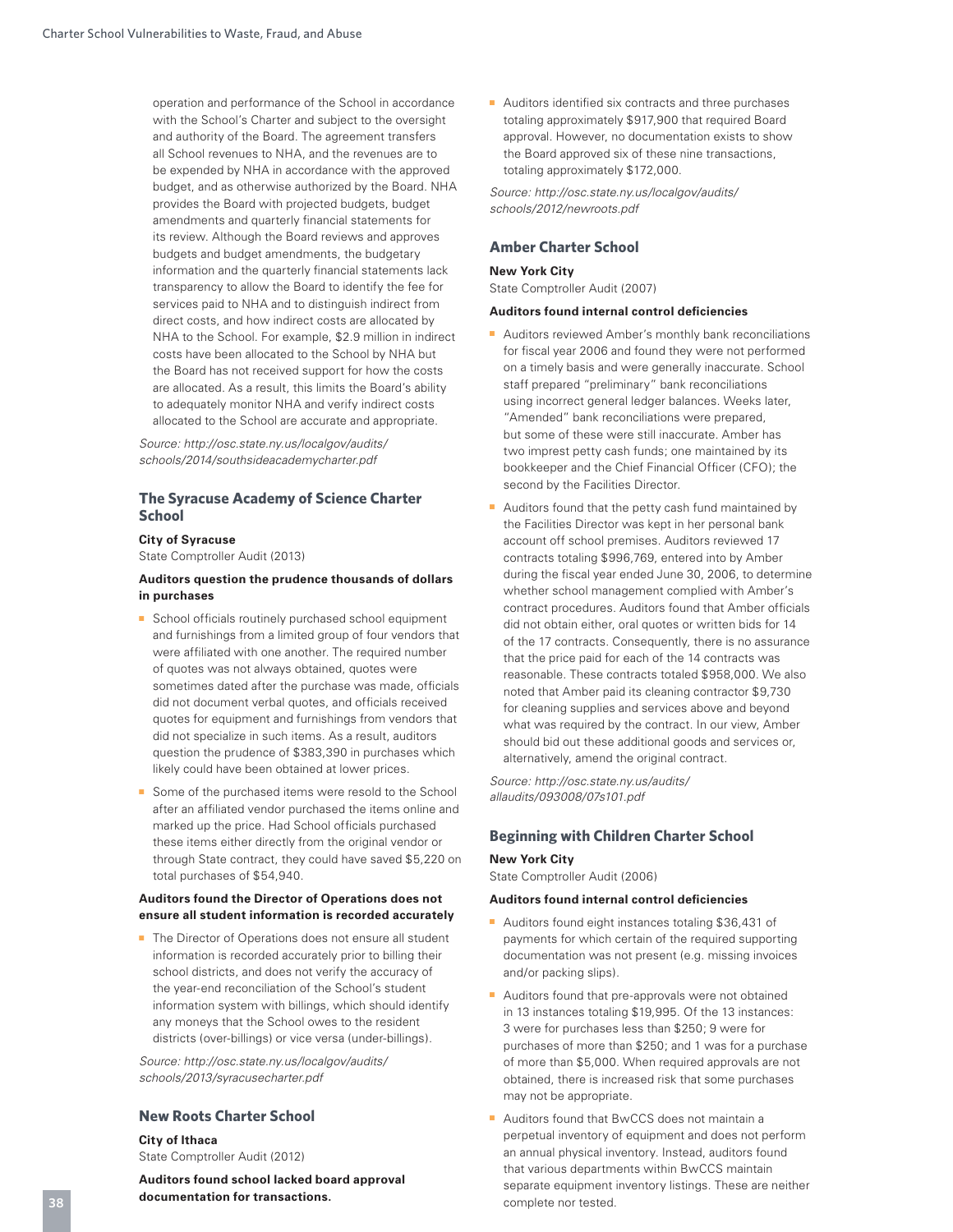*Source: http://osc.state.ny.us/audits/ allaudits/093007/06n4.pdf* 

#### **Bronx Preparatory Charter School**

#### **New York City**

State Comptroller Audit (2006)

#### **Auditors found internal control deficiencies**

- Auditors found that BPCS needs to develop written procedures to cover many aspects of its financial processes and certain procedures need to be strengthened.
- Auditors found that there is a need for the Board to adopt comprehensive written policies in the areas of cash disbursement, payroll, credit card usage and equipment inventory controls.
- Auditors found that adequate inventory records were not maintained, and that a physical inventory had not been conducted. Auditors also found that BPCS's formal equipment control procedures are not adequate. As a result, there is a significant risk that equipment may have been lost or stolen without detection.

*Source: http://osc.state.ny.us/audits/ allaudits/093007/06s50.pdf* 

#### **Brooklyn Charter School**

#### **New York City**

State Comptroller Audit (2006)

#### **Auditors found severe internal control deficiencies**

- Auditors determined that the Brooklyn Charter School has not established and maintained an adequate system of internal controls over the basic financial operations they tested. The audit disclosed significant control weaknesses in nearly all areas they tested and there is either noncompliance with procedures or a failure to establish sound basic control procedures over the operations.
- Auditors found that Brooklyn's Board of Trustees (Board) and school officials need to improve their oversight of the school's fiscal operations and to strengthen compliance with the internal controls outlined in their Internal Controls of Assets - Policies and Procedures Manual (Manual), particularly in the areas of financial oversight, disbursements, payroll, and equipment inventory. Auditors noted that Board oversight at Brooklyn has been weak since the school's inception. Without improvement, assets remain at increased risk of misappropriation or misuse.
- Auditors found that individuals were not always complying with established procedures before making cash disbursements. For example, 27 of the 35 disbursements auditors tested, (77 percent) did not have adequate supporting documentation, such as preapprovals, purchase orders, invoices, and/or receiving reports. Auditors also found that Brooklyn officials were not maintaining the petty cash fund in accordance with the Manual.
- Auditors found that payroll records were not being maintained properly or reviewed to ensure that employees were paid only for time worked. In addition, auditors identified three employees who were not paid the correct rate of pay and, as a result, were underpaid \$2,160 from September 2005 through June 2006.

■ Auditors found that Brooklyn officials did not maintain adequate control over the school's equipment inventory. For example, the school neither maintained perpetual inventory records nor performed a physical inventory of its equipment at least once a year. Auditors also found that the school had no policies and procedures for the proper control of equipment.

*Source: http://osc.state.ny.us/audits/ allaudits/093008/06n9.pdf* 

#### **Carl C. Icahn Charter School**

#### **New York City**

State Comptroller Audit (2007)

#### **Auditors found severe internal control deficiencies**

- Auditors determined that controls could be strengthened to improve the school's financial management. The areas in need of strengthening included cash disbursements, procurement, and payroll. Furthermore, the Board should more closely monitor Icahn's transactions to ensure compliance with policies and procedures.
- Of 50 sampled disbursements, totaling \$185,902, six, totaling \$6,163, reimbursed the cost of staff parties. Of that amount, \$1,288 was spent on alcoholic beverages.
- Auditors found Icahn had no policies requiring competitive bidding for expenditures exceeding minimum cost thresholds. Only one of 18 contracts executed during the audit period was competitively bid. However, this contract was awarded to a relative of a school administrator. Icahn officials stated that four of the 18 contracts, totaling \$93,436, were executed with sole source vendors. However, there was no documentation to support the sole source classification. Icahn also had no policies or procedures governing the selection of sole source vendors. Additionally, six contracts were not signed by the school or the vendor.
- Auditors found Icahn's Assistant Principal for Administration handled all key payroll duties. These duties should be separated between different employees to ensure payroll transactions are appropriate.

*Source: http://osc.state.ny.us/audits/ allaudits/093008/07s70.pdf#search=icahn* 

#### **Community Partnership Charter School**

#### **New York City**

State Comptroller Audit (2007)

#### **Auditors found internal control deficiencies**

- Auditors found that two school employees had not been fingerprinted as required. Moreover, eight school employees who began working at the school before receiving fingerprint and background clearances did not receive Emergency Conditional Clearances by the Board of Trustees, as required by Law. Auditors also found no evidence of fingerprint clearance for one consultant who had direct contact with students.
- Auditors found that the school did not have a document in place to reflect the prior approval of purchases. Auditors also found that the school was not in compliance with its credit card procedures.
- Auditors found that School officials were not always soliciting multiple bids to ensure that the best value is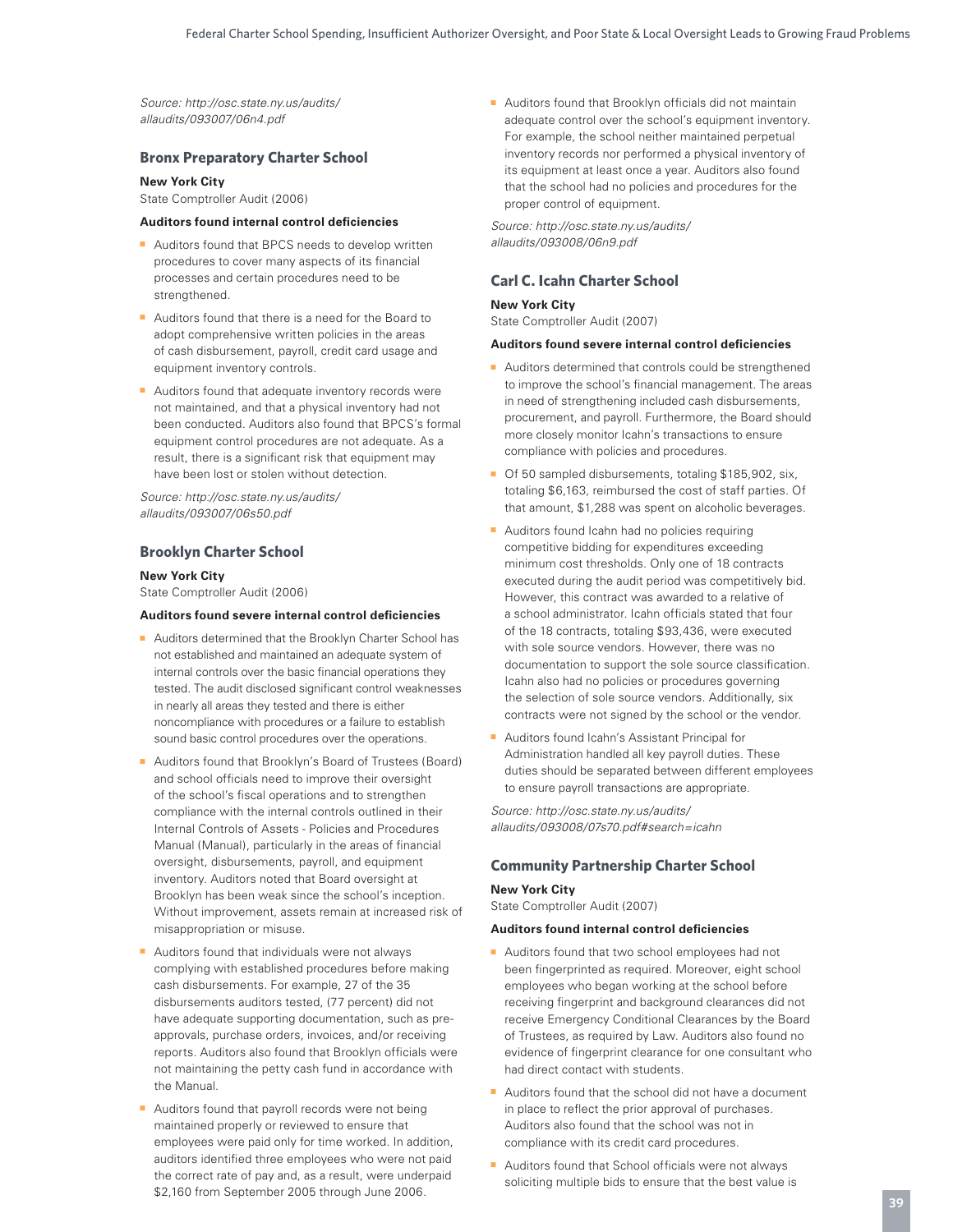obtained. For example, auditors found no evidence that required telephone or written quotes were obtained for 8 purchases the auditors tested. The total value of these purchases was \$8,432.

*Source: http://osc.state.ny.us/audits/ allaudits/093008/07s103.pdf* 

#### **Explore Charter School**

#### **New York City**

State Comptroller Audit (2006)

**Auditors identified certain weaknesses in Explore's controls over financial operations, particularly in the areas of procurement and disbursements, and equipment inventory.** 

- Auditors reviewed nine agreements for consultant services totaling \$214,043 and found Explore did not use a competitive procurement process for six of the agreements totaling \$182,553. As a result, school officials had no assurance the services were obtained for the lowest price available.
- Explore has no written policies and procedures addressing competitive procurement practices.
- Auditors found that the school's purchasing requirements often were not met. As a result, there was less assurance purchases were properly authorized and the school actually received what it paid for in all instances.
- Auditors found that disbursements from the Petty Cash Fund were not adequately accounted for, the purpose of the disbursements was not always documented, and the documented disbursements were not always for appropriate purposes.
- Equipment inventories were not adequately controlled because Explore does not maintain perpetual inventory records for its equipment and does not perform an annual physical inventory of its equipment. In fact, Explore has not established policies and procedures for equipment inventory control. Auditors attempted to locate 22 equipment items that were purchased in the 2005-06 and 2006-07 fiscal years, but were unable to find four of the items. The missing items included musical instruments and a printer/scanner.
- Auditors found that undelivered paychecks were not adequately safeguarded,
- Announcements about upcoming Board of Trustees meetings were not kept up-to-date on the school's web site.

*Source: http://osc.state.ny.us/audits/ allaudits/093007/06n18.pdf* 

#### **Family Life Academy Charter School**

# **New York City**

State Comptroller Audit (2007)

**Auditors found control weaknesses in many areas and found that there is either noncompliance with procedures or a failure to establish sound basic control procedures over the operations.** 

■ Auditors found that Academy's Board of Directors (Board) and school officials need to strengthen controls over Academy's financial operations.

- Auditors found that the Board needs to be more active in monitoring operations.
- Auditors found that most contracts were not competitively bid, yet Academy procedures required competitive bidding.
- The Board did not meet the required number of times and did not document all contract and/or budget related discussions in its meeting minutes. It also did not document actions taken by committees it had formed.
- All personnel who work at the school should be fingerprinted and subjected to background checks. However, auditors found that two security guards employed by the Academy's landlord had neither been fingerprinted nor subjected to background checks.
- Auditors found that the internal controls related to cash disbursements were not operating effectively. Records regarding most disbursements were not properly maintained. School officials were not able to locate any supporting documentation for three of 29 disbursements auditors tested totaling \$12,557. Of the remaining 26 disbursements, auditors found various problems with the documentation for 24 of them, totaling \$120,071. For example, 13 disbursements had no purchase orders and 19 had no written approvals. In addition, packing slips were not available for four of the ten purchase transactions where packing slips should have been received.
- Auditors identified that Academy had ten active contracts with various vendors worth approximately \$188,576. Auditors found that eight contracts totaling \$128,063 were entered into without the required prior approval of the Principal or the Board. Further, six of the ten contracts that exceeded \$10,000 should have been competitively bid but were not. Auditors found that four contracts were not signed by all parties, as required.
- Auditors reviewed the personnel files for 17 employees who received pay increases during the 2005-06 and 2006-07 academic years. While the computer system showed the 17 employees received pay increases, auditors could not find documentation showing the pay increases were approved by the Principal for 12 of the 17 employees, as required.
- Auditors found that Academy's Operations Manager has too many responsibilities in both the procurement and payroll areas and there is no independent oversight over these functions.
- Auditors found Academy needs to better monitor controls over its equipment and the use of school computers by school staff and students. Auditors judgmentally selected 11 out of approximately 85 computers used by employees and students and found that individuals had accessed or attempted to access inappropriate and sexually-related Internet sites on three of them.

*Source: http://osc.state.ny.us/audits/ allaudits/093008/07s102.pdf*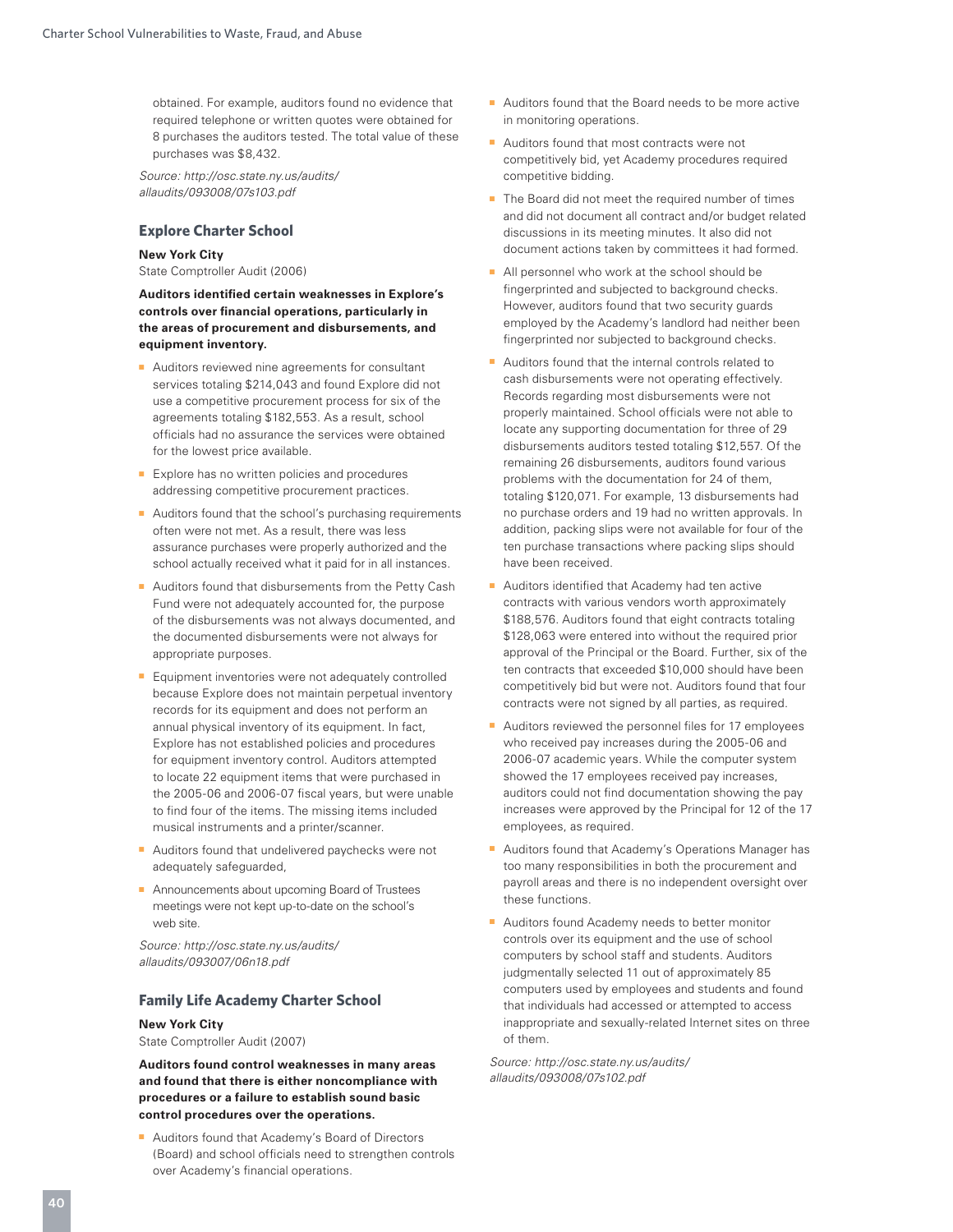#### **Harbor Science and Arts Charter School**

#### **New York City**

State Comptroller Audit (2007)

**Auditors determined that the Harbor Science and Arts Charter School needs to establish additional controls and that compliance with existing controls needs to be strengthened in several key areas.** 

- Auditors found that the Board needs to maintain more thorough minutes of its meetings
- Auditors found that all employees (and other personnel working in the school who have contact with children) were not be subjected to background checks.
- Auditors found that expenditures were not documented. competitive procurement methods were not employed and two employees were overpaid.
- Auditors found that Harbor's Board of Trustees (Board) and school officials need to improve their oversight of the school's fiscal operations and need to strengthen compliance with the internal controls outlined in their Accounting Policies and Procedures Manual (Manual).
- Auditors found that the minutes of the Board meetings did not fully identify the discussions by the Board members on all fiscal matters. Further, auditors found that some of the minutes of Board committee meetings had not been prepared or retained. Non-compliance with Harbor policies in other areas were also noted, supporting the need for greater Board oversight.
- All personnel who work at the school or who regularly come in contact with students on school premises should be fingerprinted and subjected to background checks. However, auditors found that 9 out of 41 school employees were not fingerprinted as required. In addition, auditors found that security personnel at the school had not been fingerprinted or subjected to background checks.
- Auditors found that internal controls related to cash disbursements were not properly maintained. School officials were not able to locate the invoices for 8 of 30 disbursements totaling \$15,974. In addition, school officials were not able to provide supporting documentation for \$1,097 in credit card purchases. Therefore, auditors could not determine whether the purchases were related to school business.
- Auditors identified that Harbor had five active contracts, worth approximately \$324,585. Auditors reviewed the five contracts and found that none of the contracts were awarded through a competitive bidding process. Auditors also found that four of the contracts were not approved by the Board.
- Auditors found that the internal controls related to payroll were not operating effectively. Two teachers had been paid as full-time employees even though they did not work full-time hours. This resulted in \$13,211 in overpayments during the 2005-06 academic year. Auditors also found that two former employees were paid \$2,828 in salary after they were terminated. This occurred because school officials did not remove them from the payroll in a timely manner.

*Source: http://osc.state.ny.us/audits/ allaudits/093008/07s57.pdf* 

### **KIPP Academy Charter School**

# **New York City**

State Comptroller Audit (2006)

#### **Auditors identified a number of weaknesses in KIPP Academy's internal controls over financial operations.**

- Auditors found, contrary to the law authorizing the creation of charter schools, some of the individuals hired by the school did not undergo a criminal history record check. In fact, the required criminal history clearance was not documented for 7 of the 37 employees auditors reviewed.
- Auditors also found KIPP Academy paid \$67,951 to send 49 staff on a five-day trip to the Bahamas and 21 staff on a five-day trip to the Dominican Republic. School officials told auditors the trips were educationally related because staff development retreats were held at the two locations, but auditors were provided with very little documentation of staff development activities at the two locations. School officials also told auditors that donated funds were used to pay for the trips and such funds were theirs to spend without restrictions. However, auditors could not determine whether the trips were, in fact, paid for with donated funds, because such funds are not accounted for separately from the school's other funds (mainly State aid).
- Auditors also identified significant weaknesses in the controls over KIPP Academy's payroll operations. For example, special bonuses, special stipends, pay increases, overtime payments and other types of payroll transactions were not adequately documented. As a result, there was less assurance such transactions were always authorized and appropriate.

*Source: http://osc.state.ny.us/audits/ allaudits/093008/06n15.pdf* 

#### **Merrick Academy Charter School**

#### **New York City**

State Comptroller Audit (2006)

#### **Auditors found internal control deficiencies**

- Auditors often found no documentation on file to support either the amount paid or the business purpose of disbursements from a checking account that was supposed to expedite purchases of \$500 or less. As a result, there was no assurance the disbursements were made for valid school purposes. Auditors were able to determine that two of the disbursements were not made for valid school purposes, including one payment for \$140 that enabled a member of Merrick's Board of Trustees to attend a fundraising event for a State legislator. The other payment which totaled \$160 allowed a Merrick staff person to attend a NAACP fundraising event.
- Auditors also found that more than \$1,800 in petty cash disbursements could not be accounted for and auditors also identified weaknesses in the controls over procurement, payroll and personal services, and equipment inventories.
- Merrick uses a contractor to help manage and oversee its operations since the school opened in 2000. The contractor receives an annual management fee for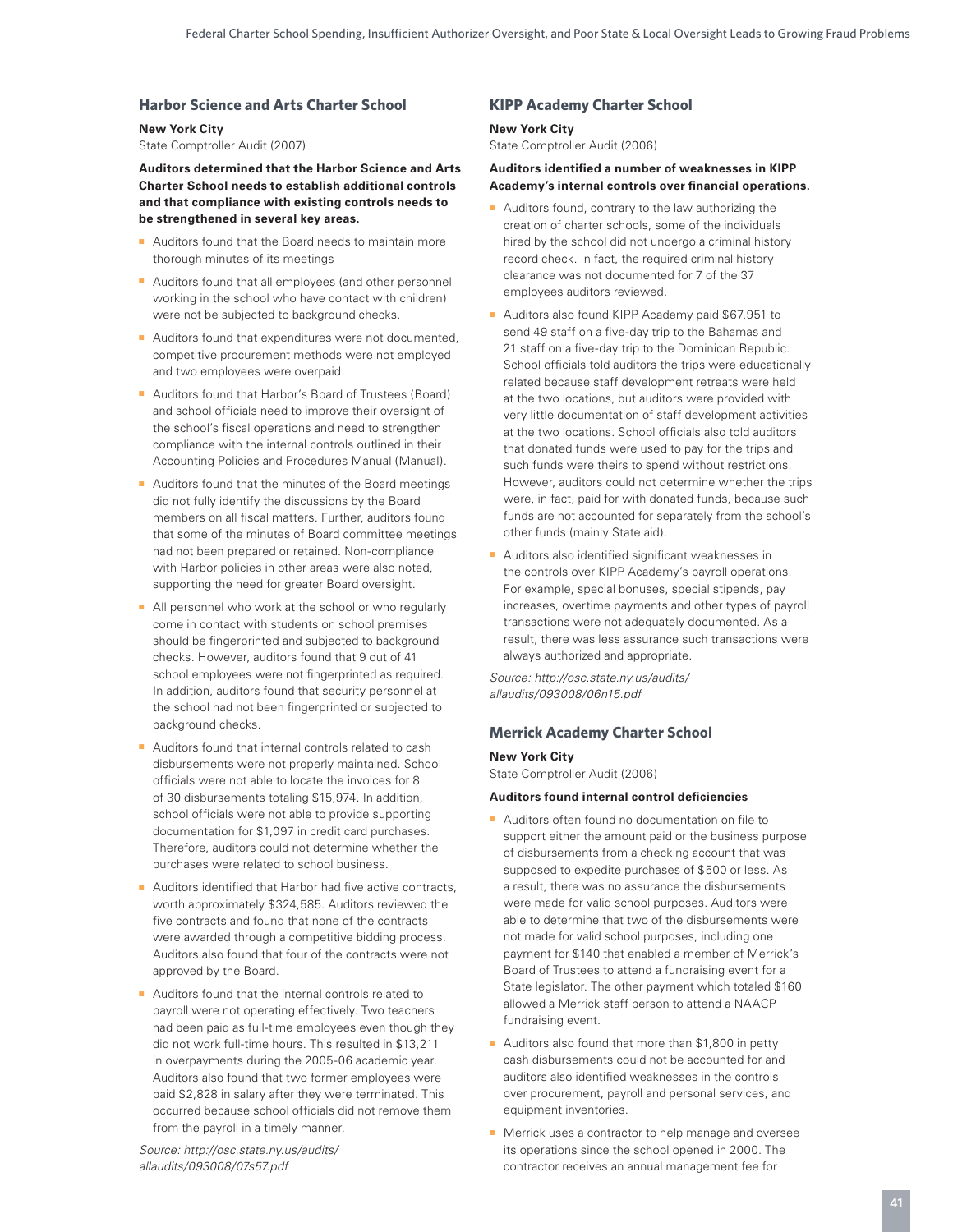its services. Auditors determined that the fee for the 2004-05 school year was calculated incorrectly by the contractor, as it should have been \$890,480 rather than the \$904,819 that was charged by the contractor - a difference of \$14,339.

■ Merrick is governed by a Board of Trustees that is supposed to meet at least five times each school year. However, auditors found that the Board met just twice during the 2004-05 school year and just three times during the following school year.

*Source: http://osc.state.ny.us/audits/ allaudits/093008/06s66.pdf* 

#### **Our World Neighbor Charter School**

#### **New York City**

State Comptroller Audit (2007)

#### **Auditors found that OWNCS's controls could be strengthened to improve the school's financial management.**

- Auditors determined that the areas in need of strengthening included fingerprinting, cash disbursements, and procurement. Furthermore, the Board should monitor OWNCS's transactions more closely to ensure compliance with policies and procedures. All personnel who work at the school are required to hold a valid fingerprint and background clearance from the Commissioner of Education.
- Auditors found that four school employees and eight consultants did not have such clearances, as required. Moreover, 58 school employees began working at the school before receiving fingerprint and background clearances.
- Auditors found that school officials did not always use competitive bidding practices to ensure that they received the best prices for the goods and services they purchased. Auditors found no evidence that competitive bidding practices were followed in seven instances that involved \$381,636 in vendor payments. For example, one vendor was paid \$135,142 for repair, security, and cleaning services; however, auditors found no documentation that a competitive bidding process had been used to select that vendor.
- Auditors found that the school was disposing of computer equipment without keeping any records of the discarded items. According to school officials, some parents had donated items of computer equipment that were now of little value. However, without written records, auditor could not be assured that the items were indeed of little value or of the appropriateness of the method used to dispose of them.

*Source: http://osc.state.ny.us/audits/ allaudits/093008/07s56.pdf* 

#### **Sisulu-Walker Charter School of Harlem**

# **New York City**

State Comptroller Audit (2006)

#### **Auditors found internal control deficiencies**

■ Auditors found that Sisulu's Board of Trustees and Victory, Inc., officials need to improve their oversight of the school's fiscal operations and to strengthen compliance with the internal controls outlined in the

school's Financial Policies and Procedures Manual particularly in the areas of disbursements, equipment inventory, revenues, and personnel services.

- Auditors found that school officials did not always follow established policies and procedures when making disbursements. For example, auditors noted that an unauthorized employee had signed the business manager's signature on certain checks valued at \$1,447 while the business manager was on leave. Although these expenditures were for school items, checks should be signed only by authorized personnel.
- Auditors found that payments for certain purchases were split so the employees at the school could circumvent the required purchase order process. To account for equipment properly, perpetual inventory records should be maintained and a physical inventory performed at least once a year.
- Auditors found that Sisulu officials neither maintained a complete inventory listing nor conducted an annual physical inventory. As a result, auditors testing found that eight items with a total value of \$10,628 were unaccounted for.
- If a student wishes to attend a charter school free of charge, the parents or legal guardians are required to reside within the district. Students who live outside the district may be able to attend such schools if the student's family pays tuition. Auditors found that one student continued to attend Sisulu free of charge even though her parents had relocated to New Jersey from New York State. The school had requested \$17,670 in State aid for this student even though her parents now lived in another state. In addition, auditors found that Sisulu officials failed to collect \$3,415 in school lunch charges because they did not bill students' parents in a timely manner.
- All personnel who work at the school should be fingerprinted and subjected to background checks. However, auditors found that security personnel at the school had not been fingerprinted nor subjected to background checks.

*Source: http://osc.state.ny.us/audits/ allaudits/093007/06s52.pdf* 

#### **The Renaissance Charter School**

#### **New York City**

State Comptroller Audit (2006)

#### **Auditors found significant internal control deficiencies**

- Auditors examined the composition of TRCS's Board of Trustees and found that it does not comply with SED's directive, as 8 of the 17 total Board members (47 percent) are TRCS employees. TRCS officials stated that they believed they were in compliance with SED's directive because some of the TRCS employees on the Board are non-voting members. They stated that this arrangement was verbally approved by SED staff. However, auditors discussed this matter with SED staff and they stated that the arrangement is not allowable. Accordingly, auditors recommended the composition of the Board be reconfigured to comply with SED's directive.
- The Board minutes did not indicate that the 2004-05 budget was approved by the full Board. A discussion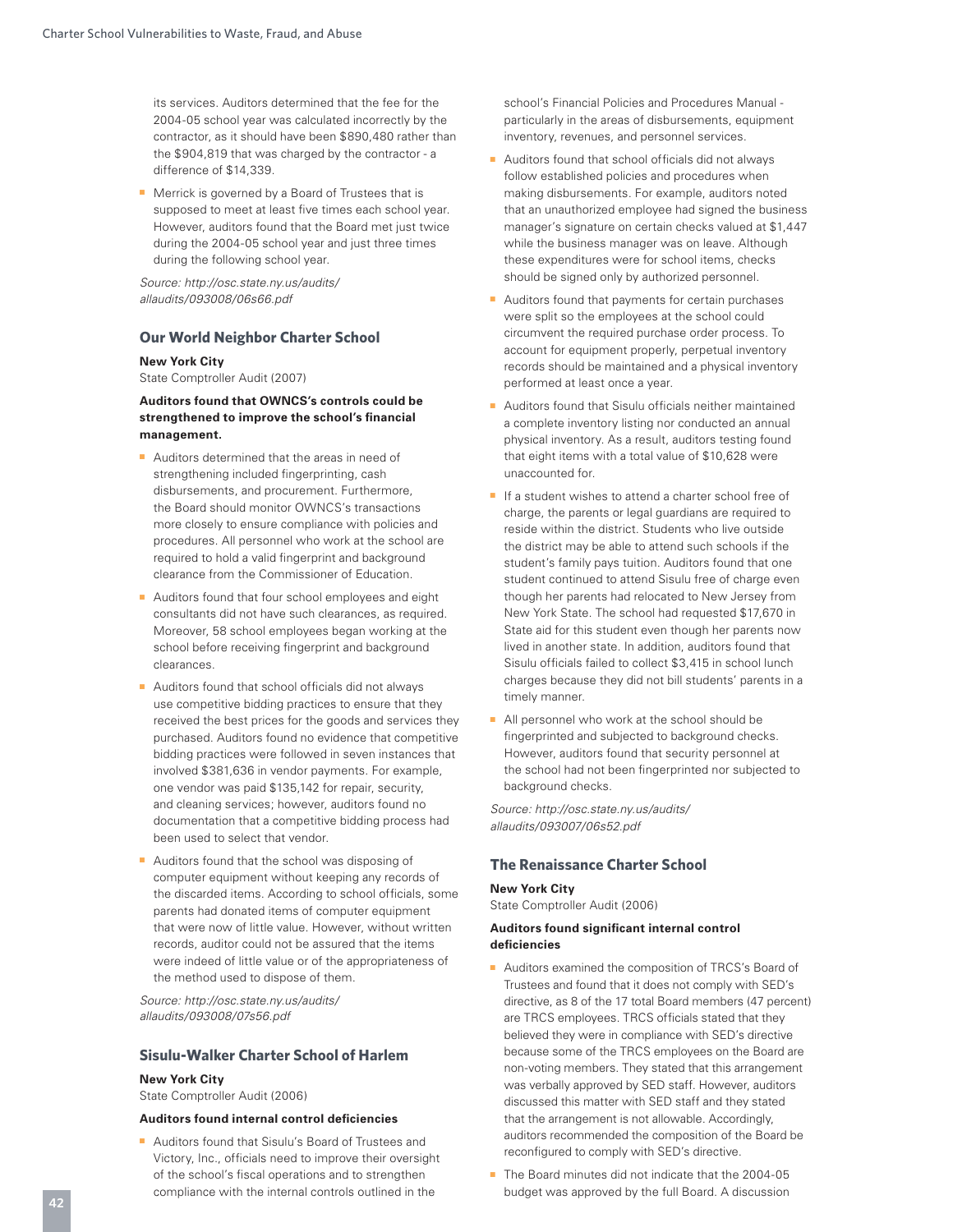of the budget was included in the meeting minutes of the Board's Financial Committee, but there was no resolution of budget approval in the minutes of the full Board. TRCS officials stated that the Board minutes did not accurately reflect the business conducted and that the budget was in fact approved by the full Board.

- The Board is required by TRCS policy to approve all contracts in excess of \$10,000. However, auditors identified five contracts in excess of \$10,000 that were awarded by TRCS in the 2004-05 school year but were not approved by the Board or even mentioned in the Board minutes.
- Auditors reviewed the work performed by TRCS's auditing firm. Auditors found that the school had been audited annually, as required. However, the audit reports did not affirm that the work had been conducted in accordance with government auditing standards, as is required by the standards. In addition, contrary to the standards, certain additional auditor reports had not been provided to TRCS in conjunction with the audits. TRCS's independent auditor stated that, in their opinion, the audit work met the requirements of government auditing standards.
- TRCS has three checking accounts. The bank statements for such accounts should be reconciled by someone who does not perform other cash receipt, cash disbursement or cash recordkeeping functions. If this basic internal control (i.e., the separation of related duties) is not in place, any loss or theft of funds will be more difficult to detect in a timely manner. TRCS's Director of Finance is responsible for reconciling the three bank accounts. However, this individual also performs other cash receipt, disbursement and recordkeeping functions. For example, this individual also receives and disburses cash, prepares cash deposit slips, and records all cash transactions on TRCS's accounting system. As a result, cash-related duties are not adequately separated among different employees.
- Auditors selected the 30 purchase transactions from the 2,259 total disbursement transactions processed by TRCS during the period July 1, 2004 through March 22, 2006. The auditor sample was judgmental. Auditors selected a variety of types of purchases in an effort to cover the major types of contract expenses. Auditors then reviewed the documentation relating to each selected purchase transaction. Auditors found that, in many instances, the sampled purchases did not comply with TRCS's disbursement and procurement guidelines. For example, according to these guidelines, purchases of office supplies and equipment between \$250 and \$1,000 must be approved by one of the five members of the TRCS management team (the Co-Director of Operations), and if such purchases exceed \$1,000, they must be approved by two members of the management team. However, in eight of the office supply/equipment purchases in the sample, none of the required approvals had been documented. Five of these eight purchases exceeded \$1,000, while three were between \$250 and \$1,000. Also, according to TRCS's disbursement and procurement guidelines, a formal purchase request must be submitted for approval before a purchase order is issued and a formal receiving report documenting the receipt of the goods or services must be submitted before payment is made. However, no purchase request was on file for 18 of the 30 purchases and no receiving

report was on file for 21 of the 30 purchases. In the absence of a properly approved purchase request form or other required prior approvals, TRCS officials have less assurance purchase transactions are valid, appropriate and necessary. Further, in the absence of a receiving report, TRCS officials have less assurance the school has gotten what it paid for. These control weaknesses have additional significance, because TRCS's purchasing duties are not adequately separated among different employees due to limited staff (i.e., the individual responsible for issuing purchase orders also prepares the documents submitted for payment processing). It is therefore critical that TRCS officials ensure that all required prior approvals are obtained before purchase orders are issued and receiving reports are obtained before payments are made.

*Source: http://osc.state.ny.us/audits/ allaudits/093007/06n5.pdf* 

#### **Brooklyn Excelsior Charter School**

**New York City** State Comptroller Audit (2012)

#### **Auditors found significant internal control deficiencies**

- Auditors could not fully determine the extent to which Excelsior officials exercised their fiscal oversight because auditors were unable to verify the true cost of Excelsior's operations or the extent to which the \$10 million of annual public funding benefited students. The reason for these limitations is that National Heritage Academies (NHA) officials did not provide support for \$1.7 million of costs allocated to the school. NHA officials claimed the information was private and proprietary.
- Auditors noted other areas where the Board has been lax in fulfilling its fiduciary responsibility. Auditors question whether the Board exercised due diligence and care in approving NHA's related party lease of the school building at a rate almost \$800,000 per year above market value. As a result, NHA has already recovered its full \$16.3 million cost of purchasing, renovating and outfitting the entire facility in less than 10 years of operation.
- Auditors identified conflicts of interest that exist because NHA employed a Board member at a salary of more than \$138,000, as well as the Board's failure to comply with certain provisions of its adopted by-laws.

*Source: http://osc.state.ny.us/audits/ allaudits/093013/11s14.pdf* 

#### **Williamsburg Charter High School**

#### **New York City**

New York the State Education Department, Audit Office of Audit Services (OAS) (2012)

#### **The audit found that WCHS had a number of serious internal control issues**

- The Board did not follow its Charter by entering into a management contract (Agreement) without approval, not setting up a required escrow account, and operating a school at an unapproved location.
- WCHS overpaid its management company and paid contractors for services that should have been provided or paid for by its management company.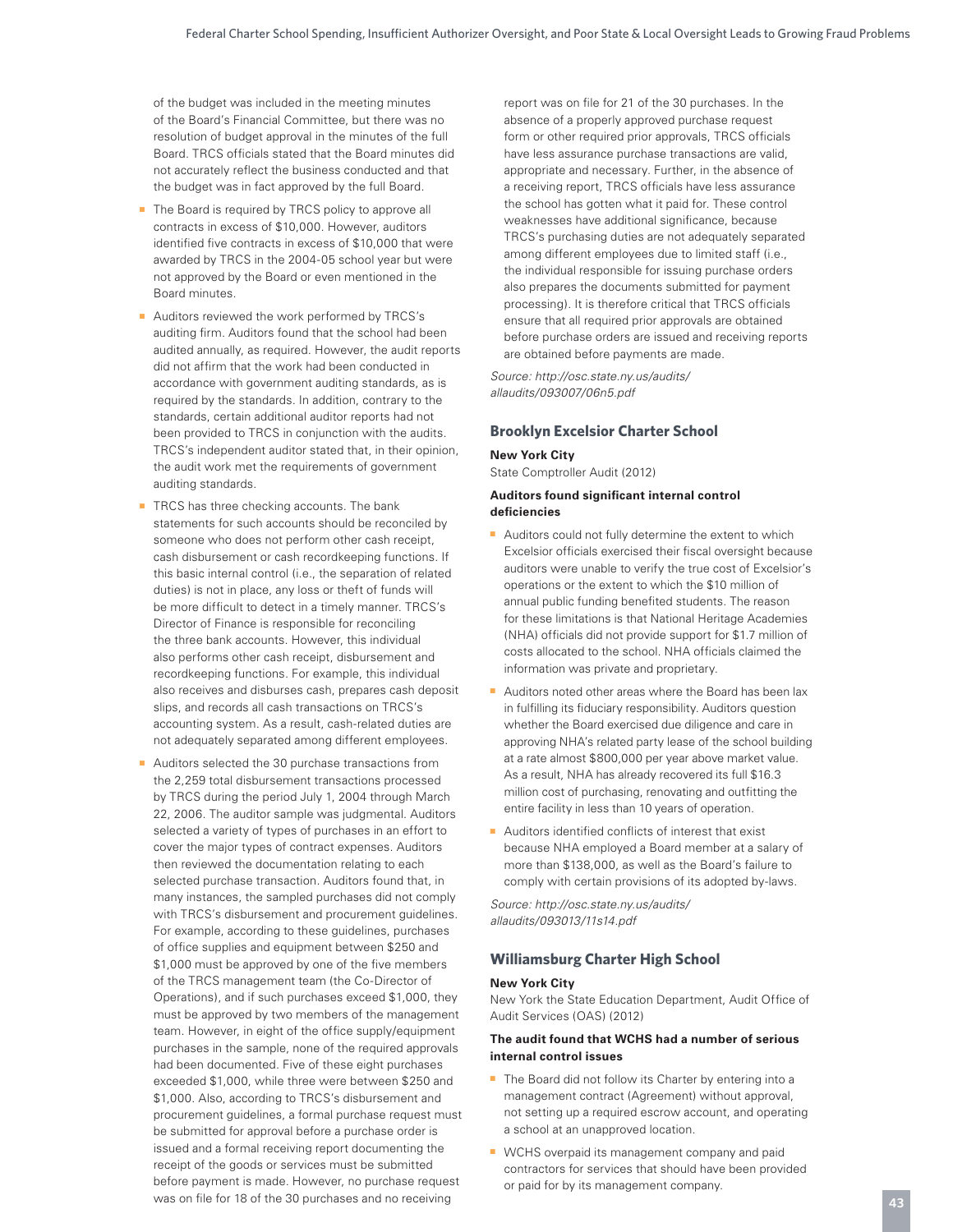- WCHS could not support the appropriateness of expenditures paid from federal grant funds. There were many instances of purchases, including credit card purchases, that were not necessary, reasonable, and/or adequately documented. There were other unapproved payments to the former Chief Executive Officer of WCHS.
- WCHS did not comply with appropriate accounting principles as they relate to fixed assets and inventory

*Source: http://www.oms.nysed.gov/oas/Audit\_Report/ Charter\_Schools/Reports/WilliamsburgCHSFinalReport\_ CH\_1110\_01.pdf* 

#### **Harriet Tubman Charter School**

#### **New York City**

New York the State Education Department, Audit Office of Audit Services (OAS) (2007)

#### **The audit found that the School has a number of serious internal control issues, some of them are as follows:**

- The increasing negative fund balance in the School's general fund is an indication of serious fiscal stress. As of June 30, 2004, the fund balance in the general fund reported in the audited financial statements was negative \$250,371. As of June 30, 2005, this amount had increased to a negative \$757,888. In the audited financial statements as of June 30, 2006, the fund balance was a negative \$971,772.
- The School maintained a Petty Cash Fund of \$1,000. In a 15-month period, over \$20,000 in checks were written to reimburse the Fund. Current receipts were not available and a number of the receipts furnished included sales tax. The Executive Director was the custodian of the Fund even though she was seldom at the School.
- Bank reconciliations were not prepared, reviewed, or presented to the Board of Trustees (Board).
- Checks were written to the Executive Director and Director of Operations and signed by these two individuals.
- Two credit cards issued to the Executive Director and the Director of Operations were used to charge over \$75,000 between July 2004 and May 2006. There was no evidence of a review or approval process for charges, no receipts were available, explanations were minimal or missing, and the bills were paid directly from the statements.
- The Board did not routinely receive the required reports to effectively monitor the financial condition of the school. For example, the Board did not review and approve the budget, approve any budgetary transfers, or receive budget status reports. It also did not discuss audit findings of the independent auditor or approve corrective action plans to address specific findings; did not discuss and authorize conference attendance; and did not review bank accounts annually, authorize required accounts, or recommend closure of unneeded accounts.
- The School's Director of Operations is responsible for many functions, which raises some concerns with the adequacy of controls, including separation of duties. This individual opens mail; handles all cash receipts; is solely responsible for the internal accounting system;

preparation of financial statements; monitoring of staff attendance for payroll purposes; and preparing, signing, and mailing checks.

*Source: http://www.oms.nysed.gov/oas/Audit\_Report/ Charter\_Schools/Reports/HTCSFinalReporCH-0106- 1withresponse.pdf* 

#### **Our World Neighborhood Charter School**

#### **New York City**

New York the State Education Department, Audit Office of Audit Services (OAS) (2006)

#### **Auditors found internal control deficiencies**

- The Board of Trustees (Board) meeting minutes did not show the Board routinely received the required reports to effectively monitor the financial condition of the school. For example, the Board minutes did not show review and approval of the budget, approval of any budgetary transfers, or receipt of budget status reports. The Board minutes also did not show discussion of audit findings or approval of corrective action plans to address specific findings; did not show discussion and authorization of conference attendance; and did not show review of bank accounts annually, authorizations of required accounts, and recommendations for closure of unneeded accounts.
- The School's fiscal year and the actual number of school days provided are inconsistent among the School's Charter, the by-laws, and the School calendar. This may create some confusion as to what actual practice should be. The School should resolve these inconsistencies and obtain the State Education Department's (Department's) approval for any changes to the Charter.
- The School can improve controls over bank reconciliations by delivering unopened bank statements to the reconciliation preparer before delivery to the Chief Administrative ES-1ES-2 Officer (CAO)/Principal for review, and by requiring signatures of both the preparer and the reviewer on the monthly bank reconciliation.
- The Parent Teacher Organization (PTO) is not independent of the School in financial matters. The CAO/Principal is a signer on the PTO checking account and the PTO is using the School's tax-exempt identification number. While the PTO provides benefits to the School, its finances should be separate.
- The audit found several questionable expenditures paid from the Petty Cash Fund including payments for printing (\$157) and custodial services (\$240) that should have gone through the School's purchasing process, a \$60 loan to the PTO, \$18 for a personal expense (birthday cake), and \$68 in sales tax for 37 reimbursements. The audit found the School does not have specific procedures to define the types of expenditures that are appropriate and the documentation required for reimbursement from the Petty Cash Fund.
- Personnel files do not contain all necessary information, such as, documentation of reference checks and evidence of certification. Without this documentation, the School has less assurance it is hiring the most qualified individuals.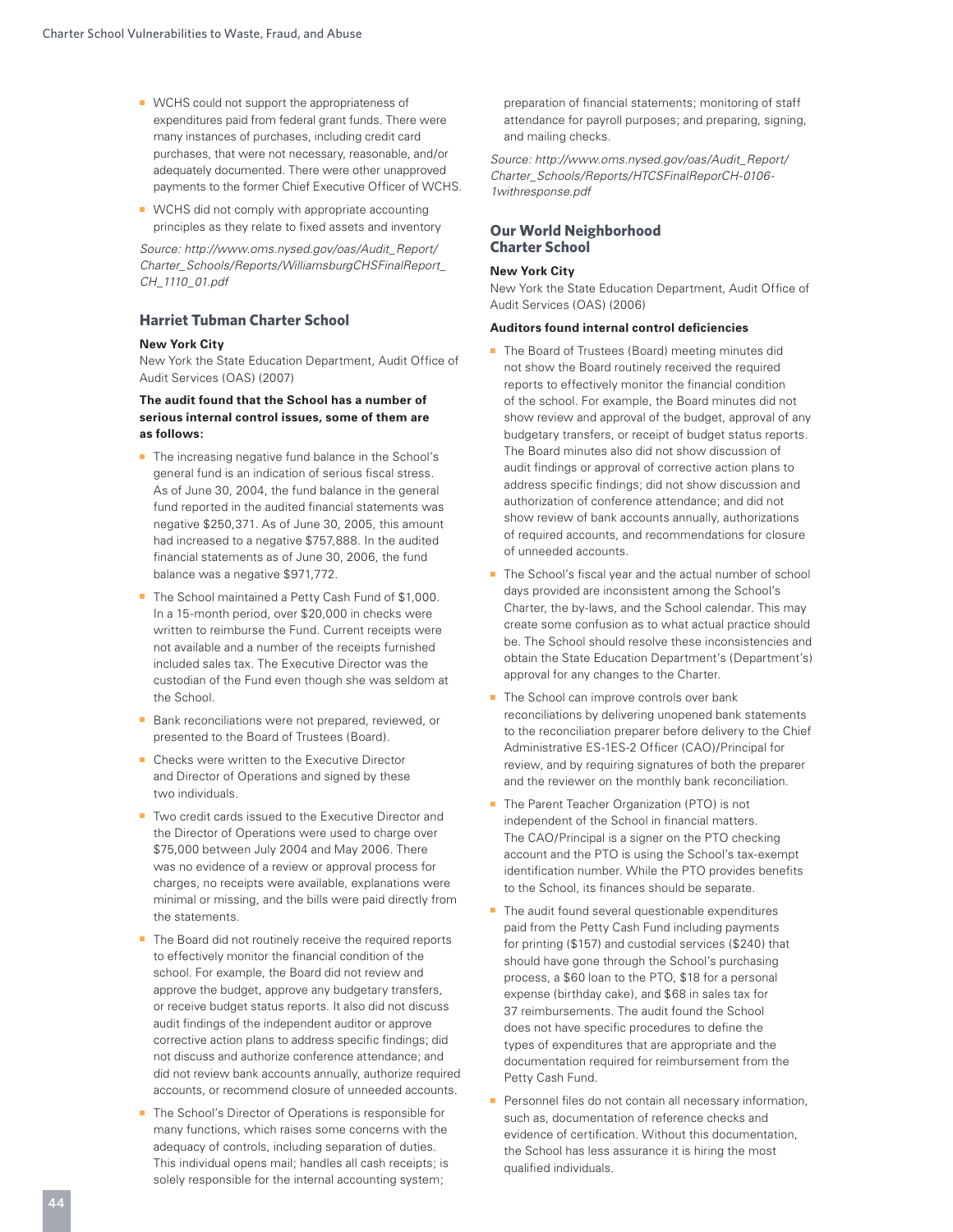■ The School did not establish adequate controls over the \$2.8 million in assets that it owns. Fixed assets, specifically about \$200K of furniture and equipment, were not labeled with School identification tags, the fixed asset inventory did not contain sufficient identifying information, and a physical inventory was not taken within the last year.

*Source: http://www.oms.nysed.gov/oas/Audit\_Report/ Charter\_Schools/Reports/OWNCSFinalReportCH-1005- 1withresponse.pdf* 

#### **Charter School of Educational Excellence**

#### **City of Yonkers**

New York the State Education Department, Audit Office of Audit Services (OAS) (2012)

#### **Auditors found significant internal control deficiencies**

- The CSEE was not in full compliance with all of the terms of the Charter. The Board of Trustees (Board) did not maintain sufficient documentation of Board meetings, did not establish a required escrow account at the appropriate level, and did not always publicly post its annual report.
- Two Trustees failed to properly disclose organizational conflicts of interests.
- The Board minutes that were available did not always indicate the Trustees that were not present and did not always note how particular Trustees voted on resolutions.
- The Charter states that the school agrees to establish an escrow account of no less than \$75,000 to pay for legal and audit expenses that would be associated with dissolution should it occur. The Board did not comply with their Charter by failing to set up this escrow account.
- Two Trustees were directors in an educational firm that does business with CSEE. In their June 2008 DFIs, which were part of the renewal charter, these Trustees indicated that they were affiliated with the Center for Educational Innovation (CEI)—a firm that provides professional development and other services for CSEE. However, neither Trustee disclosed this relationship with CEI in their annually updated DFIs which were signed on August 10th and October 18th of 2010 and included in the annual report. Both individuals are listed on CEI's current website, one as a Senior Fellow and one as a Director. Auditors could not determine if these two Trustees disclosed their relationship with CEI to the Board because of missing and incomplete minutes.
- CSEE could not support \$6,159 in federal grant expenses.
- Internal controls were weak for incoming checks, petty cash, inventory, and purchasing.
- CSEE does not have supporting documentation that all special education students received their prescribed educational programs.

*Source: http://www.oms.nysed.gov/oas/Audit\_Report/ Charter\_Schools/Reports/CSEEFinalReport\_CH\_0911\_01.pdf* 

#### **Austin L. Carr Charter School**

#### **Columbia County (Hudson)**

New York the State Education Department, Audit Office of Audit Services (OAS) (2001)

- The audit found that the School's financial position is unstable.
- The School does not have any material source of funds other than its planning grant, the School's accounting records are incomplete and inaccurate, and the School has an operating deficit.
- The audit also found that the School's Board did not implement the necessary management controls, has not fulfilled its governance role and has not adhered to its Charter.
- The Board did not collectively possess or obtain the fiscal expertise to ensure the School's resources were being used efficiently and effectively and properly safeguarded, nor did it monitor the School's financial status or prevent conflict of interest transactions.
- The School did not comply with the terms of its grant, incurred non-reimbursable and questionable expenditures, overspent grant funds, and must make restitution of \$14,582 to the Department representing overpayment of grant funds.

*Source: http://www.oms.nysed.gov/oas/Audit\_Report/ Charter\_Schools/Reports/AustinLCarrfinal\_CH-1101-1.pdf* 

#### **Roosevelt Children's Academy Charter School**

**Roosevelt New York, Nassau County** State Comptroller Audit (2014)

#### **Auditors found charter school board of directors did not adequately monitor the schools operations**

- The Board did not adopt realistic budgets or routinely monitor financial operations. School officials created an expenditure code entitled "building fund" and budgeted \$4.8 million in the 2010-11 fiscal year, \$5.2 million in 2011-12, and \$2.6 million in 2012-13 even though School officials had no expectation of any outflow of cash for such expenses.
- The Board is not monitoring the annual budget and has not established a Budget and Finance Committee as required by School by-laws.

#### **Auditors found charter school paid board members violation of by-laws or policy.**

■ The School also paid for Board member expenditures that were not authorized by the School by-laws or policy. Of \$31,630 in Board expenditures, \$26,444 was not authorized.

#### **Auditors found the charter school failed to competitive bid out projects**

■ The School paid four vendors a total of \$521,197 for significant public work and purchase contracts without fair competition, did not seek competitive price quotes when procuring goods and services totaling \$16,028, and engaged six professional service providers, paid a total of \$478,264, without soliciting competition. The School paid an information technology consultant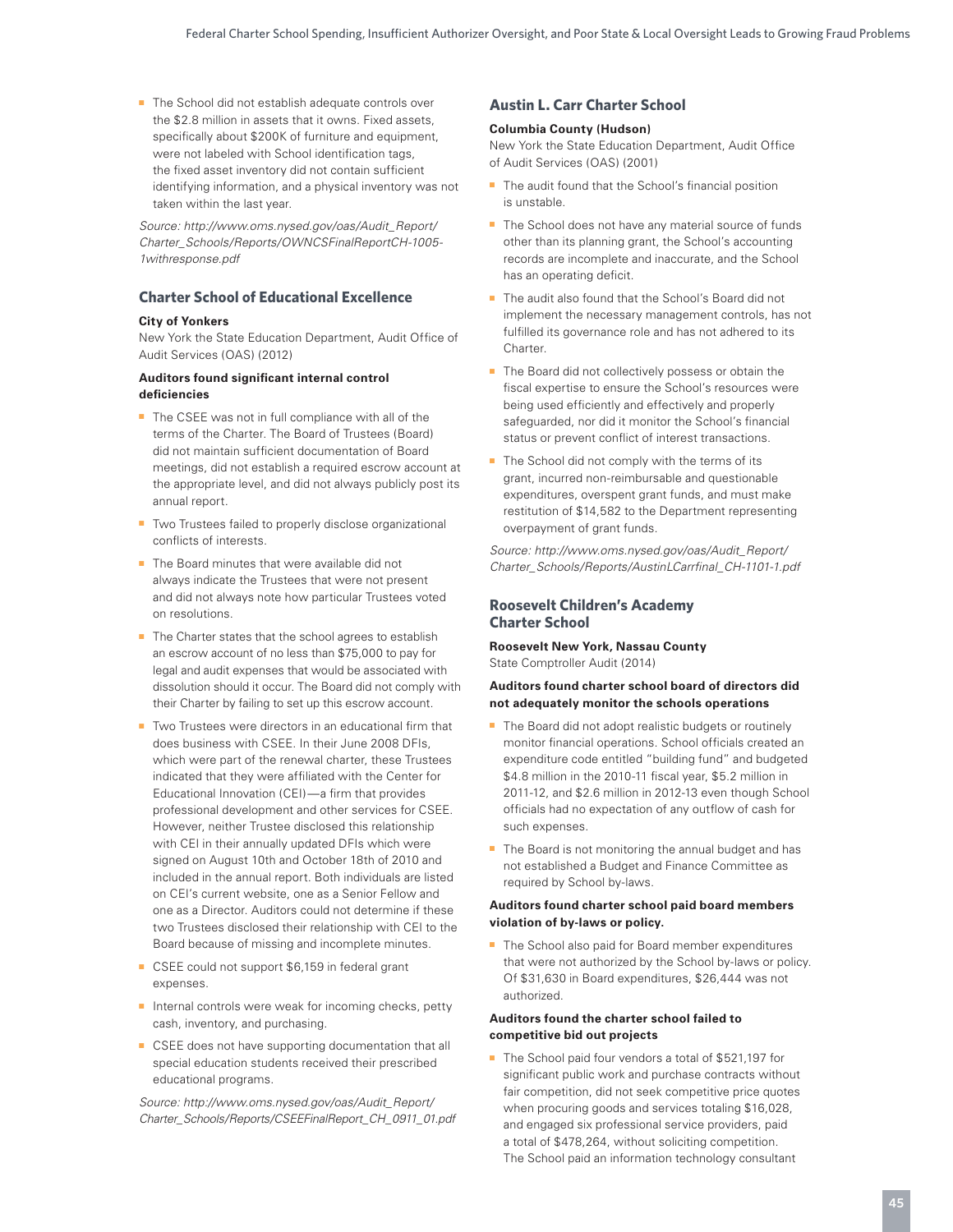\$118,182 more than the agreement provided, and did not have an applicable agreement for paying \$25,713 for security services.

*Source: http://osc.state.ny.us/localgov/audits/ schools/2014/rooseveltchildrensacademy.pdf*

#### **Child Development Center of the Hamptons Charter School**

#### **East Hampton New York**

State Comptroller Audit (2013)

#### **Auditors found that the Board needs to improve its monitoring of the management corporation to ensure School funds are used effectively and efficiently.**

■ The Agreement between the management corporation and the School states that Family Residences and Essential Enterprises, Inc. (FREE) will provide the Board with financial reports including quarterly and annual balance sheets, monthly statements of revenue and expenses, and monthly banking transaction reports. The Board did not receive quarterly and annual balance sheets and monthly banking transaction reports, as required by the Agreement. Instead, the financial reports provided to the Board contained only budget-to-actual revenue and expenditure reports for on average, a twomonth period. The management corporation did not present the Board with bank statements or cancelled checks and a list of all moneys received and paid each month—documentation that supports information in the financial reports.

*Source: http://osc.state.ny.us/localgov/audits/ schools/2013/hamptonscharter.pdf* 

#### **Riverhead Charter School**

#### **Town of Riverhead**

State Comptroller Audit (2012)

#### **Auditors found internal control deficiencies**

- The Board did not approve the 2011-12 annual budget by June 1, 2011 as required, and the Director did not make any amendments to the budget to reflect variances in revenues and expenditures during the year.
- The Board did not receive and review quarterly balance sheets, budget-to-actual reports, or monthly cash receipts reports.
- Leave accrual balances maintained by the payroll clerk were not reviewed for accuracy or reconciled to leave balances on employees' pay stubs after processing by the School's payroll vendor.
- The School's financial software application has one user account and does not require the use of a password.

*Source: http://osc.state.ny.us/localgov/audits/ schools/2012/riverheadcharter.htm* 

#### **Enterprise Charter School**

#### **Buffalo**

State Comptroller Audit (2007)

#### **Auditors found internal control deficiencies**

■ Payments to the Former CEO and Claims Processing (2007M-134) LGSA's audit found that the school had been making unauthorized, insufficiently documented and inaccurate salary, separation and contractual payments totaling approximately \$34,000 to its former chief executive officer (CEO). These various payments appear to have been an attempt to manipulate the former CEO's reported salary and hide salary payments by making them through the school's accounts payable system.

In addition, auditors found that the board of trustees does not review the claims paid by the school and has not established an independent claims audit function. School officials in the administrative office initiate, authorize, and approve all claims, in effect controlling key aspects of a transaction. The internal control weakness associated with these inadequately segregated duties is further amplified by the lack of board oversight. Auditors reviewed 69 judgmentally selected claims totaling \$417,527 and found that 54 of the claims (78 percent) lacked proper approvals, supporting documentation, itemization of expenses, evidence that goods or services were received, and/or an indication that the claim was a proper school expense.

*Source: http://osc.state.ny.us/localgov/schoolsfa/sda07. pdf#search=enterprise charter* 

#### **Western New York Maritime Charter School**

#### **Buffalo**

State Comptroller Audit (2008)

#### **Auditors found internal control deficiencies**

- The board failed to establish adequate controls to ensure that school assets were properly safeguarded. This resulted in numerous improprieties including the employment of an individual with a criminal record, the misappropriation of school funds and the awarding of contracts to employees where it was unclear whether the school received value for the money spent. However, once the board and school officials were notified of the improprieties by their accounting firm, they took corrective action by terminating employees who violated school policies and referred the matter to law enforcement agencies.
- In addition, the audit found that former school officials and employees exploited weaknesses in the internal control system and manipulated the purchasing system. As a result, the school paid for goods or services totaling more than \$95,000 that were either not delivered to the school or were misappropriated after they were delivered. Finally, auditors found that the board did not review the claims paid by the school and had not established an independent claims audit function.

*Source: http://osc.state.ny.us/press/releases/ apr08/042908.htm*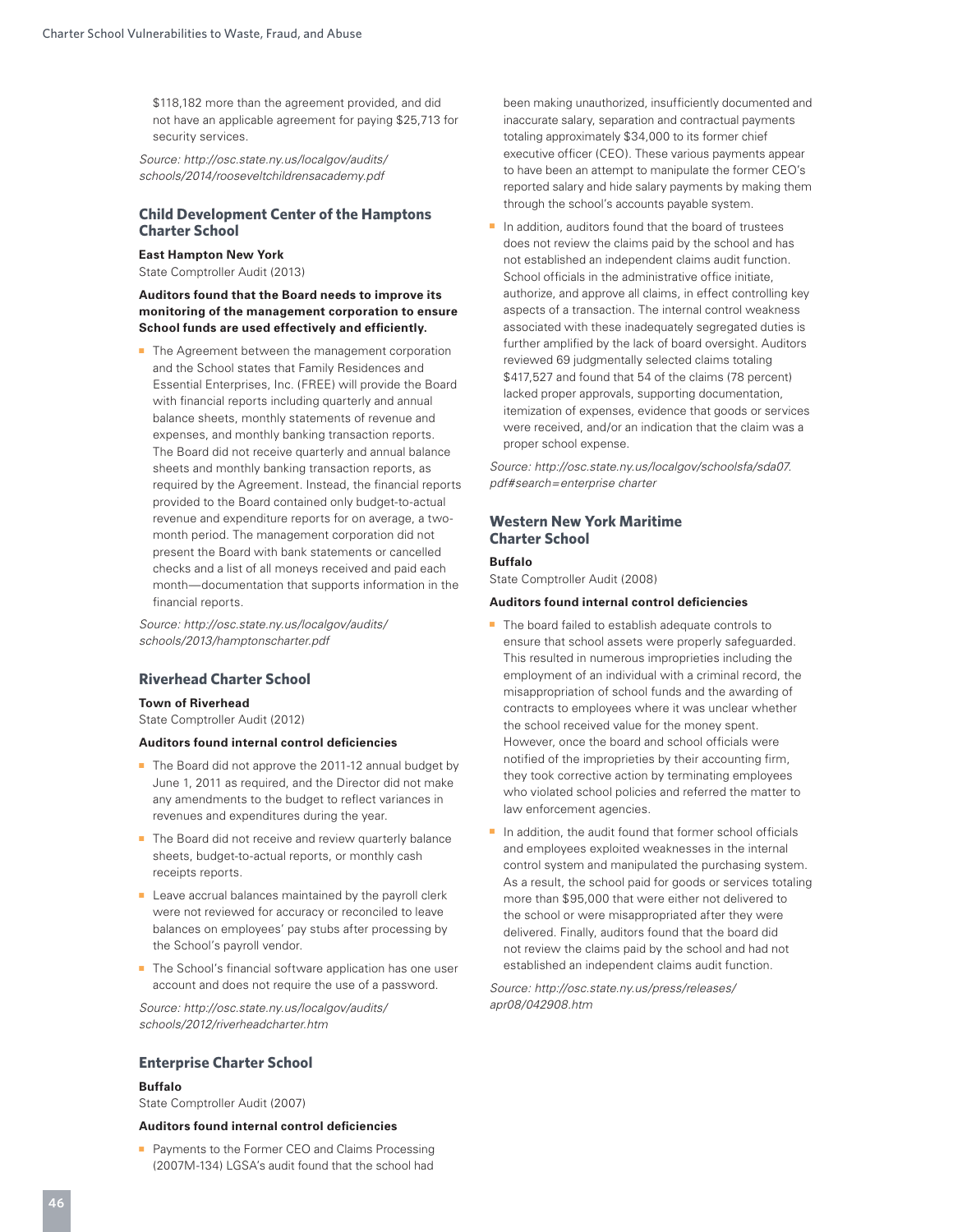# **Notes**

- 1 Total fraud, waste, abuse, and mismanagement amounted to \$136 million in 2014 report, \$203 million in 2015, \$216 million in 2016 and \$224 million in this report, which includes all of the cases from the 2014 and 2015 reports along with \$8 million in new cases.
- 2 The total figure for charter school investment by local, state, and federal governments is not collected. This calculation is based on an estimate of total charter school revenues derived as a percentage of total public school investment as documented by www. usgovernmentspending.com, which sources data from the Office of Management and Budget or the United States Census Bureau.
- 3 "Special Report: Feds Spent \$3.3 Billion Fueling Charter Schools but No One Knows What It's Really Bought." *PRWatch,* May 7, 2015, www.prwatch.org/ news/2015/04/12799/new-documents-show-howfederal-taxpayer-money-wasted-charter-schools.
- 4 Department of Education Office of Innovation and Improvement, "Charter School Program State Educational Agencies (SEA)," accessed April 20, 2017. www.innovation.ed.gov/what-we-do/charterschools/charter-school-program-state-educationalagencies-sea/.
- 5 Mikhail Zinshteyn, "Charter schools in line to get extra help despite Trump plan to slash education funding." *EdSource,* March 21, 2017, accessed April 25, 2017, www.edsource.org/2017/despite-attemptsto-slash-federal-education-budget-charter-schools-inline-to-get-additional-funds/578995.
- 6 U.S. Department of Education Office of Inspector General, "Nationwide Assessment of Charter and Education Management Organizations: Final Audit Report," September 2016, www2.ed.gov/about/ offices/list/oig/auditreports/fy2016/a02m0012.pdf.
- 7 Caitlin Emma, Benjamin Wermund, and Kimberly Hefling, "Devos' Michigan School Experiment Gets Poor Grades," *Politico,* December 9, 2016.
- 8 Using the methodology employed by the Association for Certified Fraud Examiners 2016 Report to Nations on Occupational Fraud and Abuse, which assumes five percent of total revenues lost to fraud, to determine the total amount of fraud globally, we estimate that over \$2.1 billion could be lost to fraud in the coming year. The total figure for charter school investment by local, state, and federal government is not collected, this calculation uses an estimate of total charter school revenue derived as a percentage of total public school investment as documented by www.usgovernmentspending.com and derived from the Office of Management and Budget or the United States Census Bureau.
- 9 "New Documents Show How Taxpayer Money Is Wasted by Charter Schools —Stringent Controls Urgently Needed as Charter Funding Faces Huge Increase."
- 10 Department of Education Office of Innovation and Improvement, "Charter School Program State Educational Agencies (SEA)."
- 11 Ibid.
- 12 United States Department of Education Office of the Inspector General. *Final Management Information Report.* March 9, 2010, last accessed April 24, 2015. https://www2.ed.gov/about/offices/list/oig/ invtreports/x42k0002.pdf.
- United States Department of Education Office of the Inspector General. *The Office of Innovation and Improvement's Oversight and Monitoring of the Charter Schools Program's Planning and Implementation Grants: Final Audit Report,* September 2012, last accessed April 10, 2015, www2.ed.gov/about/offices/list/oig/auditreports/ fy2012/a02l0002.pdf.
- 14 Ibid.
- 15 United States Department of Education Office of the Inspector General. *Nationwide Assessment of Charter and Education Management Organizations,* September 2016, last accessed April 25, 2017, www2.ed.gov/about/offices/list/oig/auditreports/ fy2016/a02m0012.pdf.
- 16 *The Office of Innovation and Improvement's Oversight and Monitoring of the Charter Schools Program's Planning and Implementation Grants: Final Audit Report.*
- 17 Total fraud, waste, abuse, and mismanagement amounted to \$136 million in 2014 report, \$203 million in 2015, and this report's total is \$216 million, which includes all of the cases from the 2014 and 2015 reports, \$13 million in new cases.
- 18 Jill Tucker, "Former Oakland Charter Schools Director Charged with Fraud," *San Francisco Chronicle,* March 30, 2017, last accessed April 25, 2017. http://www. sfgate.com/crime/article/Former-Oakland-charterschools-director-charged-11040033.php.
- 19 Anna M. Phillips and Adam Elmahrek, "Inside Celerity Charter School Network, Questionable Spending and Potential Conflicts of Interest Abound," *Los Angeles Times,* March 7, 2017, www.latimes.com/ local/education/la-me-edu-celerity-charter-schools-20170125-story.html
- 20 Beau Yarbrough, "Audit: Oxford Preparatory Academy Founder 'Laundered' Charter School Funds," *Inland Valley Daily Bulletin,* November 28, 2016.
- 21 Mike Reicher, "LA Charter School Under Review After Principal Charges \$100K," *Los Angeles Daily News,* May 22, 2016.
- 22 Brenda Gazzar, "Ex-Charter School Chief Gets \$215K After Resigning in Wake of Spending Controversy," *Los Angeles Daily News,* November 30, 2016.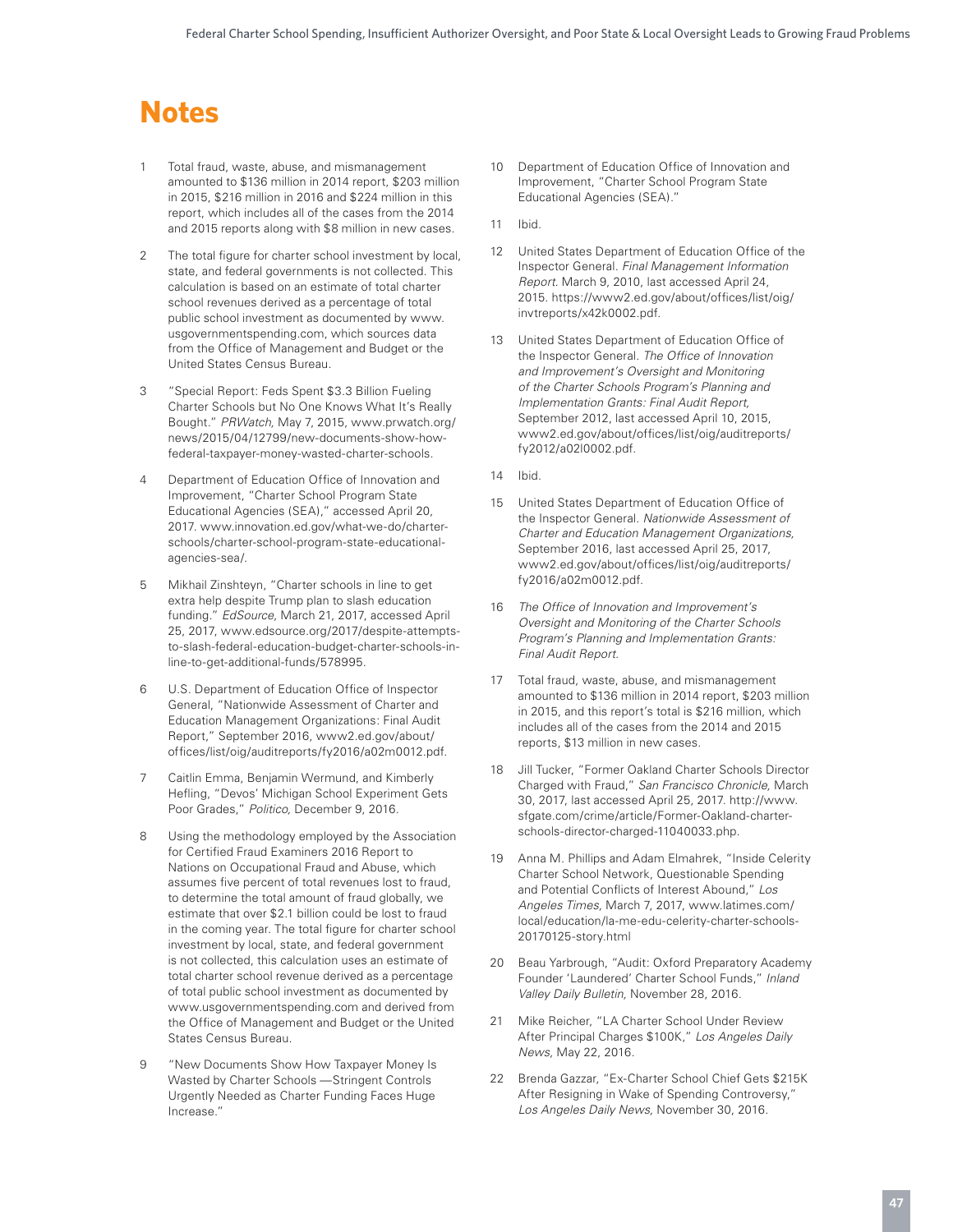- 23 Kristen Hwang, "Hope Academy Future Uncertain After Fraud Investigation," *The Desert Sun,* May 26, 2016.
- 24 Denise Smith Amos, "Management Company for Jacksonville Charter Schools Faces Charges of Fraud, Money Laundering, White Collar Crime," *Florida Times Union,* May 26, 2016.
- 25 Kim Burgess, "Maestas Suspended as School's Leader." *Albuquerque Journal,* July 26, 2016.
- 26 Association of Certified Fraud Examiners, *Report to Nations on Occupational Fraud and Abuse,* last accessed April 16, 2016, http://www.acfe.com/ rttn2016.aspx.
- 27 "A New Tactic in the Fight on Fraud: Federal Auditors Launch Forensics Teams," Office of Inspector General, last accessed May 2, 2016, www.gsaig.gov/ news/new-tactic-fight-fraud-federal-auditors-launchforensics-teams.
- 28 *Managing the Business Risk of Fraud: A Practical Guide, The Institute of Internal Auditors,* The American Institute of Certified Public Accountants, and the Association of Certified Fraud Examiners, page 8, last accessed April 10, 2015, www.acfe.com/ uploadedfiles/acfe\_website/content/documents/ managing-business-risk.pdf page 8.

29 Ibid.